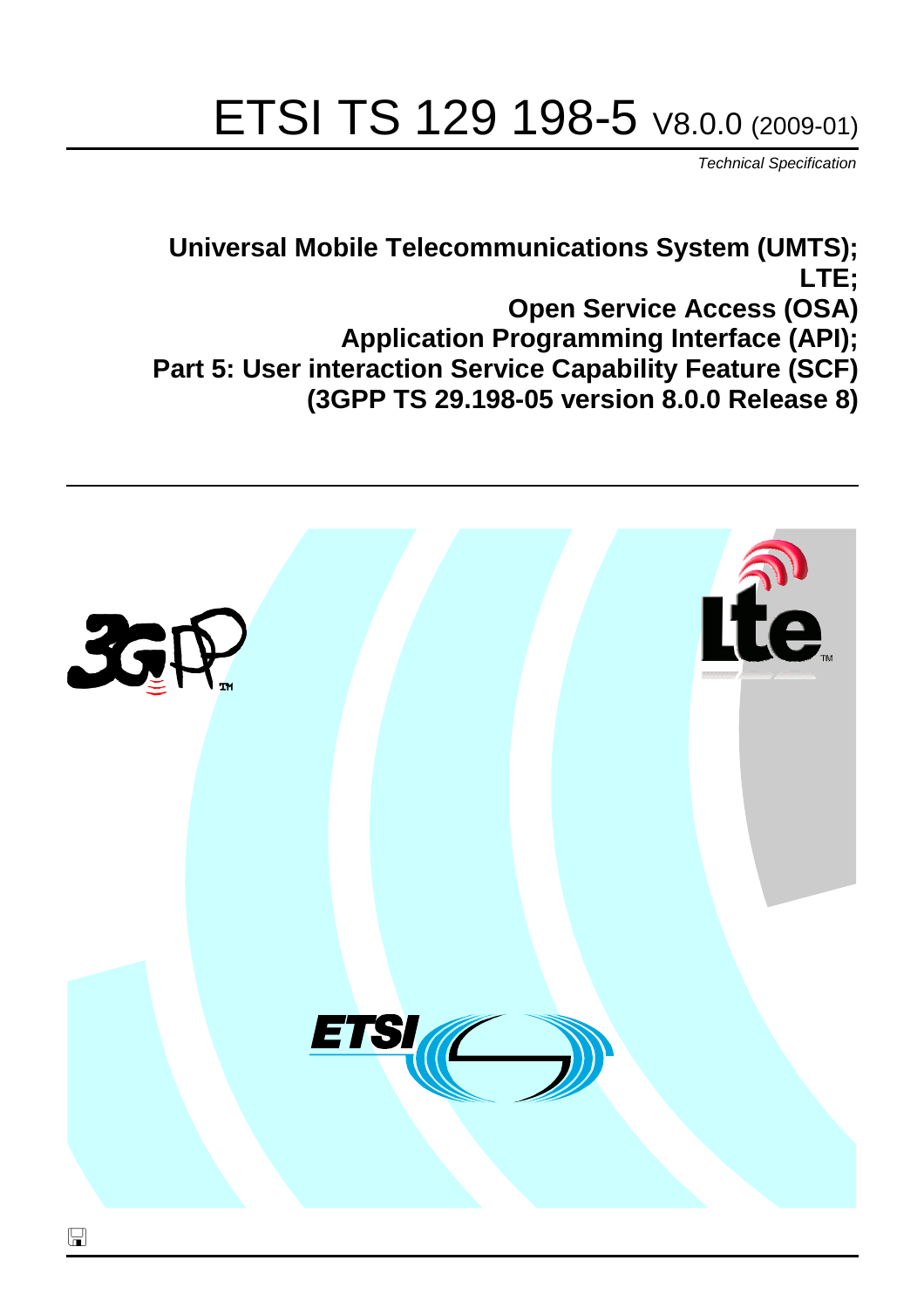Reference RTS/TSGC-0029198-05v800

Keywords LTE, UMTS

#### *ETSI*

#### 650 Route des Lucioles F-06921 Sophia Antipolis Cedex - FRANCE

Tel.: +33 4 92 94 42 00 Fax: +33 4 93 65 47 16

Siret N° 348 623 562 00017 - NAF 742 C Association à but non lucratif enregistrée à la Sous-Préfecture de Grasse (06) N° 7803/88

#### *Important notice*

Individual copies of the present document can be downloaded from: [http://www.etsi.org](http://www.etsi.org/)

The present document may be made available in more than one electronic version or in print. In any case of existing or perceived difference in contents between such versions, the reference version is the Portable Document Format (PDF). In case of dispute, the reference shall be the printing on ETSI printers of the PDF version kept on a specific network drive within ETSI Secretariat.

Users of the present document should be aware that the document may be subject to revision or change of status. Information on the current status of this and other ETSI documents is available at <http://portal.etsi.org/tb/status/status.asp>

If you find errors in the present document, please send your comment to one of the following services: [http://portal.etsi.org/chaircor/ETSI\\_support.asp](http://portal.etsi.org/chaircor/ETSI_support.asp)

#### *Copyright Notification*

No part may be reproduced except as authorized by written permission. The copyright and the foregoing restriction extend to reproduction in all media.

> © European Telecommunications Standards Institute 2009. All rights reserved.

**DECT**TM, **PLUGTESTS**TM, **UMTS**TM, **TIPHON**TM, the TIPHON logo and the ETSI logo are Trade Marks of ETSI registered for the benefit of its Members.

**3GPP**TM is a Trade Mark of ETSI registered for the benefit of its Members and of the 3GPP Organizational Partners. **LTE**™ is a Trade Mark of ETSI currently being registered

for the benefit of its Members and of the 3GPP Organizational Partners.

**GSM**® and the GSM logo are Trade Marks registered and owned by the GSM Association.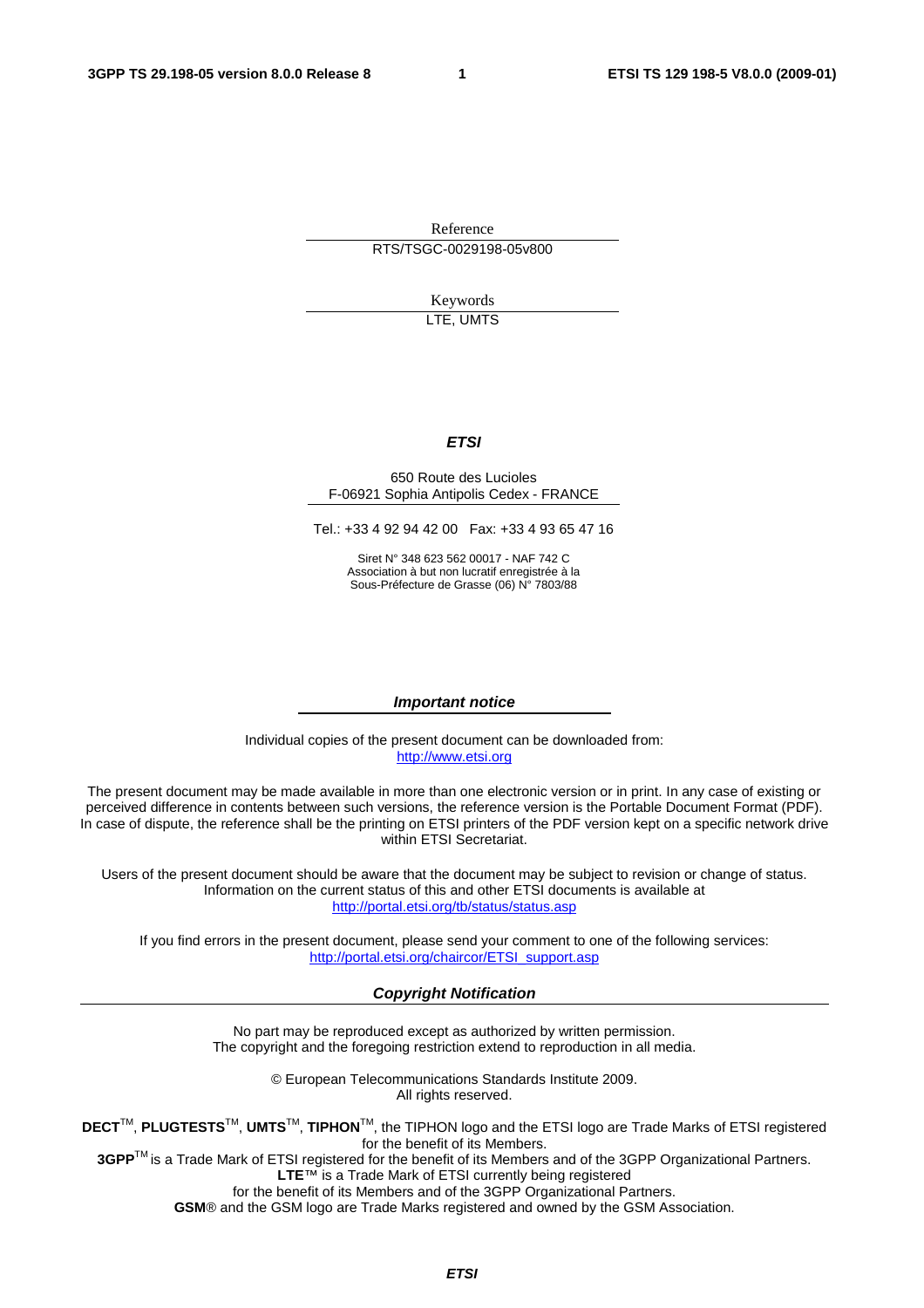# Intellectual Property Rights

IPRs essential or potentially essential to the present document may have been declared to ETSI. The information pertaining to these essential IPRs, if any, is publicly available for **ETSI members and non-members**, and can be found in ETSI SR 000 314: *"Intellectual Property Rights (IPRs); Essential, or potentially Essential, IPRs notified to ETSI in respect of ETSI standards"*, which is available from the ETSI Secretariat. Latest updates are available on the ETSI Web server [\(http://webapp.etsi.org/IPR/home.asp](http://webapp.etsi.org/IPR/home.asp)).

Pursuant to the ETSI IPR Policy, no investigation, including IPR searches, has been carried out by ETSI. No guarantee can be given as to the existence of other IPRs not referenced in ETSI SR 000 314 (or the updates on the ETSI Web server) which are, or may be, or may become, essential to the present document.

# Foreword

This Technical Specification (TS) has been produced by ETSI 3rd Generation Partnership Project (3GPP).

The present document may refer to technical specifications or reports using their 3GPP identities, UMTS identities or GSM identities. These should be interpreted as being references to the corresponding ETSI deliverables.

The cross reference between GSM, UMTS, 3GPP and ETSI identities can be found under <http://webapp.etsi.org/key/queryform.asp>.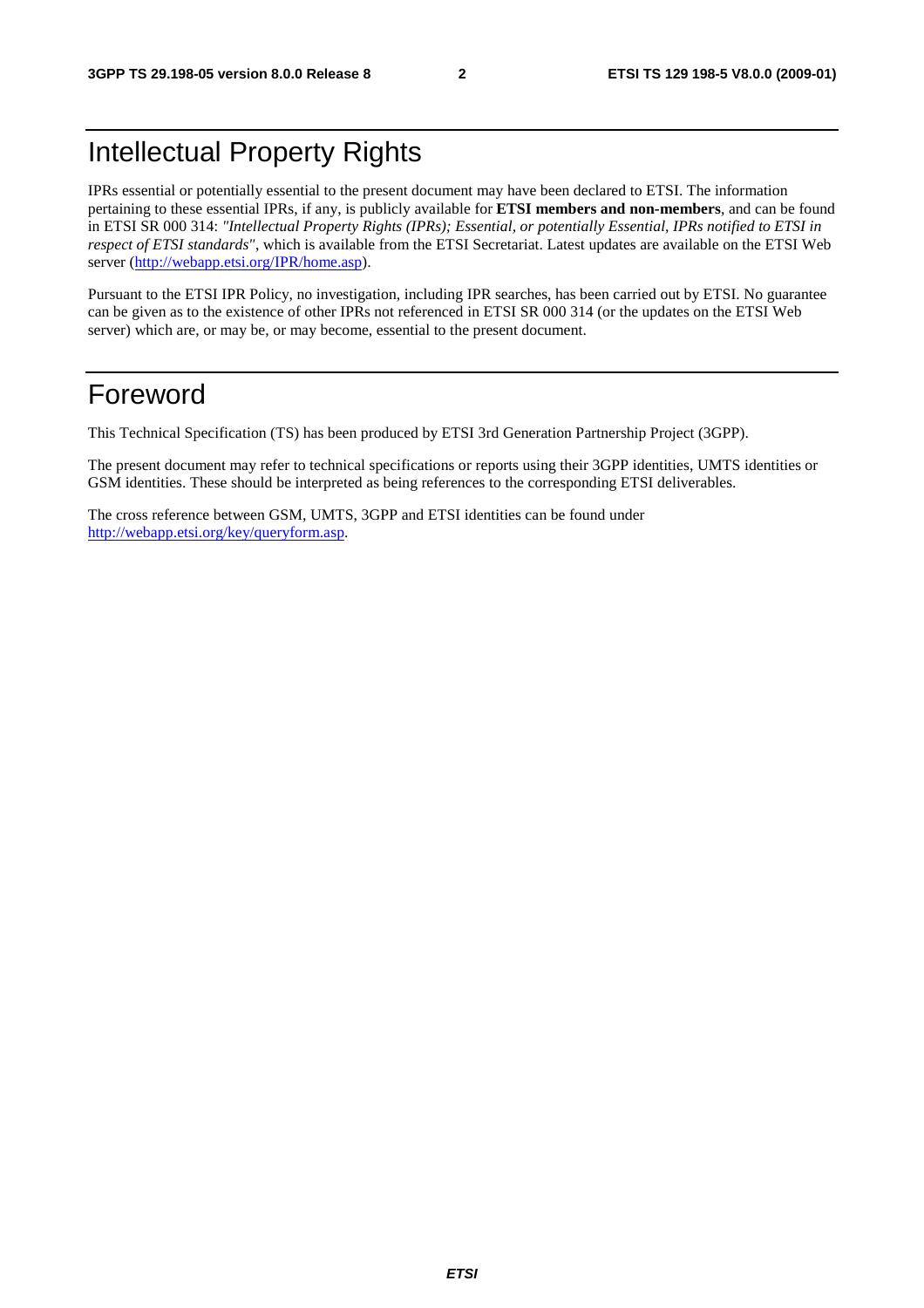$\mathbf{3}$ 

# Contents

| 1                                                                        |  |
|--------------------------------------------------------------------------|--|
| 2                                                                        |  |
| 3<br>3.1<br>3.2                                                          |  |
| $\overline{4}$<br>4.1<br>4.2<br>4.3<br>4.4                               |  |
| 5<br>5.1<br>5.1.1<br>5.1.2<br>5.1.3<br>5.1.4<br>5.1.5<br>5.2<br>5.2.1    |  |
| 6<br>6.1<br>6.2                                                          |  |
| 7<br>7.1<br>7.1.1<br>7.1.2<br>7.1.3<br>7.1.4                             |  |
| 7.2<br>7.2.1<br>7.3<br>7.3.1<br>7.4<br>7.4.1<br>7.4.1.1<br>7.4.1.2       |  |
| 8<br>8.1<br>8.1.1<br>8.1.1.1<br>8.1.1.2<br>8.1.1.3<br>8.1.1.4<br>8.1.1.5 |  |
| 8.1.1.6<br>8.1.1.7                                                       |  |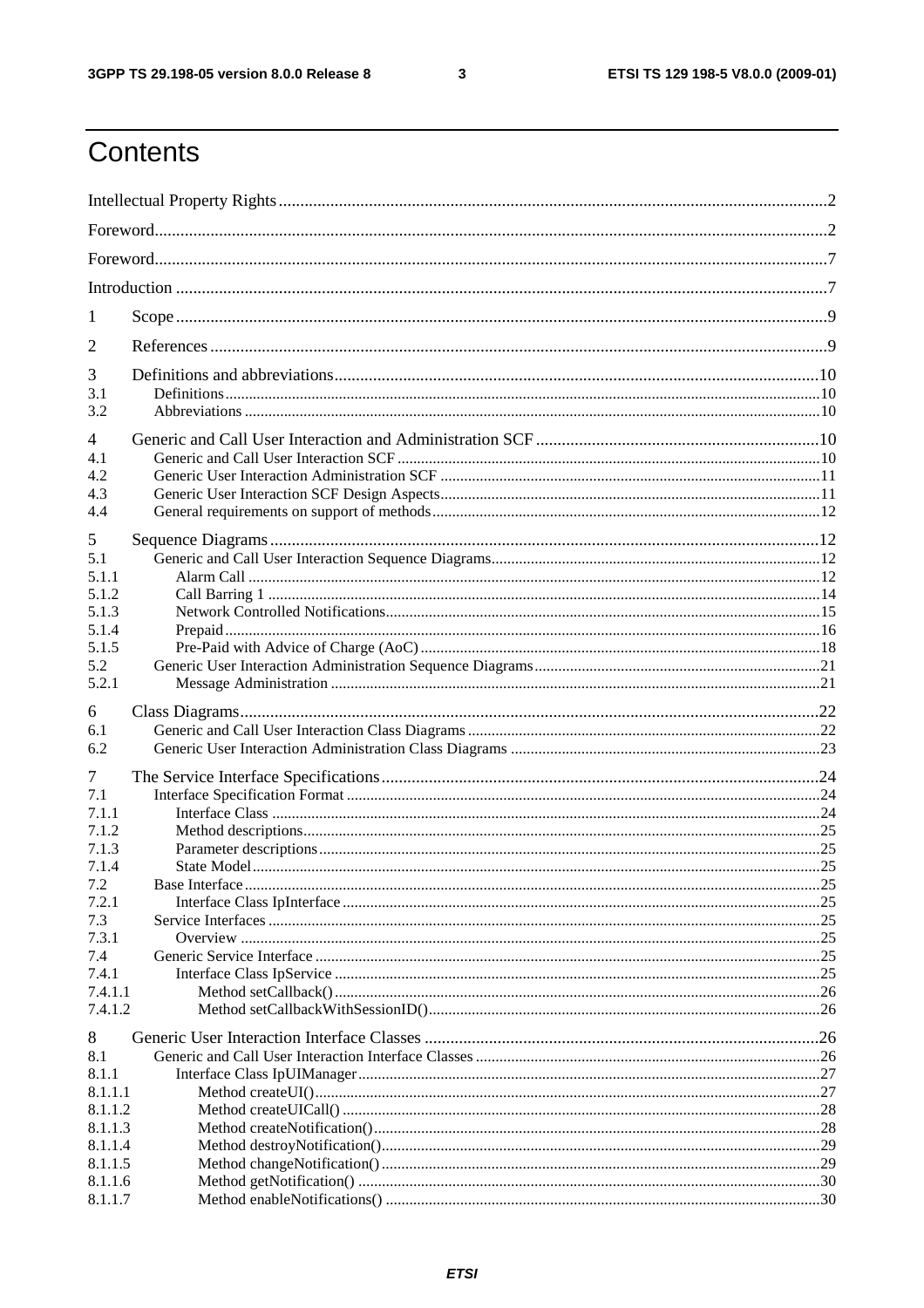| 8.1.1.8 |  |
|---------|--|
| 8.1.2   |  |
| 8.1.2.1 |  |
| 8.1.2.2 |  |
| 8.1.2.3 |  |
| 8.1.2.4 |  |
| 8.1.2.5 |  |
|         |  |
| 8.1.2.6 |  |
| 8.1.3   |  |
| 8.1.3.1 |  |
| 8.1.3.2 |  |
| 8.1.3.3 |  |
| 8.1.3.4 |  |
| 8.1.3.5 |  |
| 8.1.3.6 |  |
| 8.1.3.7 |  |
| 8.1.4   |  |
| 8.1.4.1 |  |
| 8.1.4.2 |  |
| 8.1.4.3 |  |
| 8.1.4.4 |  |
| 8.1.4.5 |  |
| 8.1.5   |  |
| 8.1.5.1 |  |
| 8.1.5.2 |  |
| 8.1.5.3 |  |
| 8.1.5.4 |  |
| 8.1.6   |  |
| 8.1.6.1 |  |
| 8.1.6.2 |  |
| 8.1.6.3 |  |
| 8.1.6.4 |  |
| 8.1.6.5 |  |
| 8.1.6.6 |  |
| 8.1.6.7 |  |
| 8.1.6.8 |  |
| 8.2     |  |
| 8.2.1   |  |
| 8.2.1.1 |  |
| 8.2.1.2 |  |
| 8.2.1.3 |  |
|         |  |
| 8.2.1.4 |  |
| 8.2.2   |  |
| 8.2.2.1 |  |
| 8.2.2.2 |  |
| 8.2.2.3 |  |
| 8.2.2.4 |  |
| 8.2.2.5 |  |
| 8.2.2.6 |  |
| 8.2.2.7 |  |
| 8.2.2.8 |  |
| 9       |  |
|         |  |
| 9.1     |  |
| 9.1.1   |  |
| 9.1.1.1 |  |
| 9.1.1.2 |  |
| 9.1.2   |  |
| 9.1.2.1 |  |
| 9.1.2.2 |  |
| 9.1.2.3 |  |
| 9.1.3   |  |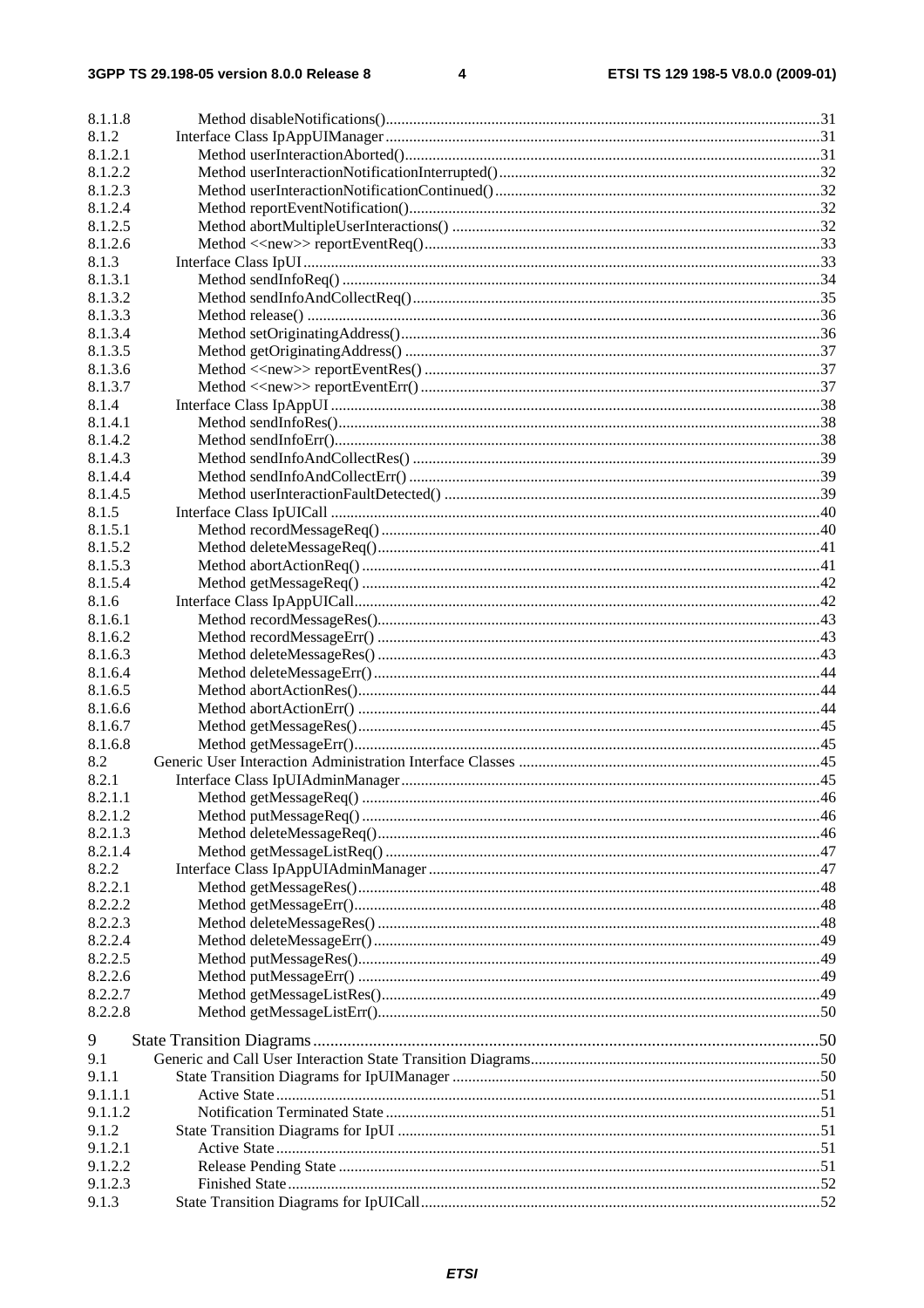#### $5\phantom{a}$

| 9.1.3.1        |                               |  |  |  |  |  |
|----------------|-------------------------------|--|--|--|--|--|
| 9.1.3.2        |                               |  |  |  |  |  |
| 9.1.3.3        |                               |  |  |  |  |  |
| 9.2            |                               |  |  |  |  |  |
| 9.2.1          |                               |  |  |  |  |  |
| 9.2.1.1        |                               |  |  |  |  |  |
| 10             |                               |  |  |  |  |  |
| 10.1           |                               |  |  |  |  |  |
|                |                               |  |  |  |  |  |
| 11             |                               |  |  |  |  |  |
| 11.1           |                               |  |  |  |  |  |
| 11.2<br>11.3   |                               |  |  |  |  |  |
| 11.4           |                               |  |  |  |  |  |
| 11.5           |                               |  |  |  |  |  |
| 11.6           |                               |  |  |  |  |  |
| 11.7           |                               |  |  |  |  |  |
| 11.8           |                               |  |  |  |  |  |
| 11.9           |                               |  |  |  |  |  |
| 11.10          |                               |  |  |  |  |  |
| 11.11          |                               |  |  |  |  |  |
| 11.12          |                               |  |  |  |  |  |
| 11.13          |                               |  |  |  |  |  |
| 11.14          |                               |  |  |  |  |  |
| 11.15          |                               |  |  |  |  |  |
| 11.16<br>11.17 |                               |  |  |  |  |  |
| 11.18          |                               |  |  |  |  |  |
| 11.19          |                               |  |  |  |  |  |
| 11.20          |                               |  |  |  |  |  |
| 11.21          |                               |  |  |  |  |  |
| 11.22          |                               |  |  |  |  |  |
| 11.23          |                               |  |  |  |  |  |
| 11.24          |                               |  |  |  |  |  |
| 11.25          |                               |  |  |  |  |  |
| 11.26          |                               |  |  |  |  |  |
| 11.27          |                               |  |  |  |  |  |
| 11.28          |                               |  |  |  |  |  |
| 11.29          |                               |  |  |  |  |  |
| 11.30          |                               |  |  |  |  |  |
| 11.31<br>11.32 |                               |  |  |  |  |  |
| 11.33          |                               |  |  |  |  |  |
| 11.34          |                               |  |  |  |  |  |
| 11.35          |                               |  |  |  |  |  |
| 11.36          |                               |  |  |  |  |  |
| 11.37          |                               |  |  |  |  |  |
| 11.38          |                               |  |  |  |  |  |
| 11.39          |                               |  |  |  |  |  |
| 11.40          |                               |  |  |  |  |  |
| 11.41          |                               |  |  |  |  |  |
| 11.42          |                               |  |  |  |  |  |
| 12             |                               |  |  |  |  |  |
|                | <b>Annex A (normative):</b>   |  |  |  |  |  |
|                | <b>Annex B</b> (informative): |  |  |  |  |  |
|                | <b>Annex C</b> (informative): |  |  |  |  |  |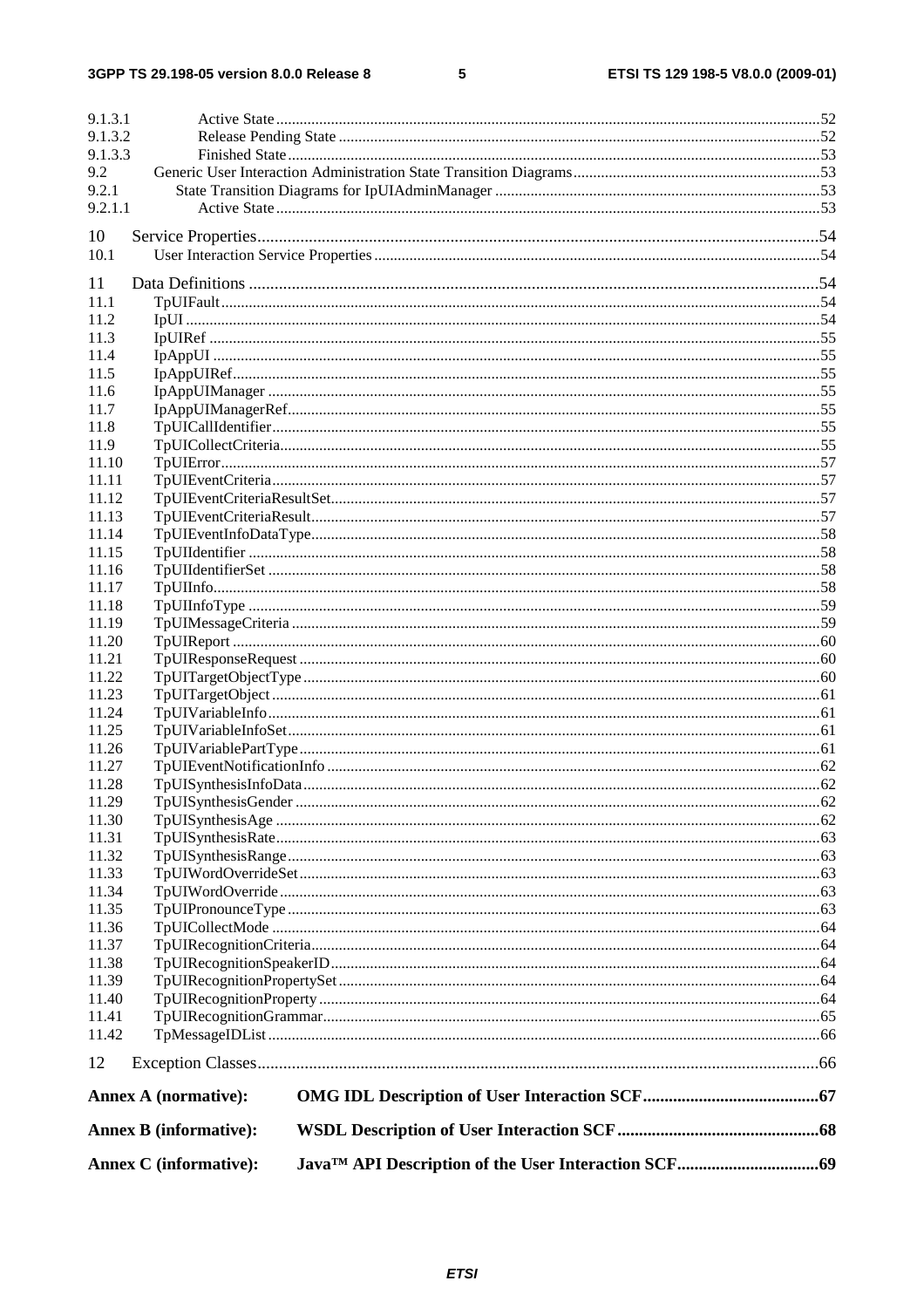| D.2.3<br>D.2.5<br>D.2.7<br>D.2.8 | <b>Annex D</b> (informative):<br>D.2.2<br>D.2.4<br>D.2.6<br>D.2.9<br>D.2.10<br>D.2.11<br>D.2.12<br>D.2.13<br>D.2.14<br>D.2.15<br><b>Annex E</b> (informative): | Description of Generic User Interaction SCF for 3GPP2 cdma2000 |
|----------------------------------|----------------------------------------------------------------------------------------------------------------------------------------------------------------|----------------------------------------------------------------|

**ETSI**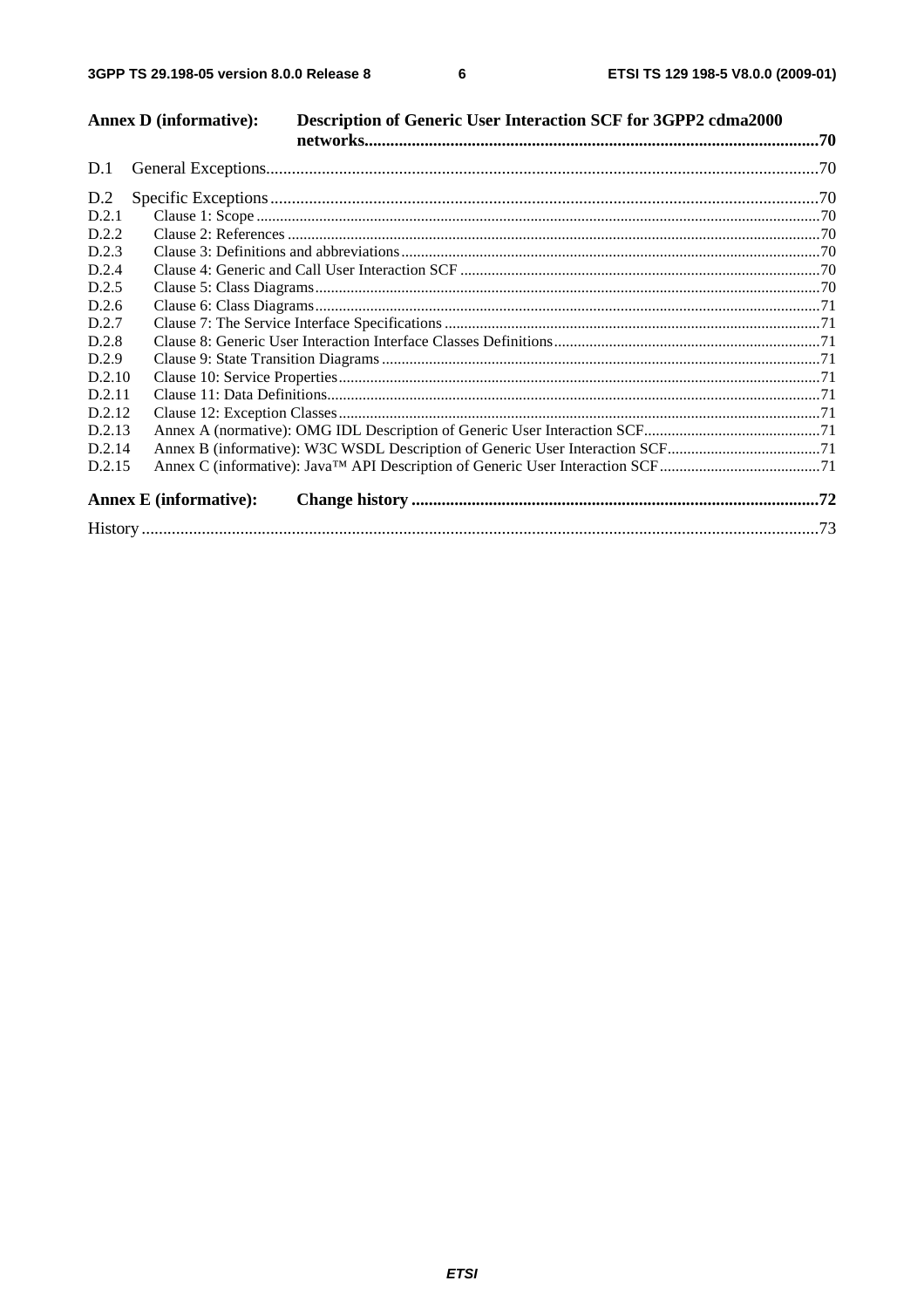# Foreword

This Technical Specification has been produced by the 3<sup>rd</sup> Generation Partnership Project (3GPP).

The contents of the present document are subject to continuing work within the TSG and may change following formal TSG approval. Should the TSG modify the contents of the present document, it will be re-released by the TSG with an identifying change of release date and an increase in version number as follows:

Version x.y.z

where:

- x the first digit:
	- 1 presented to TSG for information;
	- 2 presented to TSG for approval;
	- 3 or greater indicates TSG approved document under change control.
- y the second digit is incremented for all changes of substance, i.e. technical enhancements, corrections, updates, etc.
- z the third digit is incremented when editorial only changes have been incorporated in the document.

# Introduction

The present document is part 5 of a multi-part TS covering the 3<sup>rd</sup> Generation Partnership Project: Technical Specification Group Core Network; Open Service Access (OSA); Application Programming Interface (API), as identified below. The **API specification** (3GPP TS 29.198) is structured in the following Parts:

| Part 1:  | "Overview":                                    |                              |
|----------|------------------------------------------------|------------------------------|
| Part 2:  | "Common Data Definitions";                     |                              |
| Part 3:  | "Framework":                                   |                              |
| Part 4:  | "Call Control":                                |                              |
|          | Sub-part 1: "Call Control Common Definitions"; |                              |
|          | Sub-part 2: "Generic Call Control SCF";        |                              |
|          | Sub-part 3: "Multi-Party Call Control SCF";    |                              |
|          | Sub-part 4: "Multi-Media Call Control SCF";    |                              |
|          | Sub-part 5: "Conference Call Control SCF";     |                              |
| Part 5:  | "User Interaction SCF";                        |                              |
| Part 6:  | "Mobility SCF";                                |                              |
| Part 7:  | "Terminal Capabilities SCF";                   |                              |
| Part 8:  | "Data Session Control SCF";                    |                              |
| Part 9:  | "Generic Messaging SCF";                       | (not part of 3GPP Release 8) |
| Part 10: | "Connectivity Manager SCF";                    | (new in 3GPP Release 8)      |
| Part 11: | "Account Management SCF";                      |                              |
| Part 12: | "Charging SCF".                                |                              |
| Part 13: | "Policy Management SCF";                       |                              |
| Part 14: | "Presence and Availability Management SCF";    |                              |
| Part 15: | "Multi Media Messaging SCF";                   |                              |
| Part 16: | "Service Broker SCF".                          |                              |

The **Mapping specification of the OSA APIs and network protocols** (3GPP TR 29.998) is also structured as above. A mapping to network protocols is however not applicable for all Parts, but the numbering of Parts is kept. Also in case a Part is not supported in a Release, the numbering of the parts is maintained.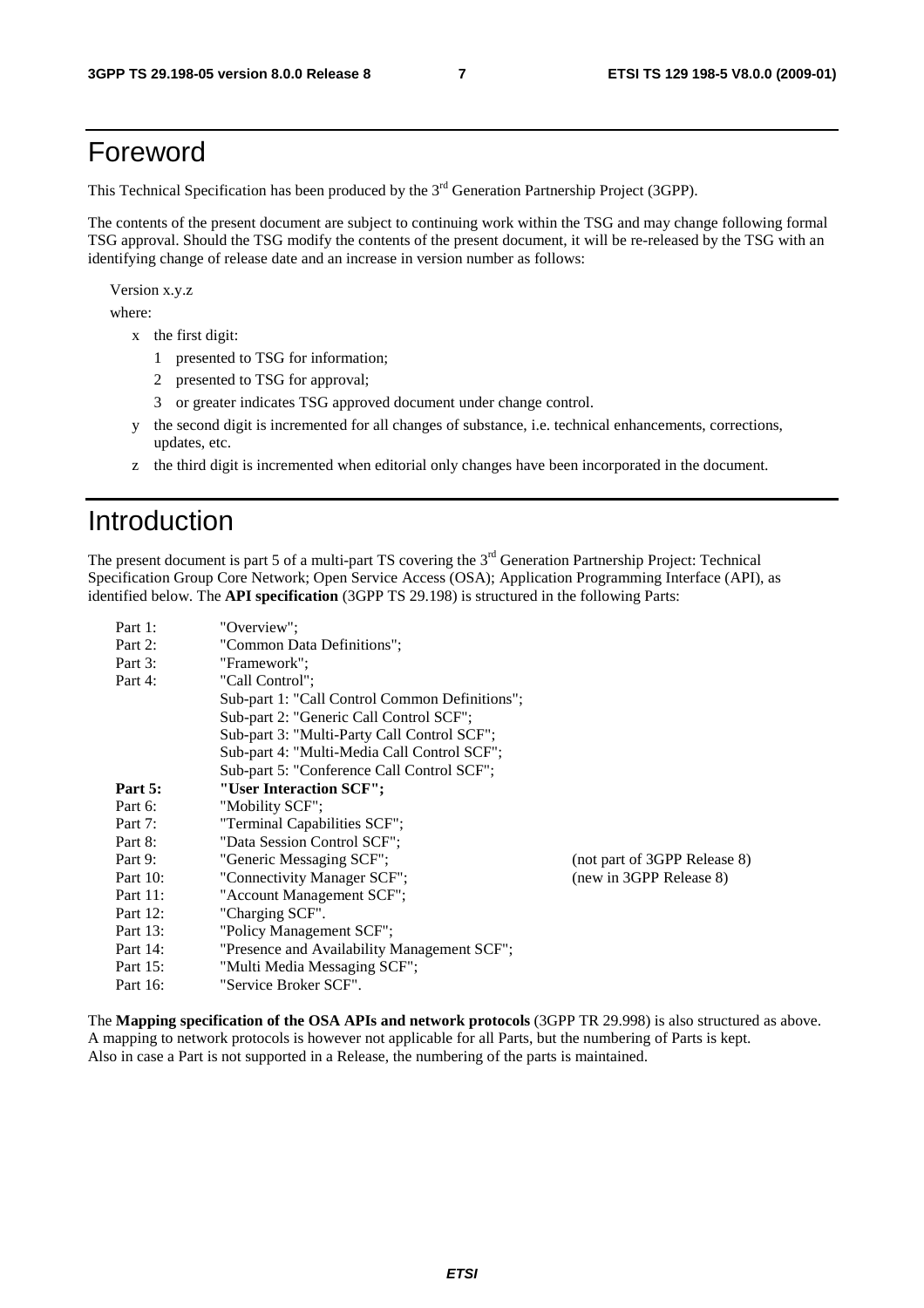| <b>OSA API specifications 29.198-family</b> |                                        |         |             |                                    | OSA API Mapping - 29.998-family |                                             |
|---------------------------------------------|----------------------------------------|---------|-------------|------------------------------------|---------------------------------|---------------------------------------------|
| 29.198-01                                   | Overview                               |         |             |                                    | 29.998-01                       | Overview                                    |
| 29.198-02                                   | <b>Common Data Definitions</b>         |         |             |                                    | 29.998-02                       | Not Applicable                              |
| 29.198-03                                   | Framework                              |         |             |                                    | 29.998-03                       | Not Applicable                              |
| Call                                        | 29.198-                                | 29.198- | 29.198-     | 29.198-                            | 29.998-04-1                     | Generic Call Control – CAP mapping          |
| Control                                     | $04-1$                                 | $04-2$  | $04-3$      | $04 - 4$                           | 29.998-04-2                     | Generic Call Control – INAP mapping         |
| (CC)                                        | Common                                 | Generic | Multi-      | Multi-                             | 29.998-04-3                     | Generic Call Control - Megaco mapping       |
| SCF                                         | CC data                                | CC SCF  | Party CC    | media CC                           | 29.998-04-4                     | Multiparty Call Control – ISC mapping       |
|                                             | definitions                            |         | <b>SCF</b>  | <b>SCF</b>                         |                                 |                                             |
| 29.198-05                                   | <b>User Interaction SCF</b>            |         | 29.998-05-1 | User Interaction - CAP mapping     |                                 |                                             |
|                                             |                                        |         | 29.998-05-2 | User Interaction $-$ INAP mapping  |                                 |                                             |
|                                             |                                        |         | 29.998-05-3 | User Interaction - Megaco mapping  |                                 |                                             |
|                                             |                                        |         | 29.998-05-4 | User Interaction - SMS mapping     |                                 |                                             |
| 29.198-06                                   | <b>Mobility SCF</b>                    |         |             |                                    | 29.998-06                       | User Status and User Location – MAP mapping |
| 29.198-07                                   | <b>Terminal Capabilities SCF</b>       |         | 29.998-07   | Not Applicable                     |                                 |                                             |
| 29.198-08                                   | Data Session Control SCF               |         | 29.998-08   | Data Session Control - CAP mapping |                                 |                                             |
| 29.198-09                                   | <b>Generic Messaging SCF</b>           |         | 29.998-09   | Not Applicable                     |                                 |                                             |
| 29.198-10                                   | <b>Connectivity Manager SCF</b>        |         | 29.998-10   | Not Applicable                     |                                 |                                             |
| 29.198-11                                   | <b>Account Management SCF</b>          |         | 29.998-11   | Not Applicable                     |                                 |                                             |
| 29.198-12                                   | Charging SCF                           |         |             |                                    | 29.998-12                       | Not Applicable                              |
| 29.198-13                                   | <b>Policy Management SCF</b>           |         |             |                                    | 29.998-13                       | Not Applicable                              |
| 29.198-14                                   | Presence & Availability Management SCF |         | 29.998-14   | Not Applicable                     |                                 |                                             |
| 29.198-15                                   | Multi Media Messaging SCF              |         |             |                                    | 29.998-15                       | Not Applicable                              |
| 29.198-16                                   | Service Broker SCF                     |         | 29.998-16   | Not Applicable                     |                                 |                                             |

**Table: Overview of the OSA APIs & Protocol Mappings 29.198 & 29.998-family**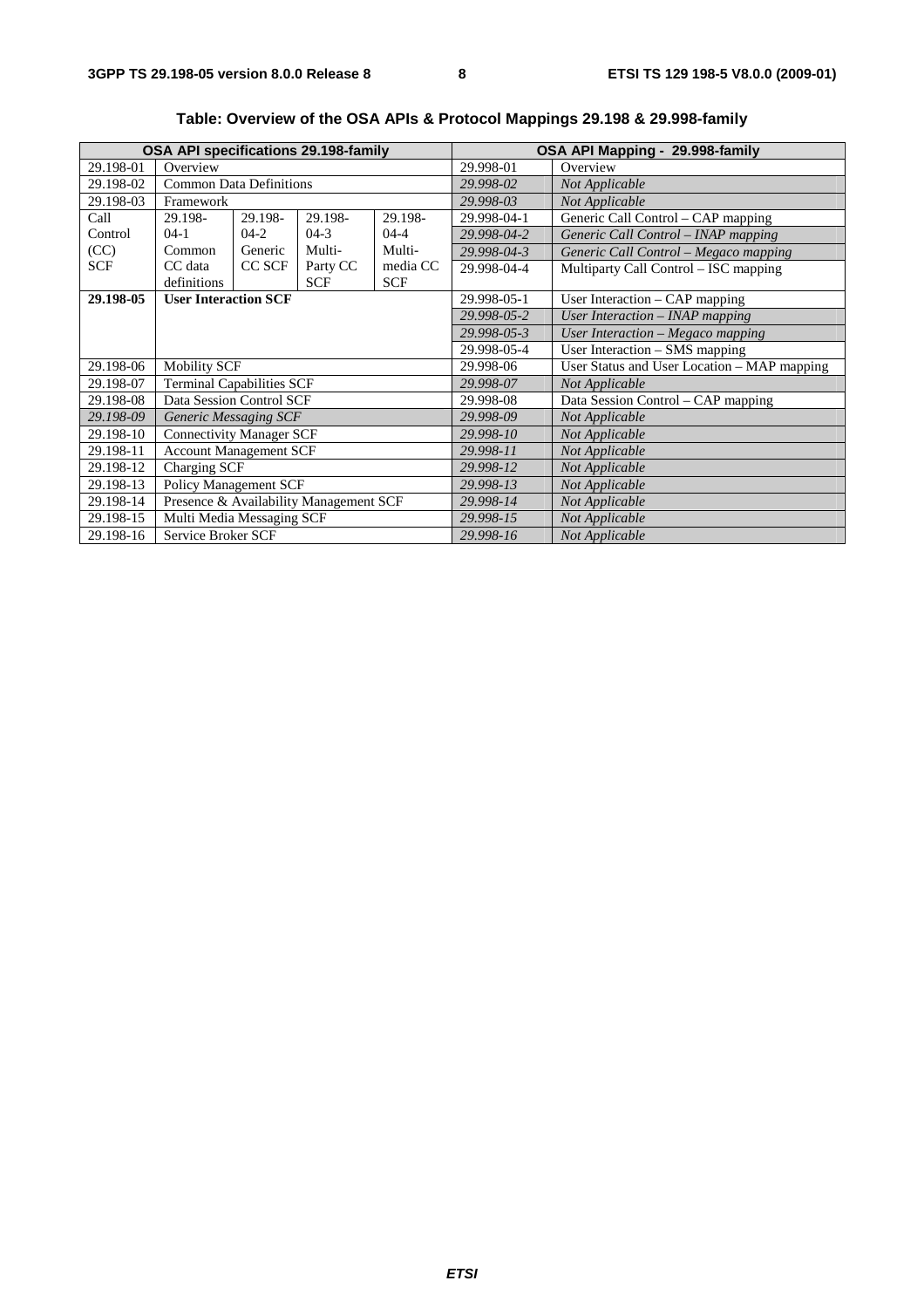# 1 Scope

This document is Part 5 of the Stage 3 specification for an Application Programming Interface (API) for Open Service Access (OSA).

The OSA specifications define an architecture that enables application developers to make use of network functionality through an open standardised interface, i.e. the OSA APIs. The concepts and the functional architecture for the OSA are contained in 3GPP TS 23.198 [3]. The requirements for OSA are contained in 3GPP TS 22.127 [2].

The present document specifies the User Interaction (UI) Service Capability Feature (SCF) aspects of the interface. All aspects of the User Interaction SCF are defined here, these being:

- Sequence Diagrams
- Class Diagrams
- Interface specification plus detailed method descriptions
- State Transition diagrams
- Data definitions
- IDL Description of the interfaces
- WSDL Description of the interfaces
- Reference to the Java™ API description of the interfaces

The process by which this task is accomplished is through the use of object modelling techniques described by the Unified Modelling Language (UML).

This specification has been defined jointly between 3GPP TSG CT WG5, ETSI TISPAN and The Parlay Group, in cooperation with a number of JAIN™ Community member companies.

Maintenance of up to 3GPP Rel-8 and new OSA Stage 1, 2 and 3 work beyond Rel-9 was moved to OMA in June 2008.

# 2 References

The following documents contain provisions which, through reference in this text, constitute provisions of the present document.

- References are either specific (identified by date of publication, edition number, version number, etc.) or non-specific.
- For a specific reference, subsequent revisions do not apply.
- For a non-specific reference, the latest version applies. In the case of a reference to a 3GPP document (including a GSM document), a non-specific reference implicitly refers to the latest version of that document *in the same Release as the present document*.
- [1] 3GPP TS 29.198-1: "Open Service Access; Application Programming Interface; Part 1: Overview".
- [2] 3GPP TS 22.127: "Service Requirement for the Open Services Access (OSA); Stage 1".
- [3] 3GPP TS 23.198: "Open Service Access (OSA); Stage 2".
- [4] Speech Recognition Grammar Specification Version 1: [http://www.w3.org/TR/2004/REC-speech](http://www.w3.org/TR/2004/REC-speech-grammar-20040316/)[grammar-20040316/](http://www.w3.org/TR/2004/REC-speech-grammar-20040316/)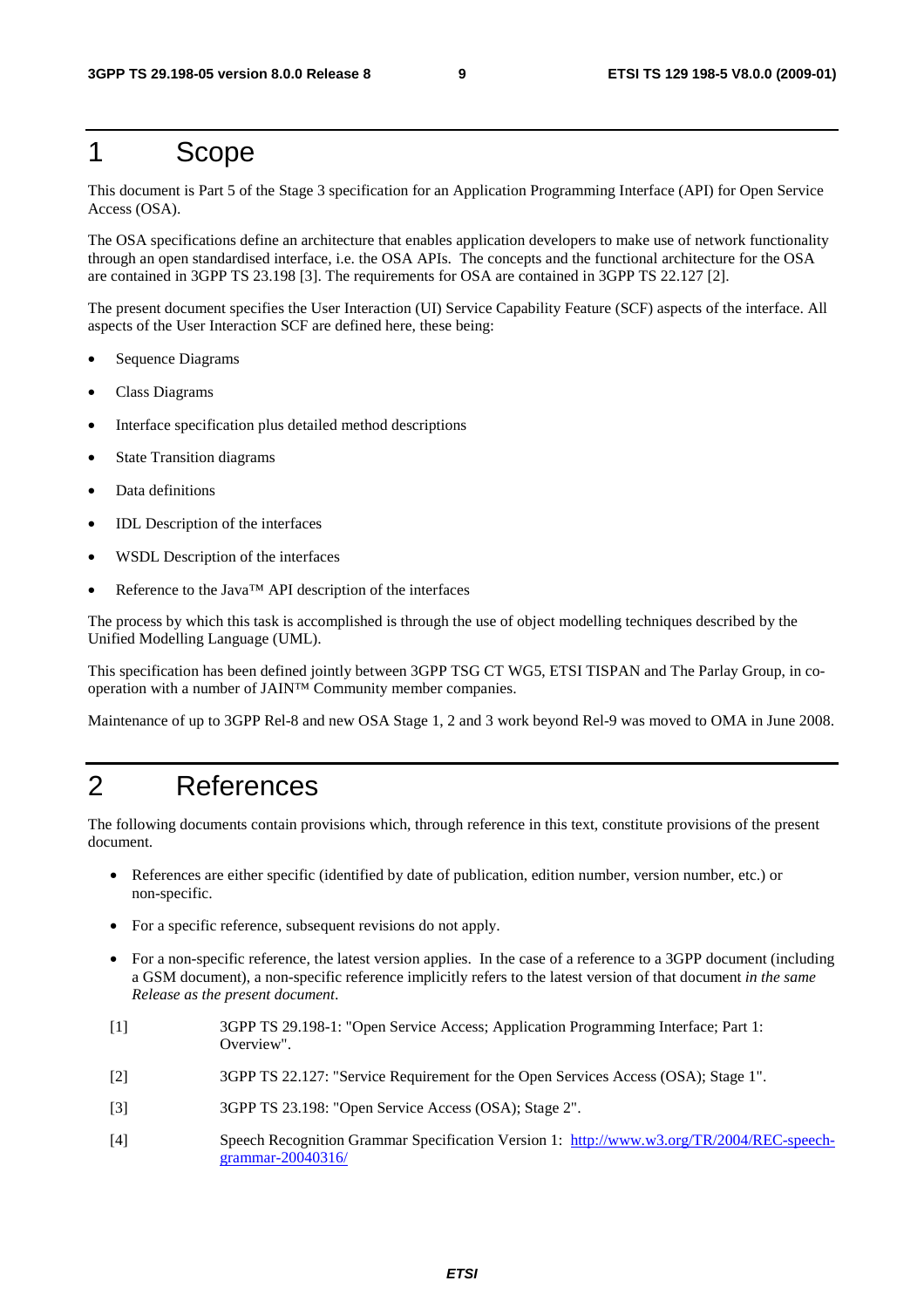# 3 Definitions and abbreviations

### 3.1 Definitions

For the purposes of the present document, the terms and definitions given in TS 29.198-1 [1] apply.

### 3.2 Abbreviations

For the purposes of the present document, the abbreviations given in TS 29.198-1 [1] apply.

# 4 Generic and Call User Interaction and Administration **SCF**

# 4.1 Generic and Call User Interaction SCF

The Generic User Interaction service capability feature is used by applications to interact with end users. It consists of three interfaces:

- 1) User Interaction Manager, containing management functions for User Interaction related issues.
- 2) Generic User Interaction, containing methods to interact with an end-user.
- 3) Call User Interaction, containing methods to interact with an end-user engaged in a call.

The Generic User Interaction service capability feature is described in terms of the methods in the Generic User Interaction interfaces.

The following table gives an overview of the Generic User Interaction methods and to which interfaces these methods belong.

| <b>User Interaction Manager</b>        | <b>Generic User Interaction</b> |
|----------------------------------------|---------------------------------|
| createUI                               | sendInfoReq                     |
| createUICall                           | sendInfoRes                     |
| <b>IcreateNotification</b>             | sendInfoErr                     |
| destroyUINotification                  | sendInfoAndCollectReq           |
| reportEventNotification                | sendInfoAndCollectRes           |
| userInteractionAborted                 | sendInfoAndCollectErr           |
| userInteractionNotificationInterrupted | release                         |
| userInteractionNotificationContinued   | userInteractionFaultDetected    |
| changeNotification                     | reportEventRes                  |
| getNotification                        | reportEventErr                  |
| enableNotifications                    |                                 |
| disableNotifications                   |                                 |
| abortMultipleUserInteractions          |                                 |
| reportEventReq                         |                                 |

**Table 1: Overview of Generic User Interaction interfaces and their methods** 

The following table gives an overview of the Call User Interaction methods and to which interfaces these methods belong.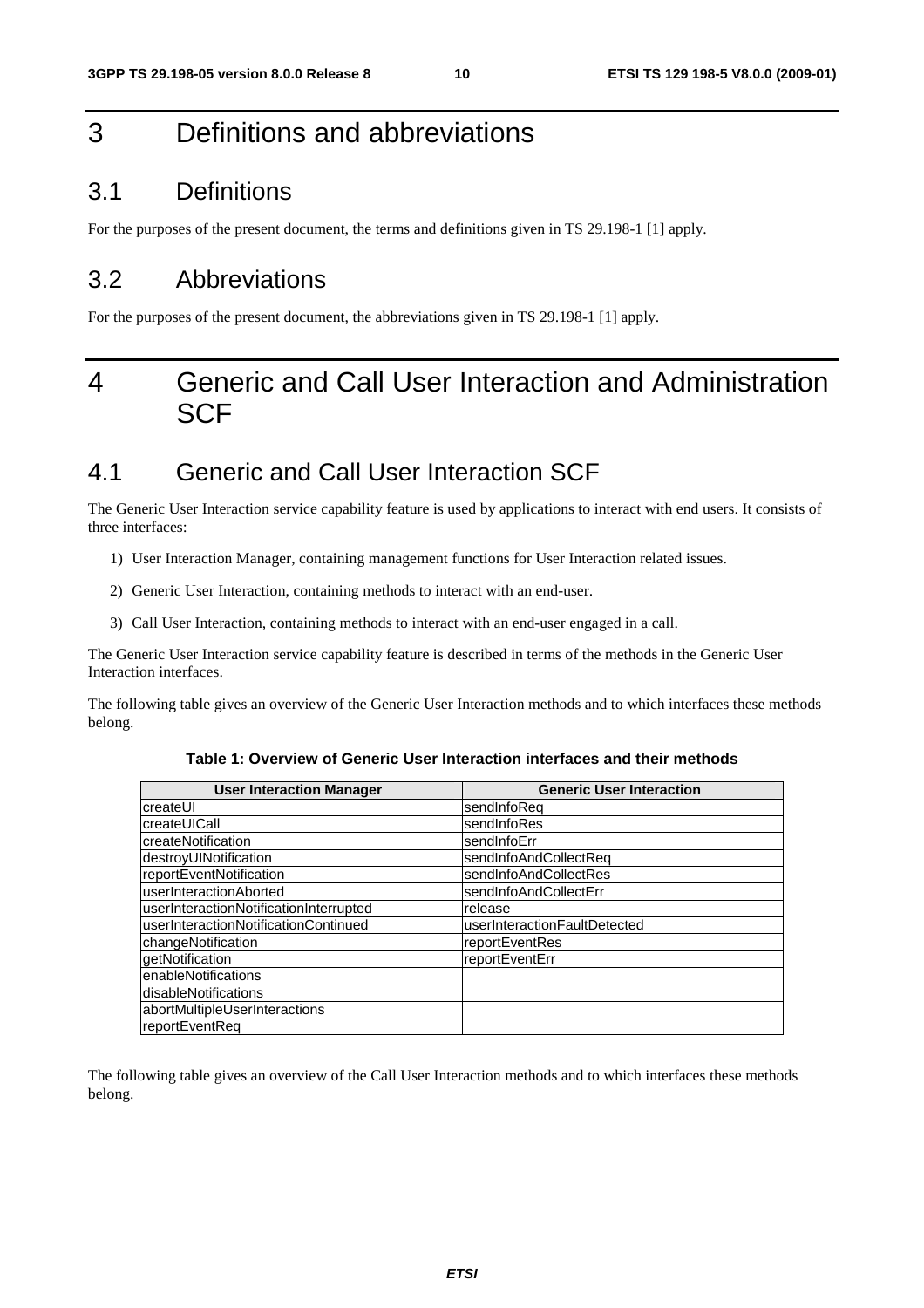| <b>User Interaction Manager</b>                 | <b>Call User Interaction</b>                     |
|-------------------------------------------------|--------------------------------------------------|
| As defined for the Generic User Interaction SCF | Inherits from Generic User Interaction and adds: |
|                                                 | recordMessageReq                                 |
|                                                 | recordMessageRes                                 |
|                                                 | recordMessageErr                                 |
|                                                 | deleteMessageReq                                 |
|                                                 | deleteMessageRes                                 |
|                                                 | deleteMessageErr                                 |
|                                                 | abortActionReq                                   |
|                                                 | abortActionRes                                   |
|                                                 | abortActionErr                                   |
|                                                 | getMessageReq                                    |
|                                                 | getMessageRes                                    |
|                                                 | getMessageErr                                    |

The IpUI Interface provides functions to send information to, or gather information from the user, i.e. this interface allows applications to send SMS and USSD messages. An application can use this interface independently of other SCFs. The IpUICall Interface provides functions to send information to, or gather information from the user (or call party) attached to a call.

# 4.2 Generic User Interaction Administration SCF

The Generic User Interaction Administration service capability feature is used by application to interact with the service to manage the user announcement and recorded messages. It consists of one interface:

1) User Interaction Administration Manager, containing message management functions for User Interaction.

#### **Table 3: Overview of Generic User Interaction Administration interfaces and their methods**

| <b>User Interaction Administration Manager</b> |
|------------------------------------------------|
| getMessageReq                                  |
| putMessageReq                                  |
| deleteMessageReq                               |
| getMessageListReq                              |

# 4.3 Generic User Interaction SCF Design Aspects

The following clauses describe each aspect of the Generic User Interaction and Generic User Interaction Administration Service Capability Features (SCF).

The order is as follows:

- The Sequence diagrams give the reader a practical idea of how each of the SCFs is implemented.
- The Class relationships clause shows how each of the interfaces applicable to the SCF, relate to one another
- The Interface specification clause describes in detail each of the interfaces shown within the Class diagram part. This clause also includes Call User interaction.
- The State Transition Diagrams (STD) show the transition between states in the SCF. The states and transitions are well-defined; either methods specified in the Interface specification or events occurring in the underlying networks cause state transitions.
- The Data Definitions clause shows a detailed expansion of each of the data types associated with the methods within the classes. Note that some data types are used in other methods and classes and are therefore defined within the Common Data types part of this specification.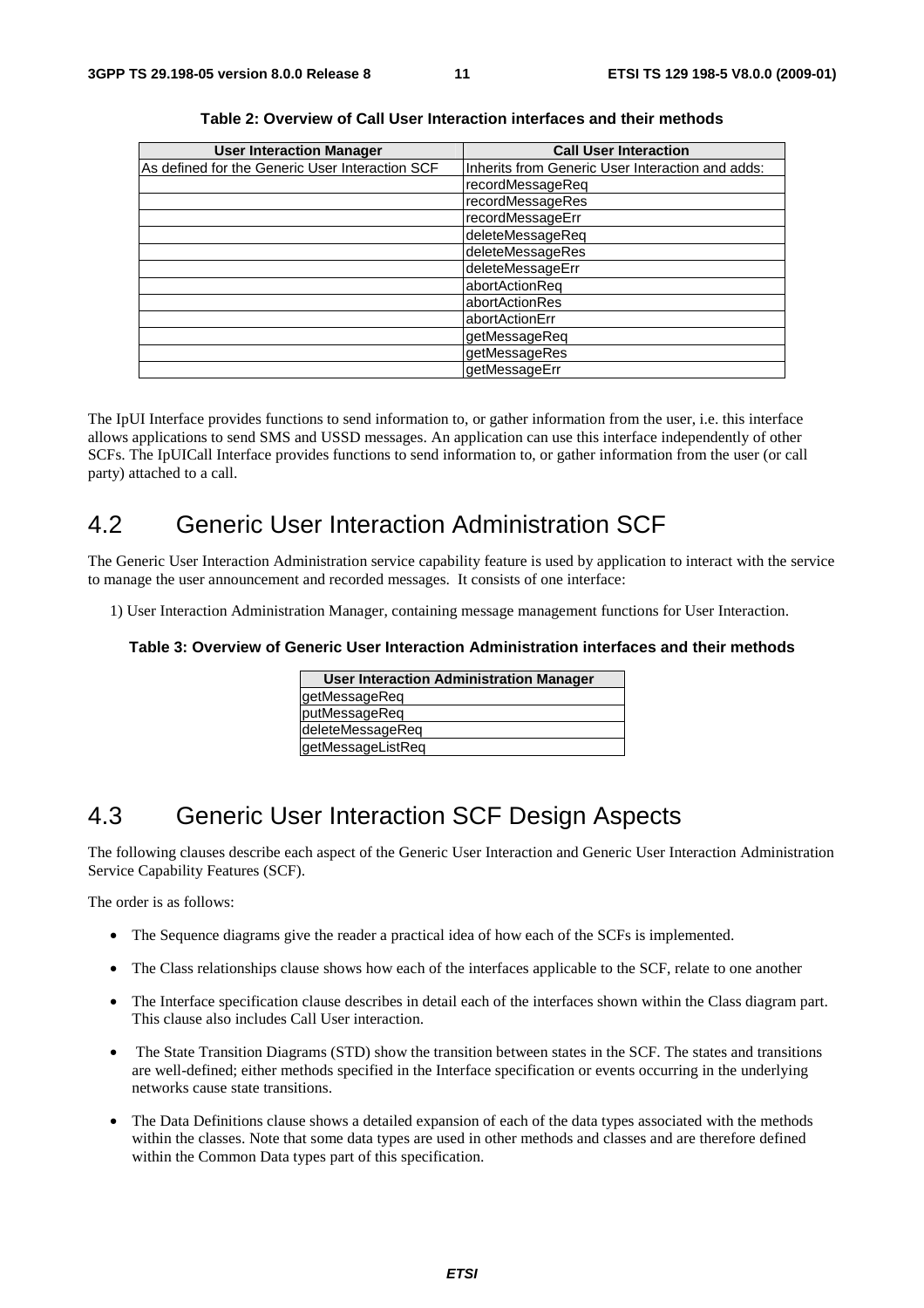# 4.4 General requirements on support of methods

An implementation of this API which supports or implements a method described in the present document, shall support or implement the functionality described for that method, for at least one valid set of values for the parameters of that method.

Where a method is not supported by an implementation of a Service interface, the exception P\_METHOD\_NOT\_SUPPORTED shall be returned to any call of that method.

Where a method is not supported by an implementation of an Application interface, a call to that method shall be possible, and no exception shall be returned.

# 5 Sequence Diagrams

# 5.1 Generic and Call User Interaction Sequence Diagrams

### 5.1.1 Alarm Call

The following sequence diagram shows a 'reminder message', in the form of an alarm, being delivered to a customer as a result of a trigger from an application. Typically, the application would be set to trigger at a certain time, however, the application could also trigger on events.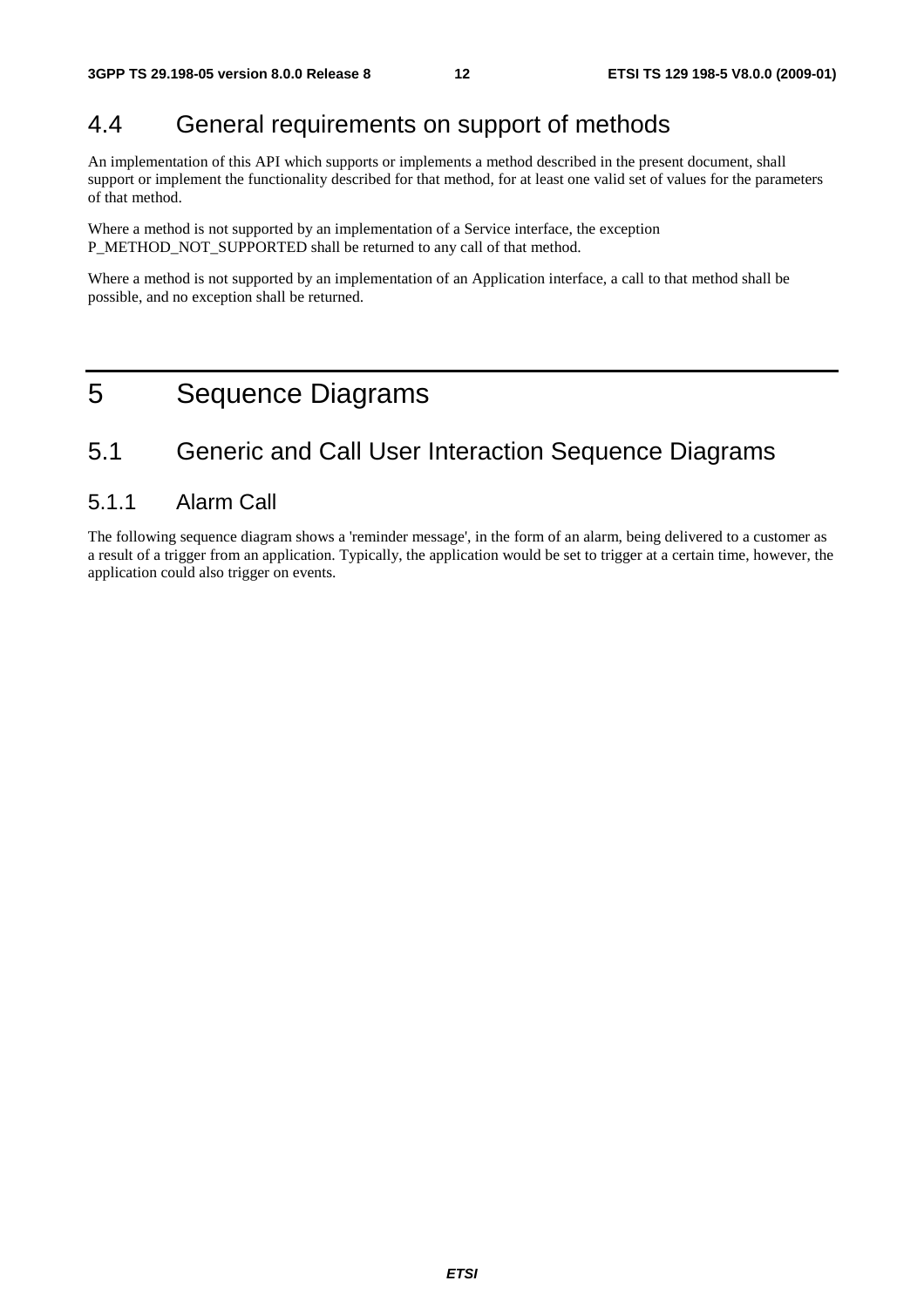

1: This message is used to create an object implementing the IpAppCall interface.

2: This message requests the object implementing the IpCallControlManager interface to create an object implementing the IpCall interface.

3: Assuming that the criteria for creating an object implementing the IpCall interface (e.g. load control values not exceeded) are met it is created.

4: This message instructs the object implementing the IpCall interface to route the call to the customer destined to receive the 'reminder message'.

- 5: This message passes the result of the call being answered to its callback object.
- 6: This message is used to forward the previous message to the IpAppLogic.
- 7: The application requests a new UICall object that is associated with the call object.
- 8: Assuming all criteria are met, a new UICall object is created by the service.
- 9: This message instructs the object implementing the IpUICall interface to send the alarm to the customer's call.
- 10: When the announcement ends this is reported to the call back interface.
- 11: The event is forwarded to the application logic.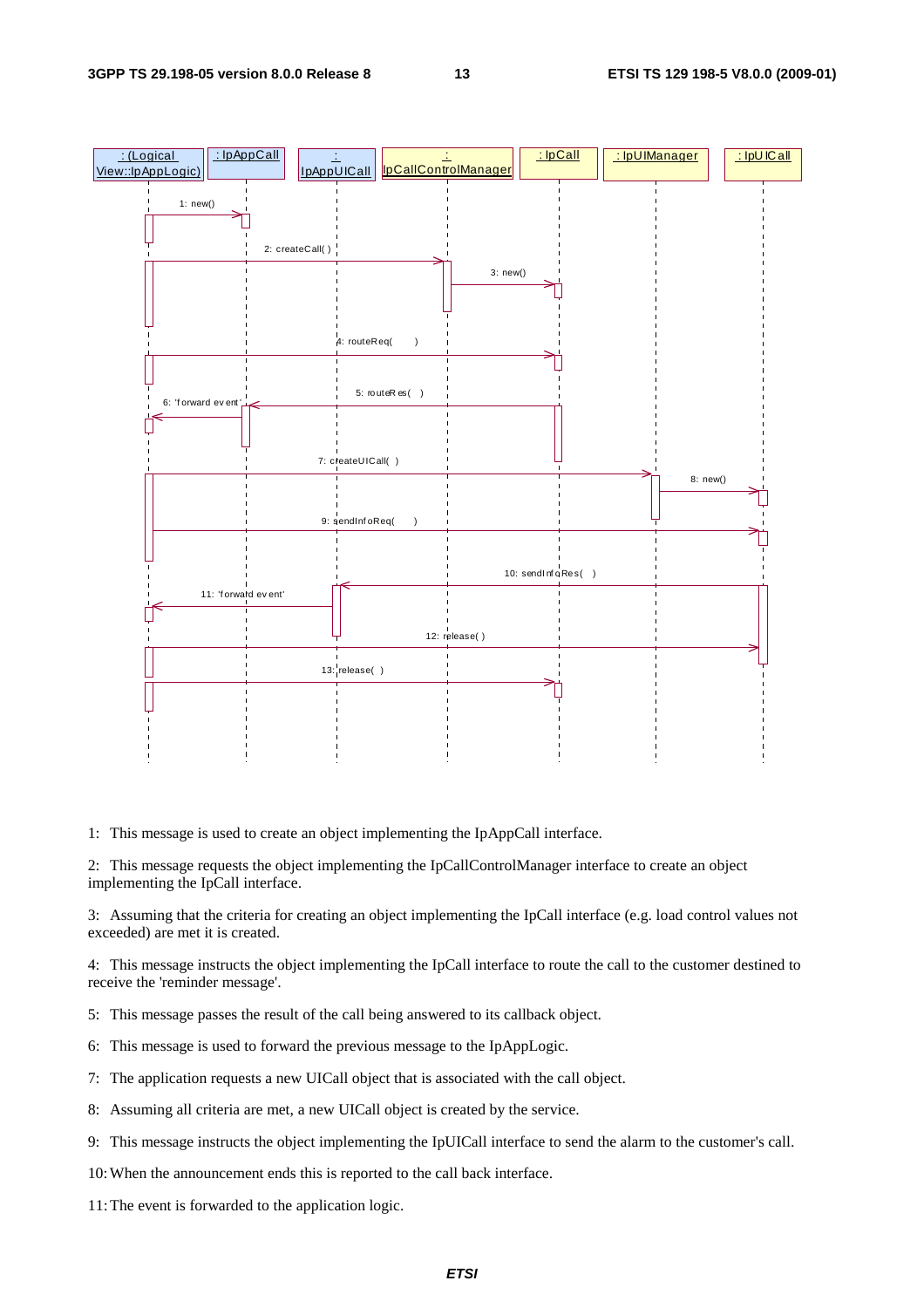12: The application releases the UICall object, since no further announcements are required. Alternatively, the application could have indicated P\_FINAL\_REQUEST in the sendInfoReq in which case the UICall object would have been implicitly released after the announcement was played.

13: The application releases the call and all associated parties.

### 5.1.2 Call Barring 1

The following sequence diagram shows a call barring service, initiated as a result of a prearranged event being received by the call control service. Before the call is routed to the destination number, the calling party is asked for a PIN code. The code is accepted and the call is routed to the original called party.



1: This message is used by the application to create an object implementing the IpAppCallControlManager interface.

2: This message is sent by the application to enable notifications on new call events. As this sequence diagram depicts a call barring service, it is likely that all new call events destined for a particular address or address range prompted for a password before the call is allowed to progress. When a new call, that matches the event criteria set, arrives, a message (not shown) is directed to the object implementing the IpCallControlManager. Assuming that the criteria for creating an object implementing the IpCall interface (e.g. load control values not exceeded) are met, other messages (not shown) are used to create the call and associated call leg object.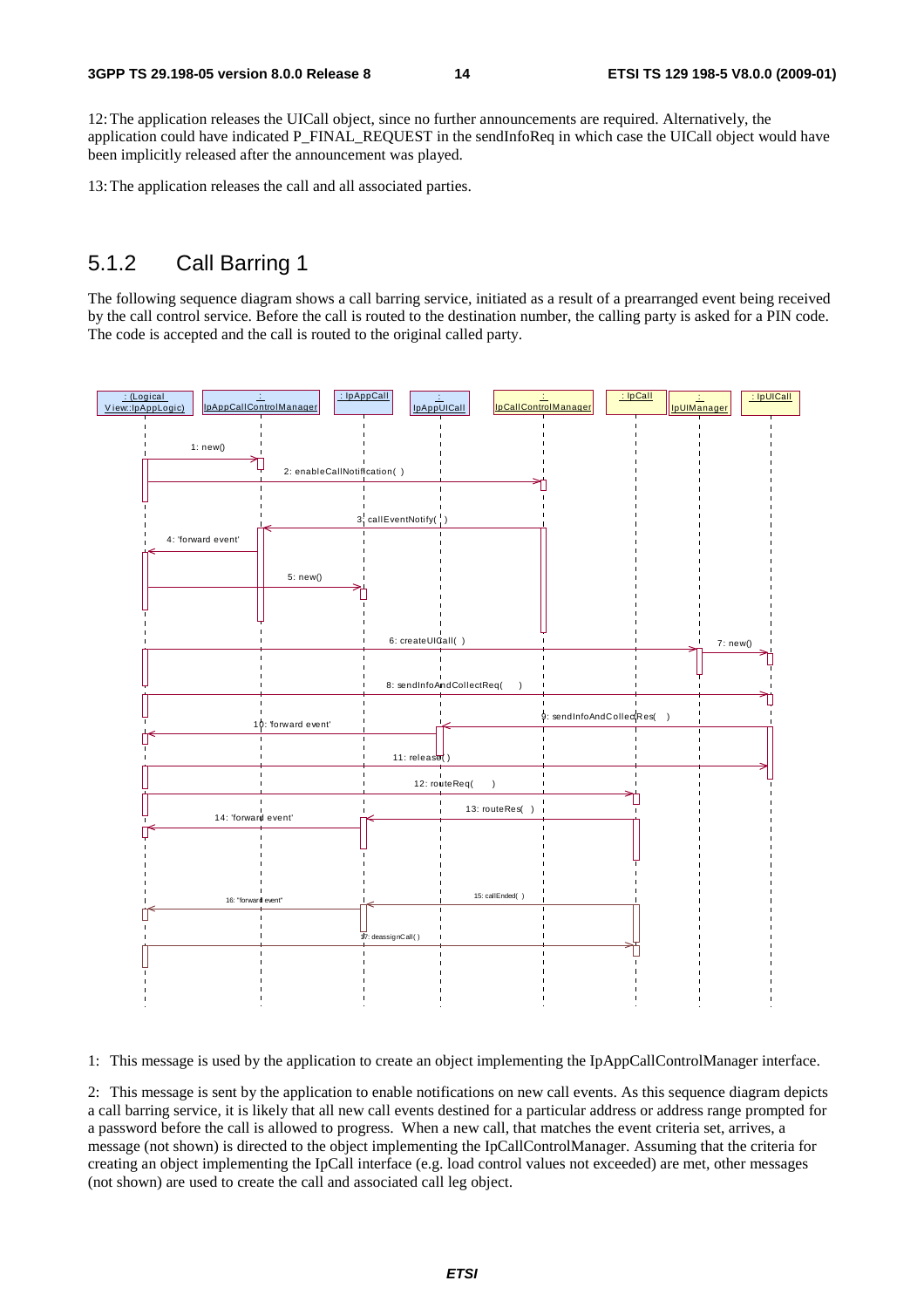3: This message is used to pass the new call event to the object implementing the IpAppCallControlManager interface.

4: This message is used to forward the previous message to the IpAppLogic.

5: This message is used by the application to create an object implementing the IpAppCall interface. The reference to this object is passed back to the object implementing the IpCallControlManager using the return parameter of the callEventNotify.

6: This message is used to create a new UICall object. The reference to the call object is given when creating the UICall.

7: Provided all the criteria are fulfilled, a new UICall object is created.

8: The call barring service dialogue is invoked.

9: The result of the dialogue, which in this case is the PIN code, is returned to its callback object.

10: This message is used to forward the previous message to the IpAppLogic.

11: This message releases the UICall object.

12: Assuming the correct PIN is entered, the call is forward routed to the destination party.

13: This message passes the result of the call being answered to its callback object.

14: This message is used to forward the previous message to the IpAppLogic

15: When the call is terminated in the network, the application will receive a notification. This notification will always be received when the call is terminated by the network in a normal way, the application does not have to request this event explicitly.

16: The event is forwarded to the application.

17: The application must free the call related resources in the gateway by calling deassignCall.

### 5.1.3 Network Controlled Notifications

The following sequence diagram shows how an application can receive notifications that have not been created by the application, but are provisioned from within the network.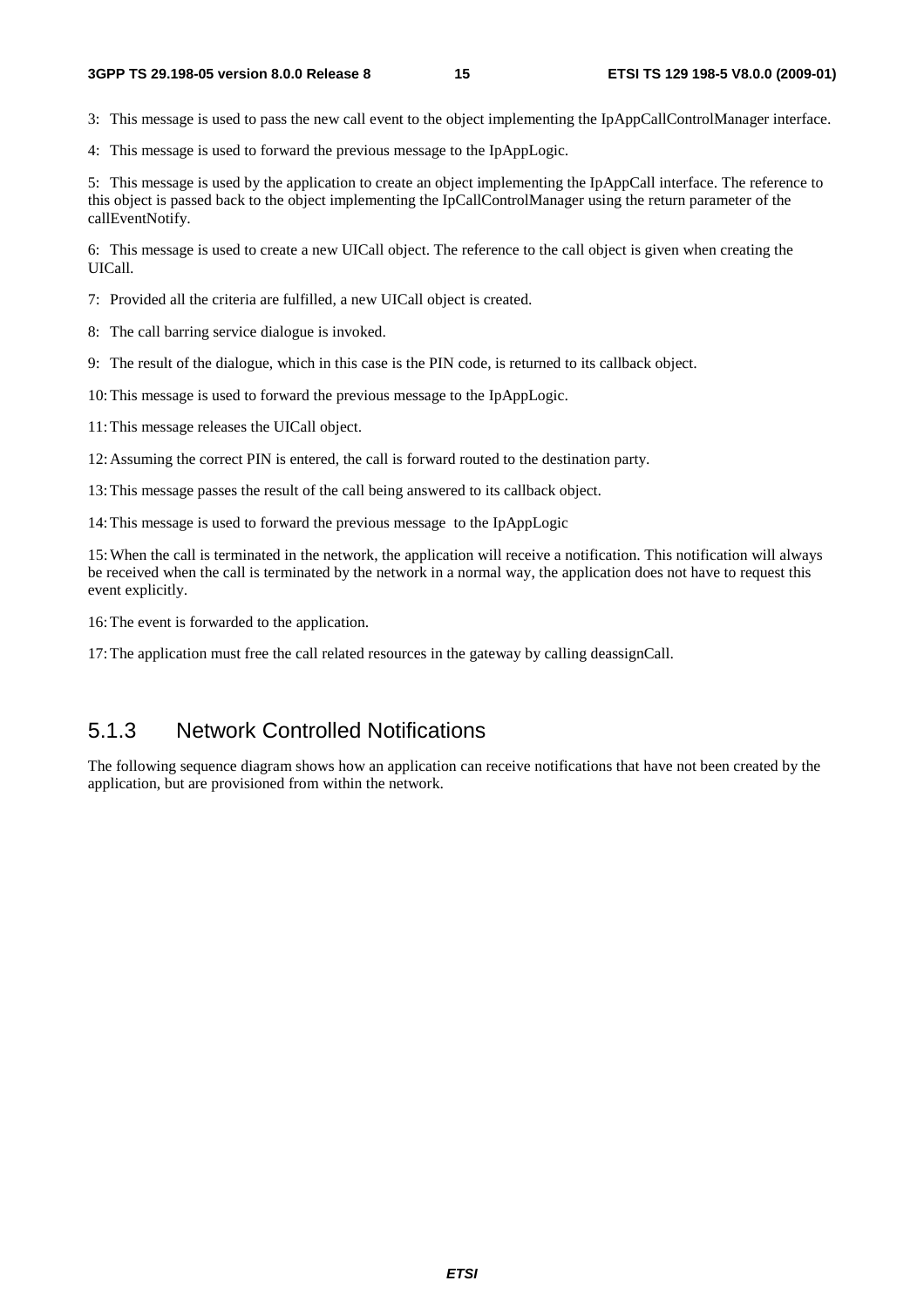

1: The application is started. The application creates a new IpAppUIManager to handle callbacks.

2: The enableNotifications method is invoked on the IpUIManager interface to indicate that the application is ready to receive notifications that are created in the network. For illustrative purposes we assume notifications of type "B" are created in the network.

- 3: When a network created trigger occurs the application is notified on the callback interface.
- 4: The event is forwarded to the application.
- 5: When a network created trigger occurs the application is notified on the callback interface.
- 6: The event is forwarded to the application.

7: When the application does not want to receive notifications created in the network anymore, it invokes disableNotifications on the IpMultiPartyCallConrolManager interface. From now on the gateway will not send any notifications to the application that are created in the network.

### 5.1.4 Prepaid

This sequence shows a Pre-paid application. The subscriber is using a pre-paid card or credit card to pay for the call. The application each time allows a certain timeslice for the call. After the timeslice, a new timeslice can be started or the application can terminate the call. In the following sequence the end-user will received an announcement before his final timeslice.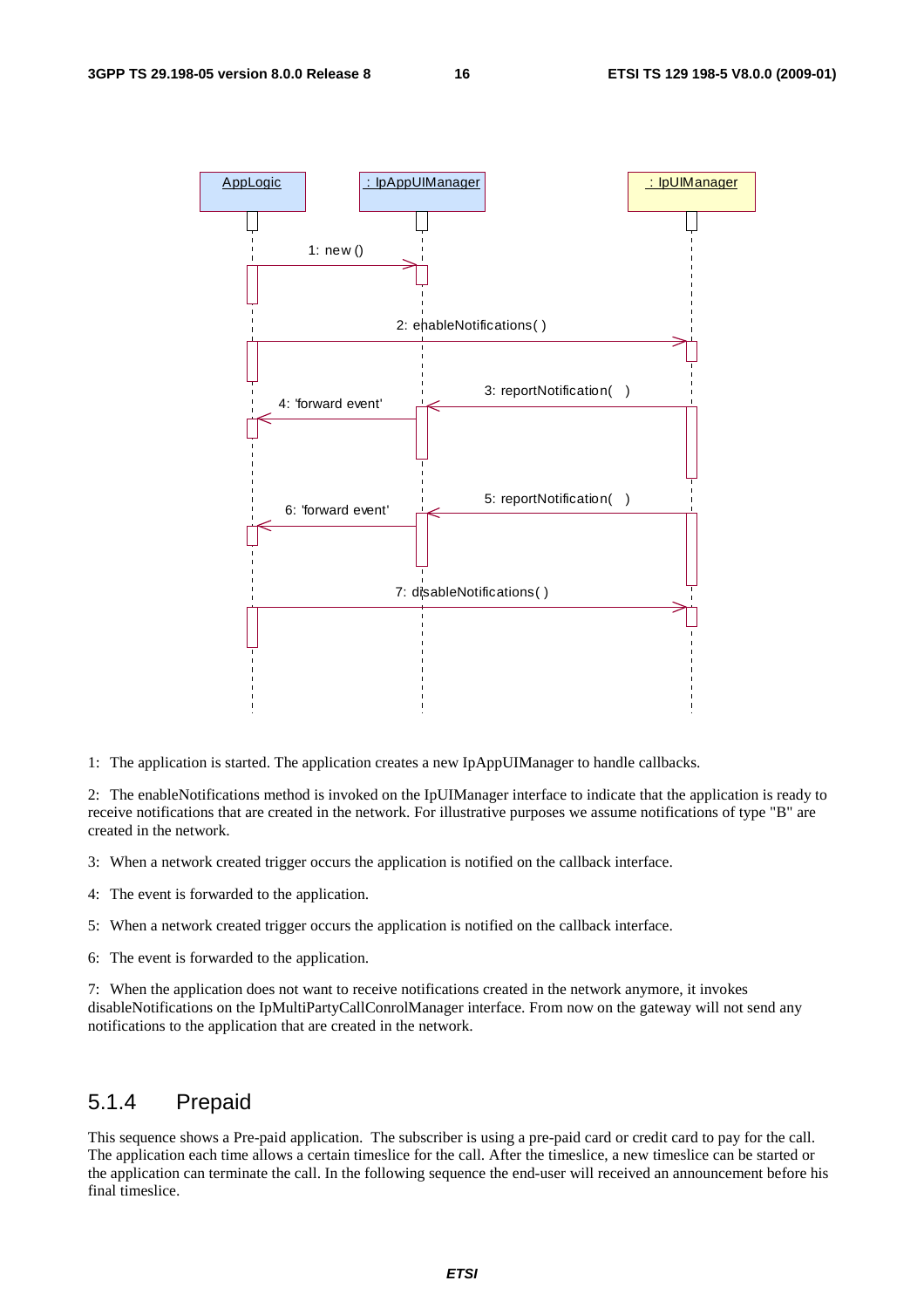

1: This message is used by the application to create an object implementing the IpAppCallControlManager interface.

2: This message is sent by the application to enable notifications on new call events. As this sequence diagram depicts a pre-paid service, it is likely that only new call events within a certain address range will be enabled. When a new call, that matches the event criteria, arrives a message (not shown) is directed to the object implementing the IpCallControlManager. Assuming that the criteria for creating an object implementing the IpCall interface (e.g. load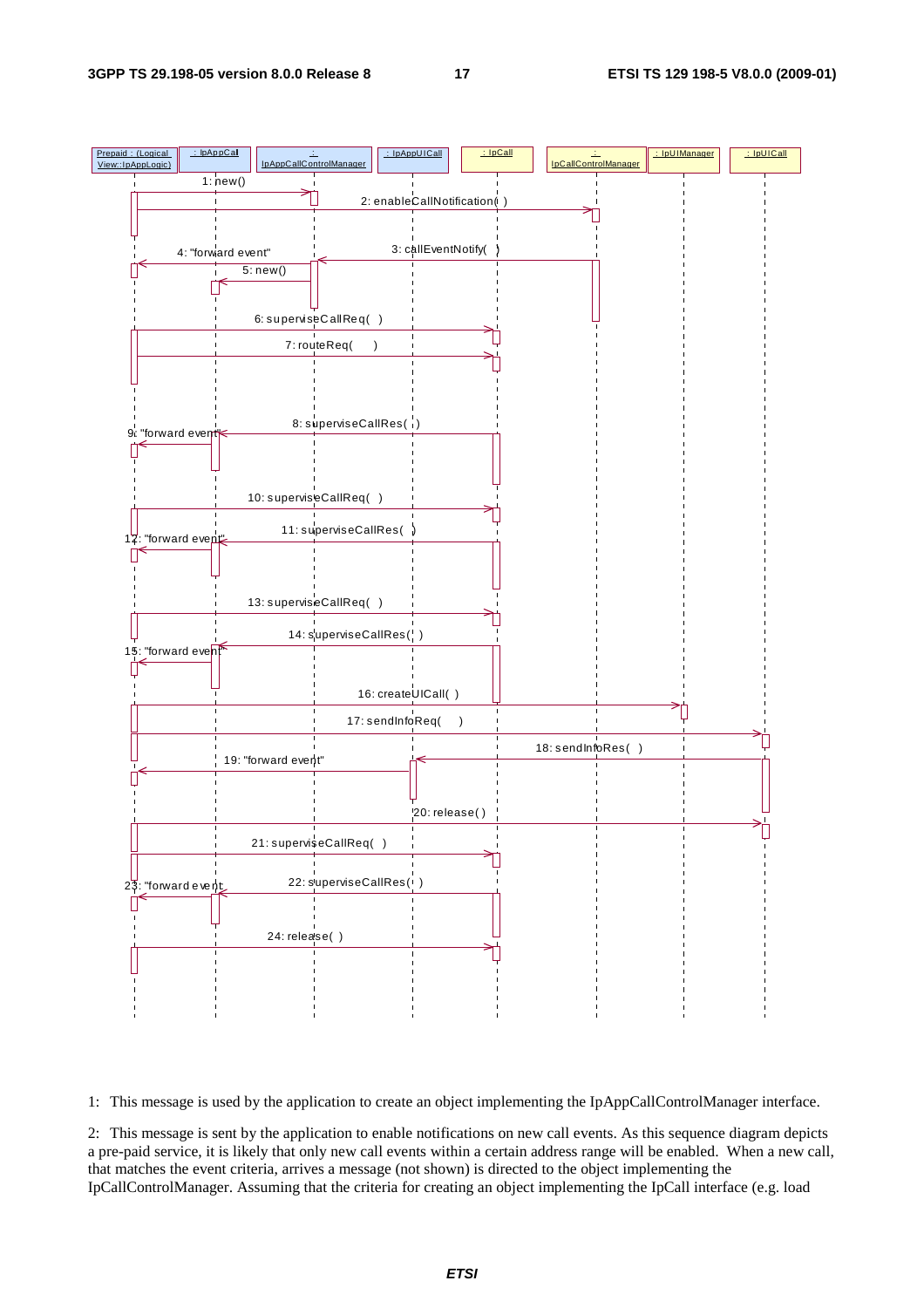control values not exceeded) are met, other messages (not shown) are used to create the call and associated call leg object.

3: The incoming call triggers the Pre-Paid Application (PPA).

4: The message is forwarded to the application.

5: A new object on the application side for the Generic Call object is created.

6: The Pre-Paid Application (PPA) requests to supervise the call. The application will be informed after the period indicated in the message. This period is related to the credits left on the account of the pre-paid subscriber.

7: Before continuation of the call, PPA sends all charging information, a possible tariff switch time and the call duration supervision period, towards the GW which forwards it to the network.

8: At the end of each supervision period the application is informed and a new period is started.

9: The message is forwarded to the application.

10: The Pre-Paid Application (PPA) requests to supervise the call for another call duration.

11: At the end of each supervision period the application is informed and a new period is started.

12: The message is forwarded to the application.

13: The Pre-Paid Application (PPA) requests to supervise the call for another call duration. When the timer expires it will indicate that the user is almost out of credit.

14: When the user is almost out of credit the application is informed.

15: The message is forwarded to the application.

16: The application decides to play an announcement to the parties in this call. A new UICall object is created and associated with the call.

17: An announcement is played informing the user about the near-expiration of his credit limit.

18: When the announcement is completed the application is informed.

19: The message is forwarded to the application.

20: The application releases the UICall object.

21: The user does not terminate so the application terminates the call after the next supervision period.

22: The supervision period ends.

23: The event is forwarded to the logic.

24: The application terminates the call. Since the user interaction is already explicitly terminated no userInteractionFaultDetected is sent to the application.

### 5.1.5 Pre-Paid with Advice of Charge (AoC)

This sequence shows a Pre-paid application that uses the Advice of Charge feature. The application will send the charging information before the actual call setup and when during the call the charging changes new information is sent in order to update the end-user. Note that the Advice of Charge feature requires an application in the end-user terminal to display the charges for the call, depending on the information received from the application.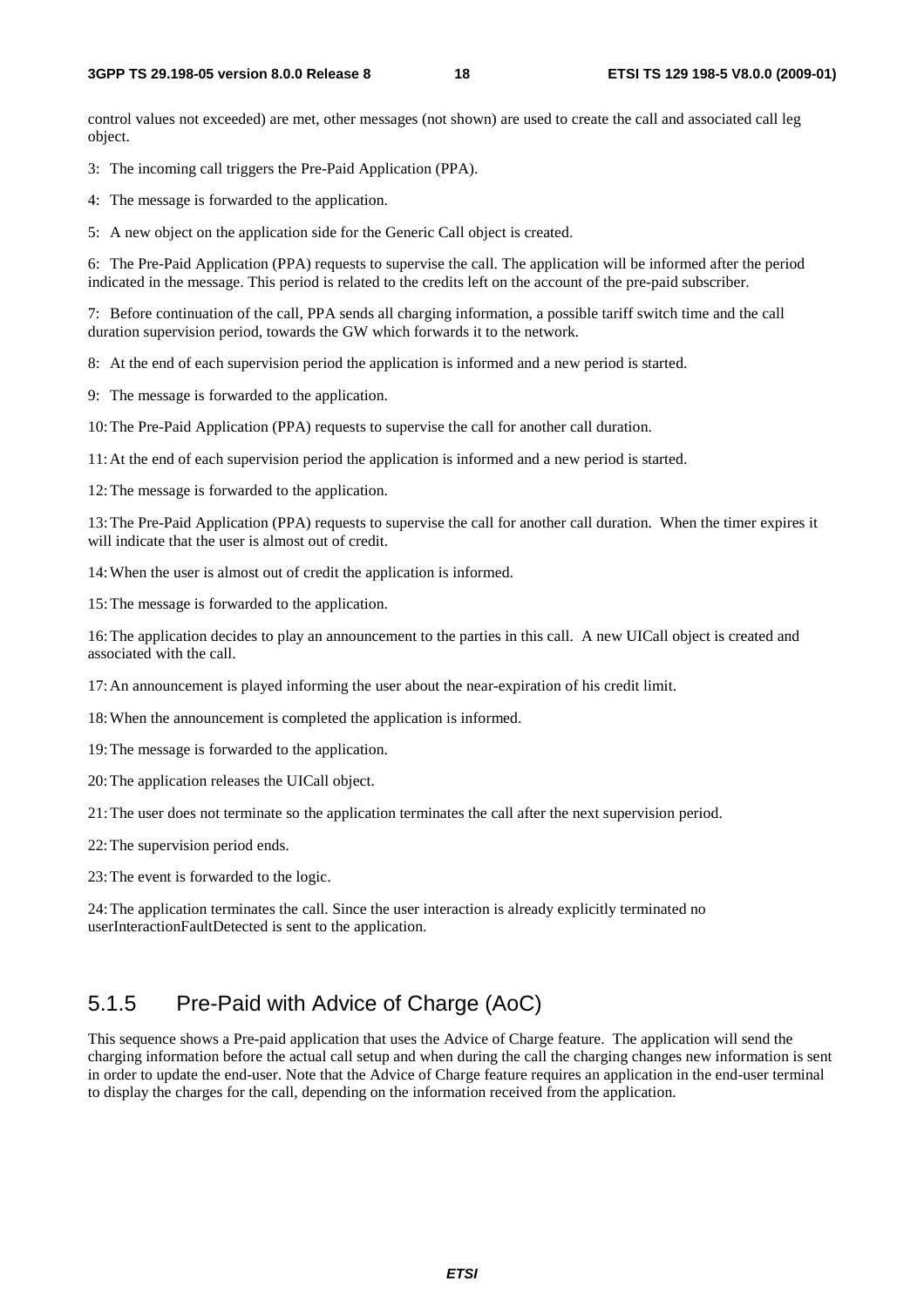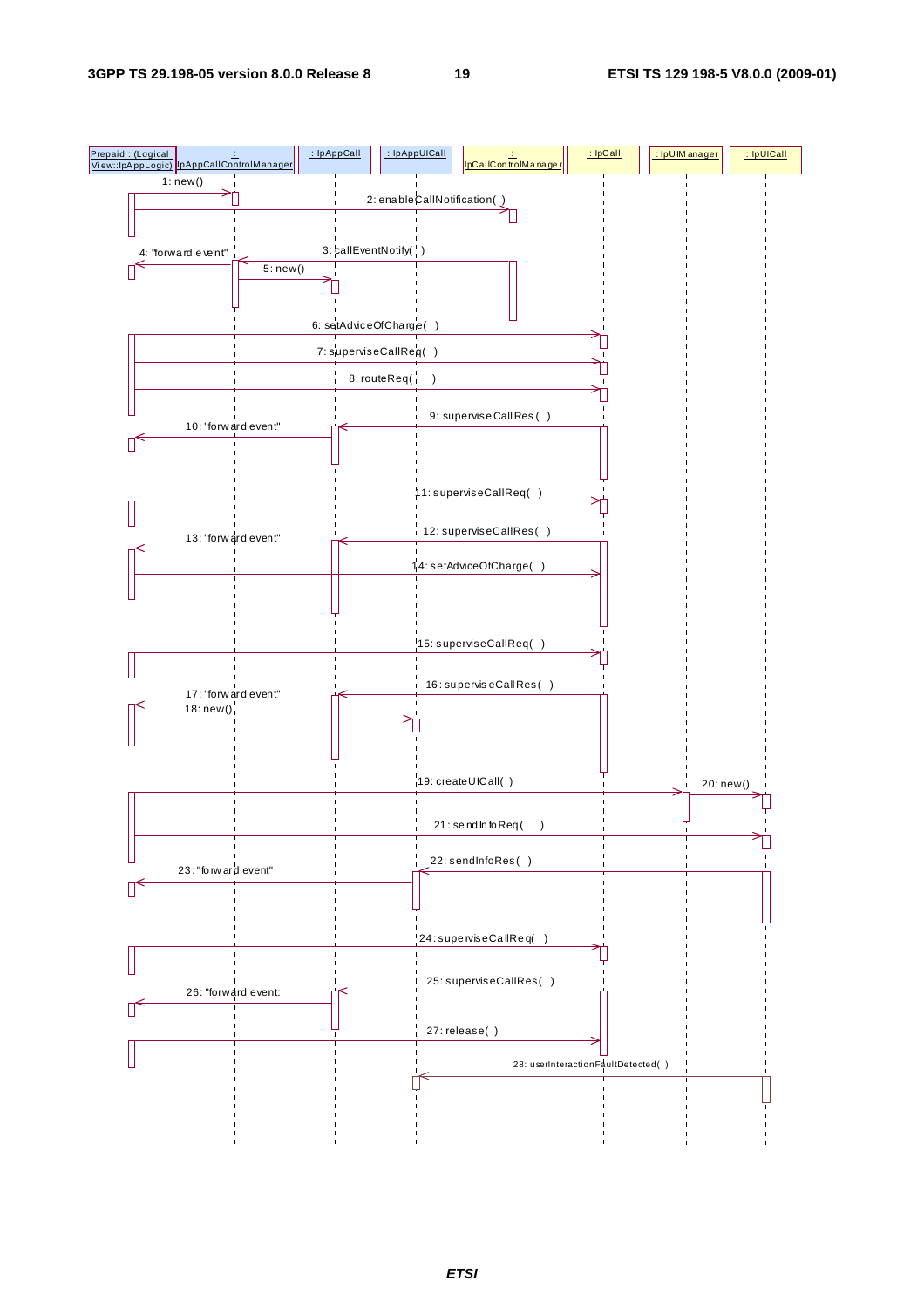1: This message is used by the application to create an object implementing the IpAppCallControlManager interface.

2: This message is sent by the application to enable notifications on new call events. As this sequence diagram depicts a pre-paid service, it is likely that only new call events within a certain address range will be enabled. When a new call, that matches the event criteria, arrives a message (not shown) is directed to the object implementing the IpCallControlManager. Assuming that the criteria for creating an object implementing the IpCall interface (e.g. load control values not exceeded) are met, other messages (not shown) are used to create the call and associated call leg object.

3: The incoming call triggers the Pre-Paid Application (PPA).

- 4: The message is forwarded to the application.
- 5: A new object on the application side for the Call object is created

6: The Pre-Paid Application (PPA) sends the AoC information (e.g. the tariff switch time). (it shall be noted the PPA contains ALL the tariff information and knows how to charge the user).

During this call sequence 2 tariff changes take place. The call starts with tariff 1, and at the tariff switch time (e.g. 18:00 hours) switches to tariff 2. The application is not informed about this (but the end-user is!)

7: The Pre-Paid Application (PPA) requests to supervise the call. The application will be informed after the period indicated in the message. This period is related to the credits left on the account of the pre-paid subscriber.

8: The application requests to route the call to the destination address.

9: At the end of each supervision period the application is informed and a new period is started.

10: The message is forwarded to the application.

11: The Pre-Paid Application (PPA) requests to supervise the call for another call duration.

12: At the end of each supervision period the application is informed and a new period is started.

13: The message is forwarded to the application.

14: Before the next tariff switch (e.g. 19:00 hours) the application sends a new AOC with the tariff switch time. Again, at the tariff switch time, the network will send AoC information to the end-user.

15: The Pre-Paid Application (PPA) requests to supervise the call for another call duration. When the timer expires it will indicate that the user is almost out of credit.

16: When the user is almost out of credit the application is informed.

17: The message is forwarded to the application.

18: The application creates a new call back interface for the User interaction messages.

19: A new UI Call object that will handle playing of the announcement needs to be created

20: The Gateway creates a new UI call object that will handle playing of the announcement.

- 21: With this message the announcement is played to the parties in the call.
- 22: The user indicates that the call should continue.
- 23: The message is forwarded to the application.
- 24: The user does not terminate so the application terminates the call after the next supervision period.
- 25: The user is out of credit and the application is informed.
- 26: The message is forwarded to the application.
- 27: With this message the application requests to release the call.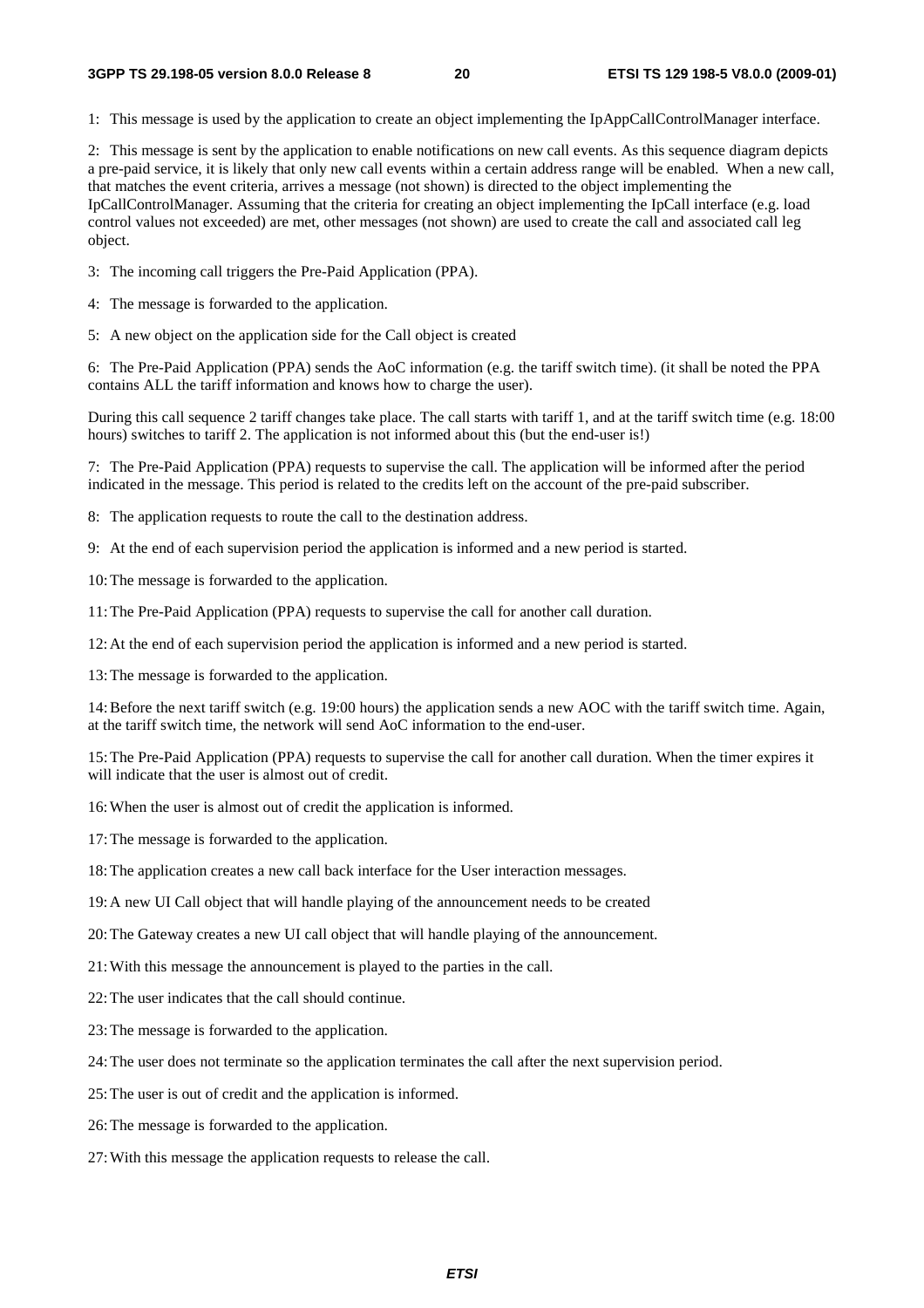28: Terminating the call which has still a UICall object associated will result in a userInteractionFaultDetected. The UICall object is terminated in the gateway and no further communication is possible between the UICall and the application.

# 5.2 Generic User Interaction Administration Sequence Diagrams

### 5.2.1 Message Administration

The following sequence diagram shows how an application can manage the user announcement and recorded messages.



1: The application is started. The application creates a new IpAppUIAdminManager to handle callbacks.

2: The putMessageReq method is invoked on the IpUIAdminManager interface to create a new pre-defined message for use by sending to the user.

- 3: The putMessageRes response notifies the application of the messageID on the callback interface.
- 4: The response is forwarded to the application logic.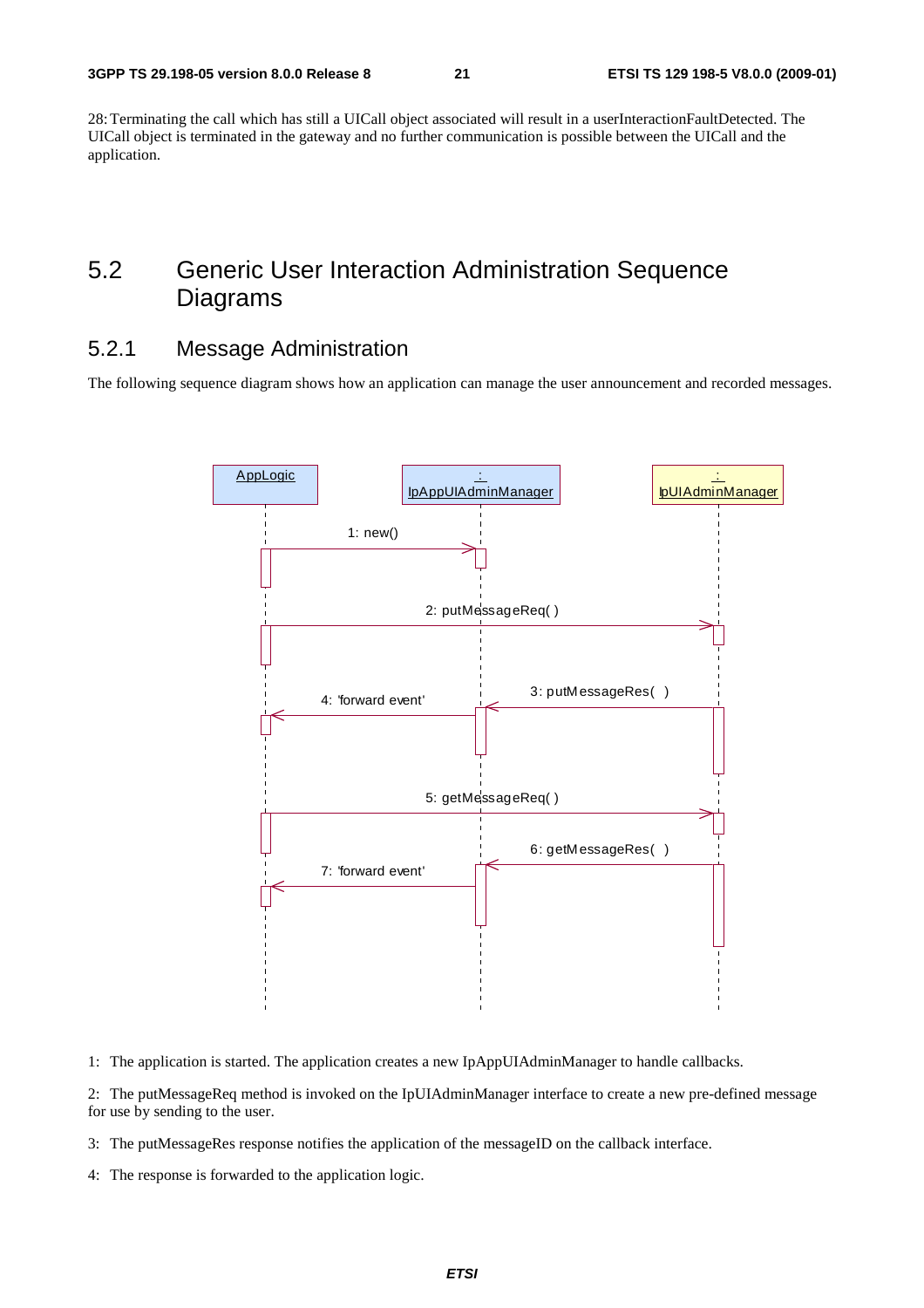5: The getMessageReq method is invoked on the IpUIAdminManager interface to retrieve the contents of a user announcement or recorded message.

6: The getMessageRes response notifies the application of the contents of a message.

7: The event is forwarded to the application.

# 6 Class Diagrams

# 6.1 Generic and Call User Interaction Class Diagrams

The application generic user interaction service package consists of one IpAppUIManager interface, zero or more IpAppUI interfaces and zero or more IpAppUICall interfaces.

The generic user interaction service package consists of one IpUIManager interface, zero or more IpUI interfaces and zero or more IpUICall interfaces.

The class diagram in the following figure shows the interfaces that make up the application generic user interaction service package and the generic user interaction service package. Communication between these packages is done via the <<uses>> relationships.

The IpUICall implements call related user interaction and it inherits from the non call related IpUI interface. The same holds for the corresponding application interfaces.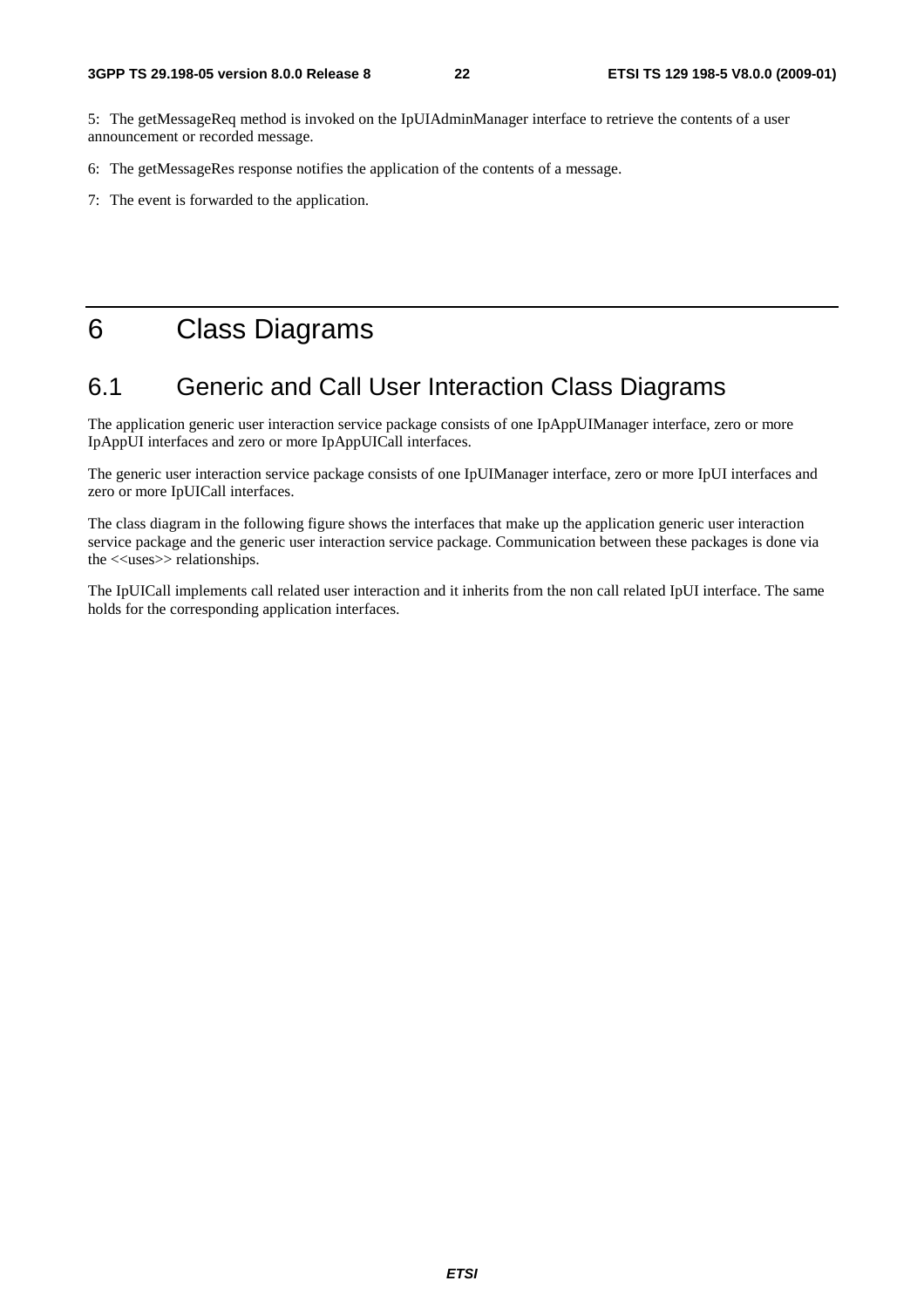

**Figure: Generic User Interaction Package Overview** 

# 6.2 Generic User Interaction Administration Class Diagrams

The application generic user administration service package consists of one IpAppUIAdminManager interface and one IpUIAdminManager interfaces.

The class diagram in the following figure shows the interfaces that make up the application generic user administration service package. Communication between these packages is done via the  $\langle\langle$ uses $\rangle$  relationships.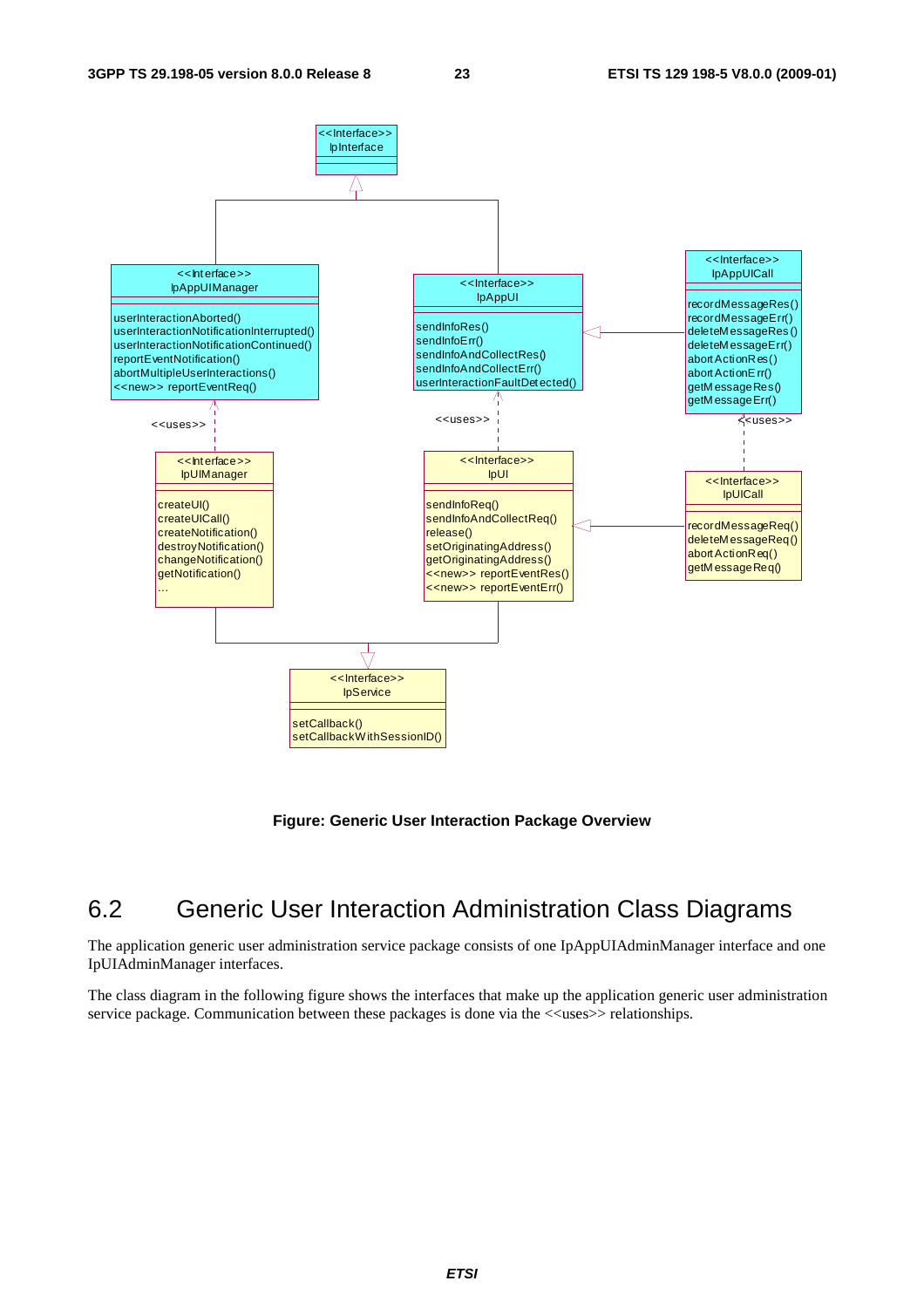

#### **Figure: Generic User Administration Package Overview**

# 7 The Service Interface Specifications

# 7.1 Interface Specification Format

This clause defines the interfaces, methods and parameters that form a part of the API specification. The Unified Modelling Language (UML) is used to specify the interface classes. The general format of an interface specification is described below.

### 7.1.1 Interface Class

This shows a UML interface class description of the methods supported by that interface, and the relevant parameters and types. The Service and Framework interfaces for enterprise-based client applications are denoted by classes with name Ip<name>. The callback interfaces to the applications are denoted by classes with name IpApp<name>. For the interfaces between a Service and the Framework, the Service interfaces are typically denoted by classes with name IpSvc<name>, while the Framework interfaces are denoted by classes with name IpFw<name>.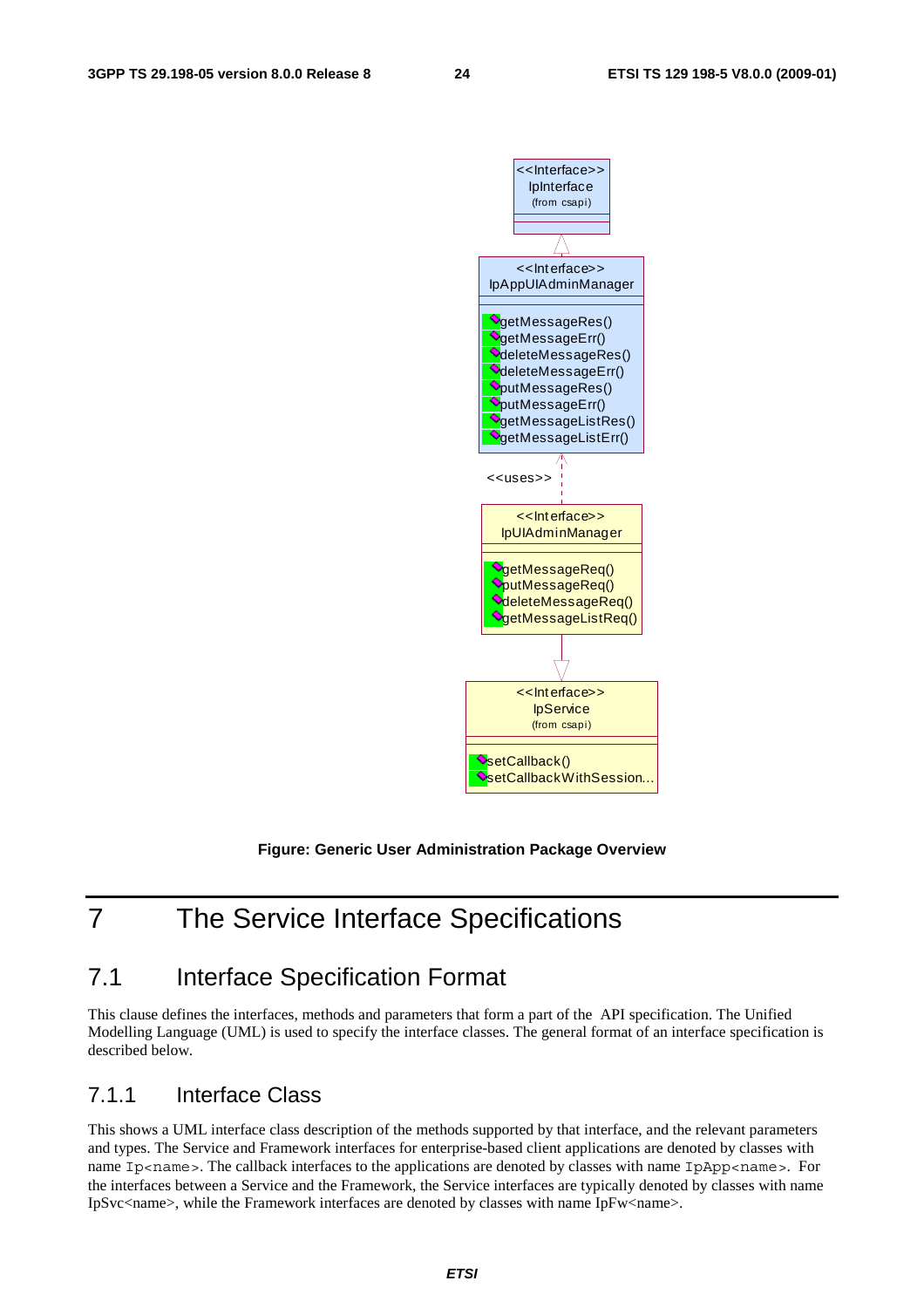# 7.1.2 Method descriptions

Each method (API method "call") is described. Both synchronous and asynchronous methods are used in the API. Asynchronous methods are identified by a 'Req' suffix for a method request, and, if applicable, are served by asynchronous methods identified by either a 'Res' or 'Err' suffix for method results and errors, respectively. To handle responses and reports, the application or service developer must implement the relevant IpApp<name> or IpSvc<name> interfaces to provide the callback mechanism.

### 7.1.3 Parameter descriptions

Each method parameter and its possible values are described. Parameters described as 'in' represent those that must have a value when the method is called. Those described as 'out' are those that contain the return result of the method when the method returns.

# 7.1.4 State Model

If relevant, a state model is shown to illustrate the states of the objects that implement the described interface.

# 7.2 Base Interface

### 7.2.1 Interface Class IpInterface

All application, framework and service interfaces inherit from the following interface. This API Base Interface does not provide any additional methods.

<<Interface>>

**IpInterface** 

# 7.3 Service Interfaces

### 7.3.1 Overview

The Service Interfaces provide the interfaces into the capabilities of the underlying network - such as call control, user interaction, messaging, mobility and connectivity management.

The interfaces that are implemented by the services are denoted as 'Service Interface'. The corresponding interfaces that must be implemented by the application (e.g. for API callbacks) are denoted as 'Application Interface'.

# 7.4 Generic Service Interface

# 7.4.1 Interface Class IpService

Inherits from: IpInterface.

All service interfaces inherit from the following interface.

| << Interface>>   |
|------------------|
| <b>IpService</b> |
|                  |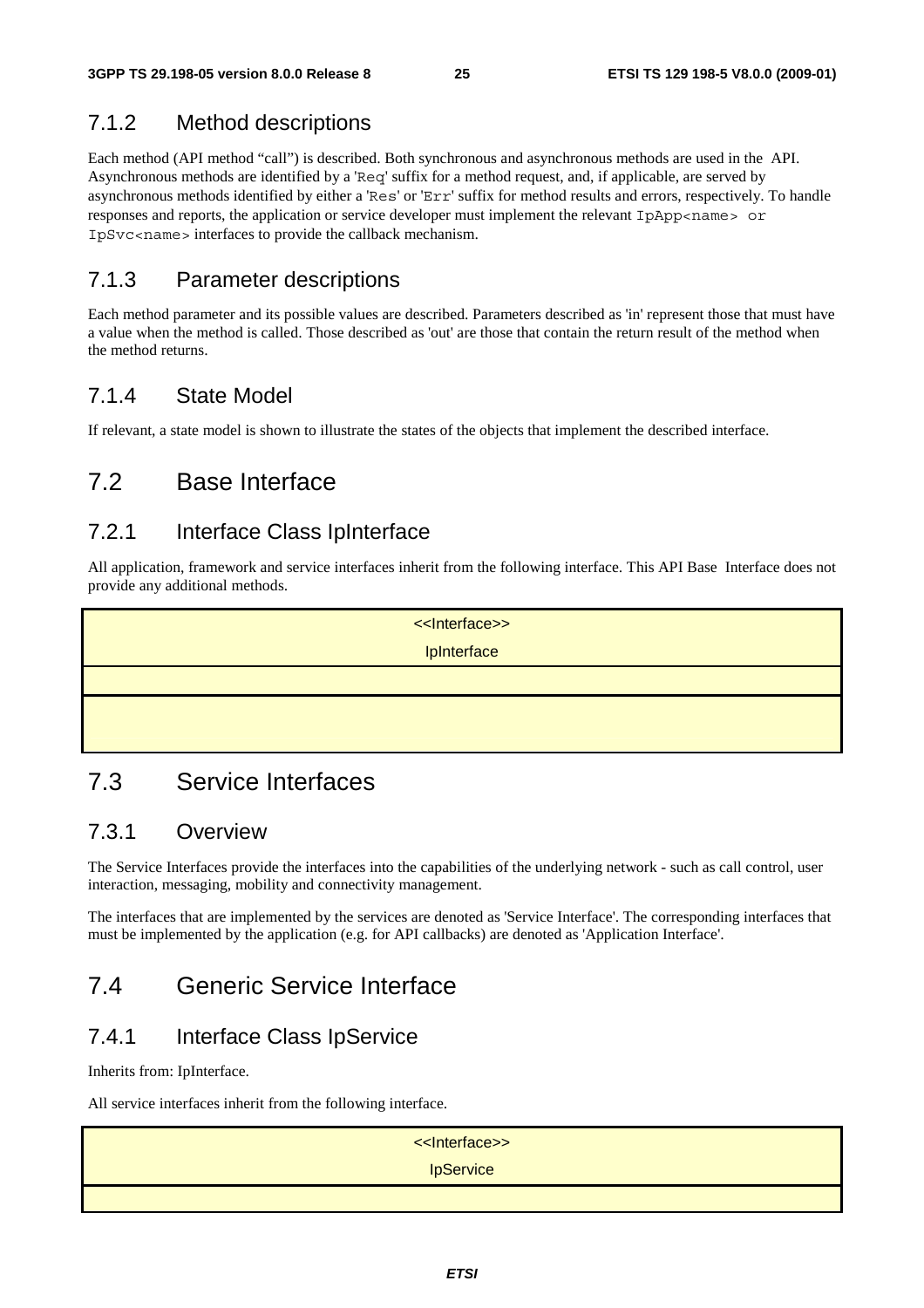| setCallback (appInterface: in IpInterfaceRef): void                                         |  |
|---------------------------------------------------------------------------------------------|--|
| setCallbackWithSessionID (appInterface: in IpInterfaceRef, sessionID: in TpSessionID): void |  |

#### 7.4.1.1 Method setCallback()

This method specifies the reference address of the callback interface that a service uses to invoke methods on the application. It is not allowed to invoke this method on an interface that uses SessionIDs. Multiple invocations of this method on an interface shall result in multiple callback references being specified. The SCS shall use the most recent callback interface provided by the application using this method. In the event that a callback reference fails or is no longer available, the next most recent callback reference available shall be used.

#### *Parameters*

#### **appInterface : in IpInterfaceRef**

Specifies a reference to the application interface, which is used for callbacks.

#### *Raises*

#### **TpCommonExceptions, P\_INVALID\_INTERFACE\_TYPE**

#### 7.4.1.2 Method setCallbackWithSessionID()

This method specifies the reference address of the application's callback interface that a service uses for interactions associated with a specific session ID: e.g. a specific call, or call leg. It is not allowed to invoke this method on an interface that does not use SessionIDs. Multiple invocations of this method on an interface shall result in multiple callback references being specified. The SCS shall use the most recent callback interface provided by the application using this method. In the event that a callback reference fails or is no longer available, the next most recent callback reference available shall be used.

#### *Parameters*

#### **appInterface : in IpInterfaceRef**

Specifies a reference to the application interface, which is used for callbacks.

#### **sessionID : in TpSessionID**

Specifies the session for which the service can invoke the application's callback interface.

#### *Raises*

**TpCommonExceptions, P\_INVALID\_SESSION\_ID, P\_INVALID\_INTERFACE\_TYPE** 

# 8 Generic User Interaction Interface Classes

# 8.1 Generic and Call User Interaction Interface Classes

The Generic User Interaction Service interface (GUIS) is used by applications to interact with end users. The GUIS is represented by the IpUIManager, IpUI and IpUICall interfaces that interface to services provided by the network. To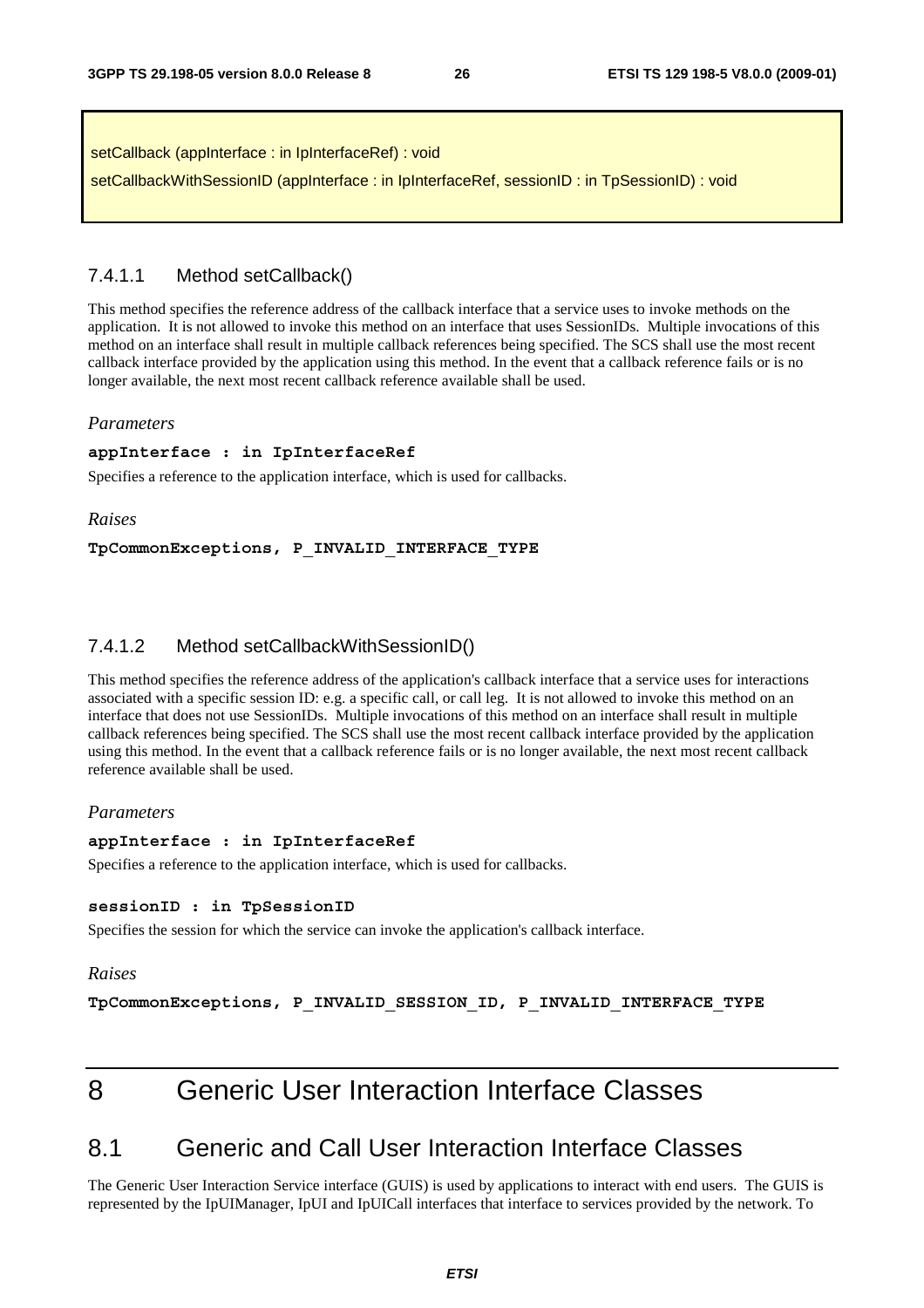handle responses and reports, the developer must implement IpAppUIManager and IpAppUI interfaces to provide the callback mechanism.

### 8.1.1 Interface Class IpUIManager

Inherits from: IpService.

This interface is the 'service manager' interface for the Generic User Interaction Service and provides the management functions to the Generic User Interaction Service.

 This interface shall be implemented by a Generic User Interaction SCF. The createUI() method, or the createUICall() method, or both the createNotification() and destroyNotification methods, or both the enableNotifications() and disableNotifications() methods shall be implemented as a minimum requirement.

| << Interface>>                                                                                                         |
|------------------------------------------------------------------------------------------------------------------------|
| <b>IpUIManager</b>                                                                                                     |
|                                                                                                                        |
|                                                                                                                        |
| createUI (appUI : in IpAppUIRef, userAddress : in TpAddress) : TpUIIdentifier                                          |
| createUICall (appUI: in IpAppUICallRef, uiTargetObject: in TpUITargetObject): TpUICallIdentifier                       |
| createNotification (appUIManager: in IpAppUIManagerRef, eventCriteria: in TpUIEventCriteria):<br><b>TpAssignmentID</b> |
| destroyNotification (assignmentID: in TpAssignmentID): void                                                            |
| changeNotification (assignmentID: in TpAssignmentID, eventCriteria: in TpUIEventCriteria): void                        |
| getNotification (): TpUIEventCriteriaResultSet                                                                         |
| enableNotifications (appUIManager: in IpAppUIManagerRef): TpAssignmentID                                               |
| disableNotifications (): void                                                                                          |
|                                                                                                                        |

#### 8.1.1.1 Method createUI()

This method is used to create a new user interaction object for non-call related purposes

Results: userInteraction

Specifies the interface and sessionID of the user interaction created.

#### *Parameters*

#### **appUI : in IpAppUIRef**

Specifies the application interface for callbacks from the user interaction created.

#### **userAddress : in TpAddress**

Indicates the end-user with whom to interact.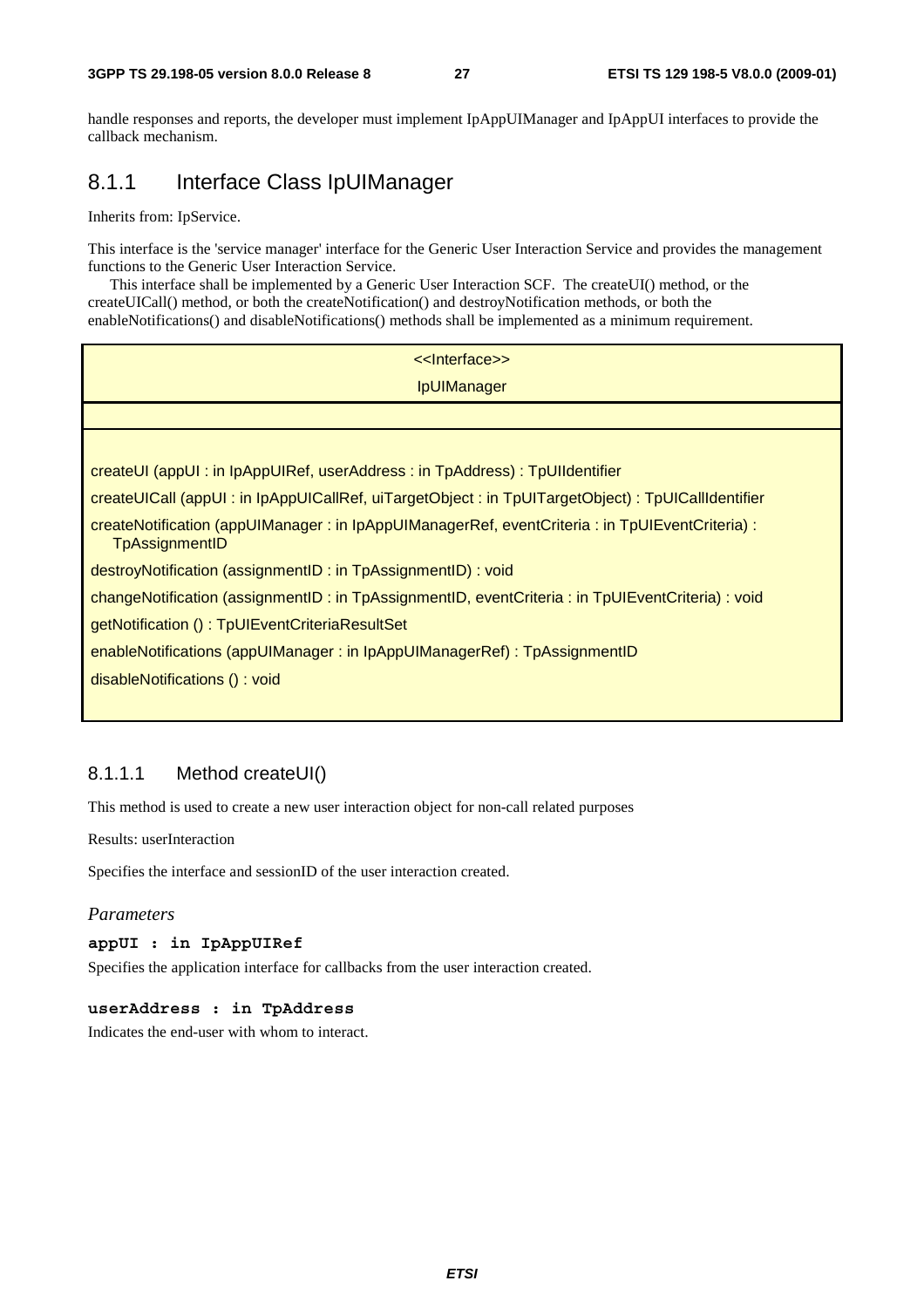#### *Returns*

#### **TpUIIdentifier**

#### *Raises*

**TpCommonExceptions, P\_INVALID\_NETWORK\_STATE, P\_INVALID\_INTERFACE\_TYPE** 

#### 8.1.1.2 Method createUICall()

This method is used to create a new user interaction object for call related purposes.

The user interaction can take place to the specified party or to all parties in a call. Note that for certain implementation user interaction can only be performed towards the controlling call party, which shall be the only party in the call.

Returns: userInteraction.

Specifies the interface and sessionID of the user interaction created.

#### *Parameters*

#### **appUI : in IpAppUICallRef**

Specifies the application interface for callbacks from the user interaction created.

#### **uiTargetObject : in TpUITargetObject**

Specifies the object on which to perform the user interaction. This can either be a Call, Multi-party Call or call leg object.

#### *Returns*

**TpUICallIdentifier** 

#### *Raises*

**TpCommonExceptions, P\_INVALID\_NETWORK\_STATE, P\_INVALID\_INTERFACE\_TYPE** 

#### 8.1.1.3 Method createNotification()

This method is used by the application to install specified notification criteria, for which the reporting is implicitly activated. If some application already requested notifications with criteria that overlap the specified criteria, or the specified criteria overlap with criteria already present in the network (when provisioned from within the network), the request is refused with P\_INVALID\_CRITERIA.

The criteria are said to overlap if both originating and terminating ranges overlap and the same number plan is used and the same servicecode is used.

If the same application invokes this method multiple times with exactly the same criteria but with different callback references, then these shall be treated as additional callback references. Each such notification request shall share the same assignmentID. The gateway shall use the most recent callback interface provided by the application using this method. In the event that a callback reference fails or is no longer available, the next most recent callback reference available shall be used.

Returns: assignmentID

Specifies the ID assigned by the generic user interaction manager interface for this newly installed notification criteria.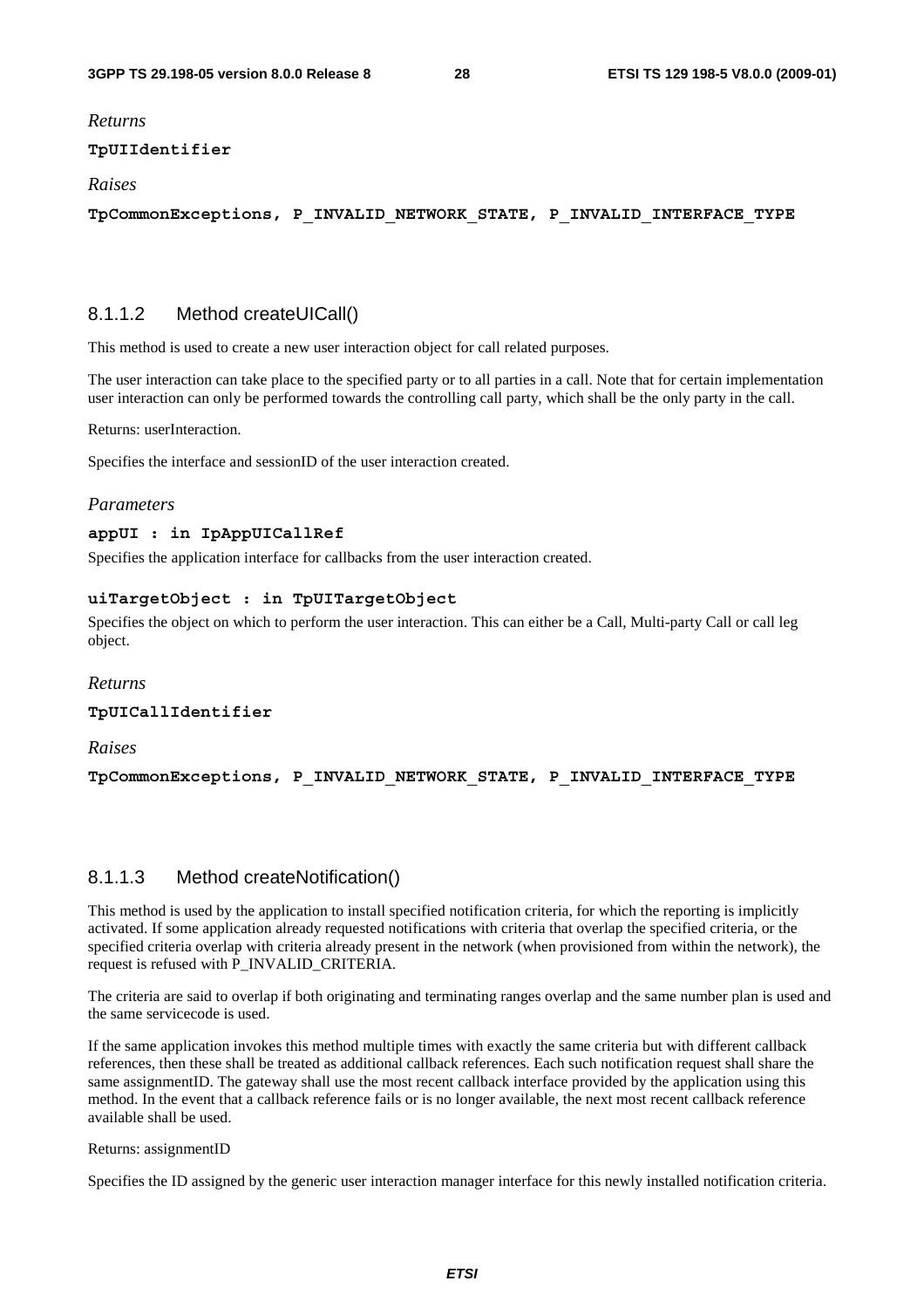#### *Parameters*

#### **appUIManager : in IpAppUIManagerRef**

If this parameter is set (i.e. not NULL) it specifies a reference to the application interface, which is used for callbacks. If set to NULL, the application interface defaults to the interface specified via the setCallback() method.

#### **eventCriteria : in TpUIEventCriteria**

Specifies the event specific criteria used by the application to define the event required, like user address and service code.

#### *Returns*

#### **TpAssignmentID**

#### *Raises*

**TpCommonExceptions, P\_INVALID\_CRITERIA, P\_INVALID\_INTERFACE\_TYPE** 

#### 8.1.1.4 Method destroyNotification()

This method is used by the application to destroy previously installed notification criteria via the createNotification method.

#### *Parameters*

#### **assignmentID : in TpAssignmentID**

Specifies the assignment ID given by the generic user interaction manager interface when the previous createNotification() was called. If the assignment ID does not correspond to one of the valid assignment IDs, the framework will return the error code P\_INVALID\_ASSIGNMENT\_ID.

#### *Raises*

#### **TpCommonExceptions, P\_INVALID\_ASSIGNMENT\_ID**

#### 8.1.1.5 Method changeNotification()

This method is used by the application to change the event criteria introduced with createNotification method. Any stored notification request associated with the specified assignmentID will be replaced with the specified events requested.

#### *Parameters*

#### **assignmentID : in TpAssignmentID**

Specifies the ID assigned by the manager interface for the event notification.

#### **eventCriteria : in TpUIEventCriteria**

Specifies the new set of event criteria used by the application to define the event required. Only events that meet these criteria are reported.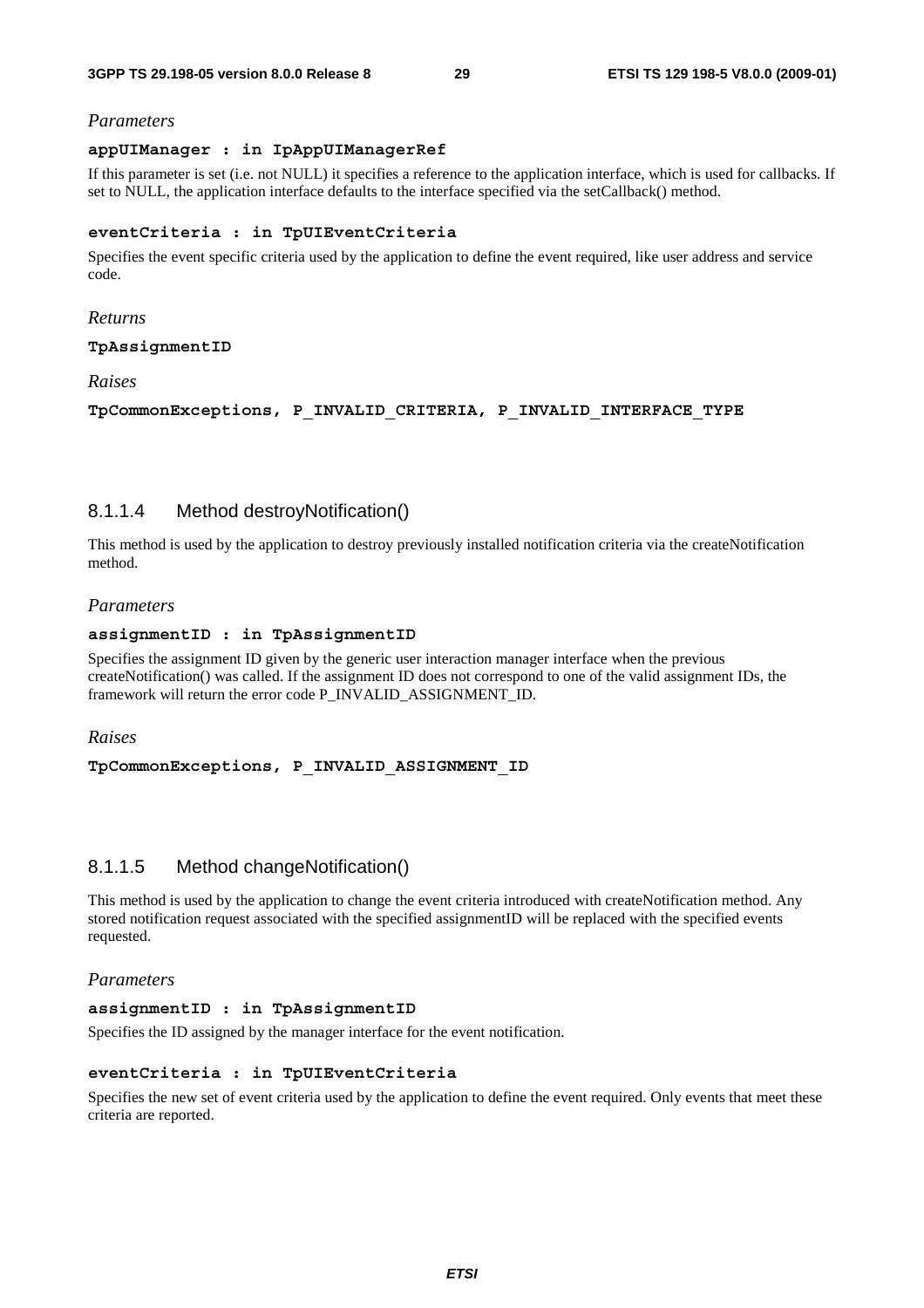#### *Raises*

**TpCommonExceptions, P\_INVALID\_ASSIGNMENT\_ID, P\_INVALID\_CRITERIA** 

#### 8.1.1.6 Method getNotification()

This method is used by the application to query the event criteria set with createNotification or changeNotification.

Returns: eventCriteria

Specifies the event specific criteria used by the application to define the event required. Only events that meet these criteria are reported.

#### *Parameters*

No Parameters were identified for this method.

*Returns* 

#### **TpUIEventCriteriaResultSet**

*Raises* 

#### **TpCommonExceptions**

#### 8.1.1.7 Method enableNotifications()

This method is used to indicate that the application is able to receive notifications which are provisioned from within the network (i.e. these notifications are NOT set using createNotification() but via, for instance, a network management system). If notifications provisioned for this application are created or changed, the application is unaware of this until the notification is reported.

If the same application invokes this method multiple times with different IpAppUIManager references, then these shall be treated as additional callback references. Each such notification request shall share the same assignmentID. The gateway shall use the most recent callback interface provided by the application using this method. In the event that a callback reference fails or is no longer available, the next most recent callback reference available shall be used.

When this method is used, it is still possible to use createNotification() for service provider provisioned notifications on the same interface as long as the criteria in the network and provided by createNotification() do not overlap. However, it is NOT recommended to use both mechanisms on the same service manager.

The methods changeNotification(), getNotification(), and destroyNotification() do not apply to notifications provisioned in the network and enabled using enableNotifications(). These only apply to notifications created using createNotification().

Returns assignmentID: Specifies the ID assigned by the manager interface for this operation. This ID is contained in any reportEventNotification() that relates to notifications provisioned from within the network.

#### *Parameters*

#### **appUIManager : in IpAppUIManagerRef**

If this parameter is set (i.e. not NULL) it specifies a reference to the application interface, which is used for callbacks. If set to NULL, the application interface defaults to the interface specified via the setCallback() method.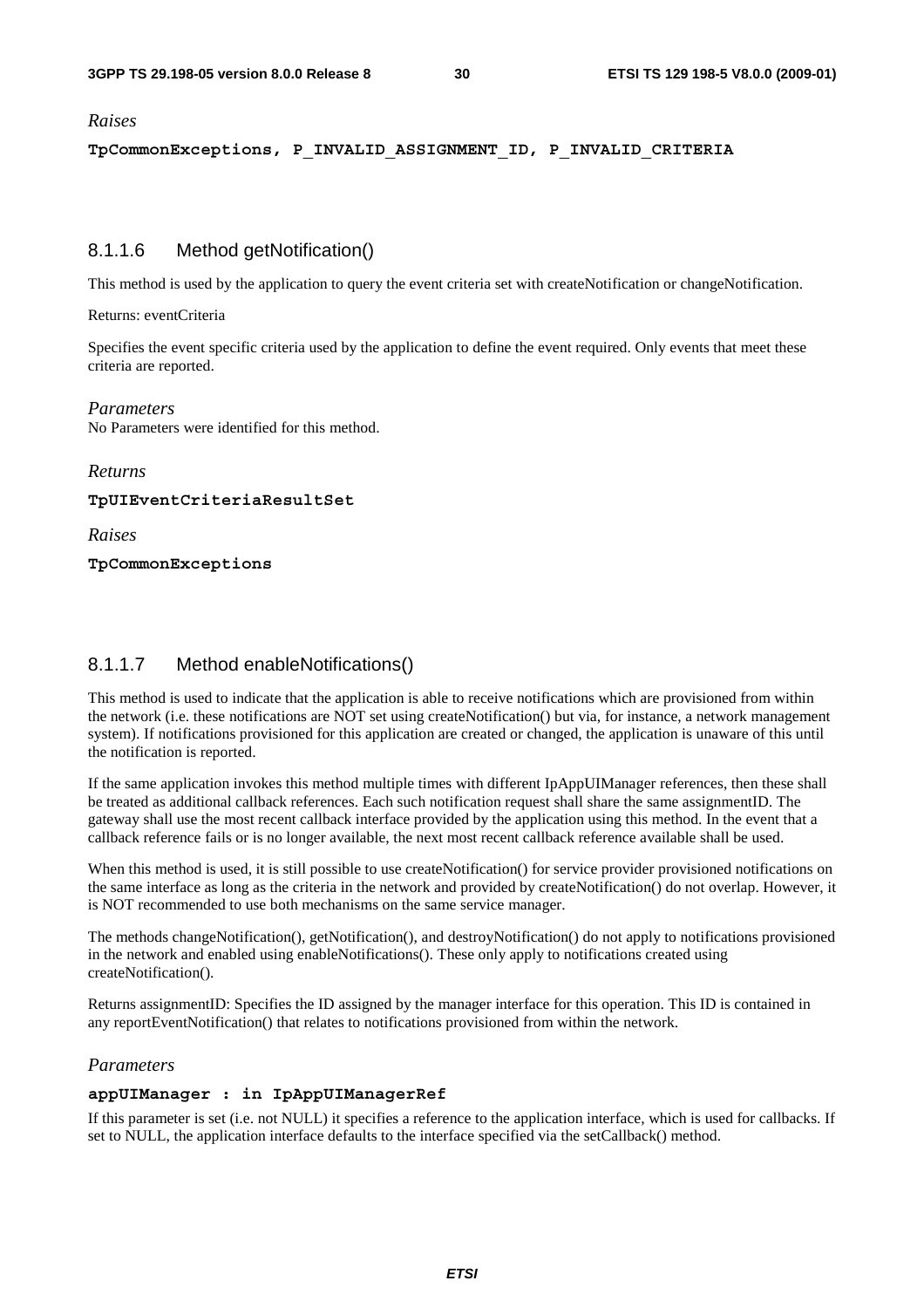*Returns* 

#### **TpAssignmentID**

*Raises* 

**TpCommonExceptions** 

#### 8.1.1.8 Method disableNotifications()

This method is used to indicate that the application is not able to receive notifications for which the provisioning has been done from within the network. (i.e. these notifications that are NOT set using createNotification() but via, for instance, a network management system). After this method is called, no such notifications are reported anymore.

#### *Parameters*

No Parameters were identified for this method.

#### *Raises*

**TpCommonExceptions** 

### 8.1.2 Interface Class IpAppUIManager

Inherits from: IpInterface.

The Generic User Interaction Service manager application interface provides the application callback functions to the Generic User Interaction Service.

| < <lnterface>&gt;</lnterface>                                                                                                                                                   |
|---------------------------------------------------------------------------------------------------------------------------------------------------------------------------------|
| IpAppUIManager                                                                                                                                                                  |
|                                                                                                                                                                                 |
|                                                                                                                                                                                 |
| userInteractionAborted (userInteraction: in TpUIIdentifier): void                                                                                                               |
| userInteractionNotificationInterrupted (): void                                                                                                                                 |
| userInteractionNotificationContinued (): void                                                                                                                                   |
| reportEventNotification (userInteraction: in TpUIIdentifier, eventNotificationInfo: in<br>TpUIEventNotificationInfo, assignmentID : in TpAssignmentID) : IpAppUIRef             |
| abortMultipleUserInteractions (userInteractionSet: in TpUIIdentifierSet): void                                                                                                  |
| < <new>&gt; reportEventReq (userInteraction : in TpUIIdentifier, eventNotificationInfo : in<br/>TpUIEventNotificationInfo, assignmentID : in TpAssignmentID) : IpAppUIRef</new> |

### 8.1.2.1 Method userInteractionAborted()

This method indicates to the application that the User Interaction service instance has terminated or closed abnormally. No further communication will be possible between the User Interaction service instance and application.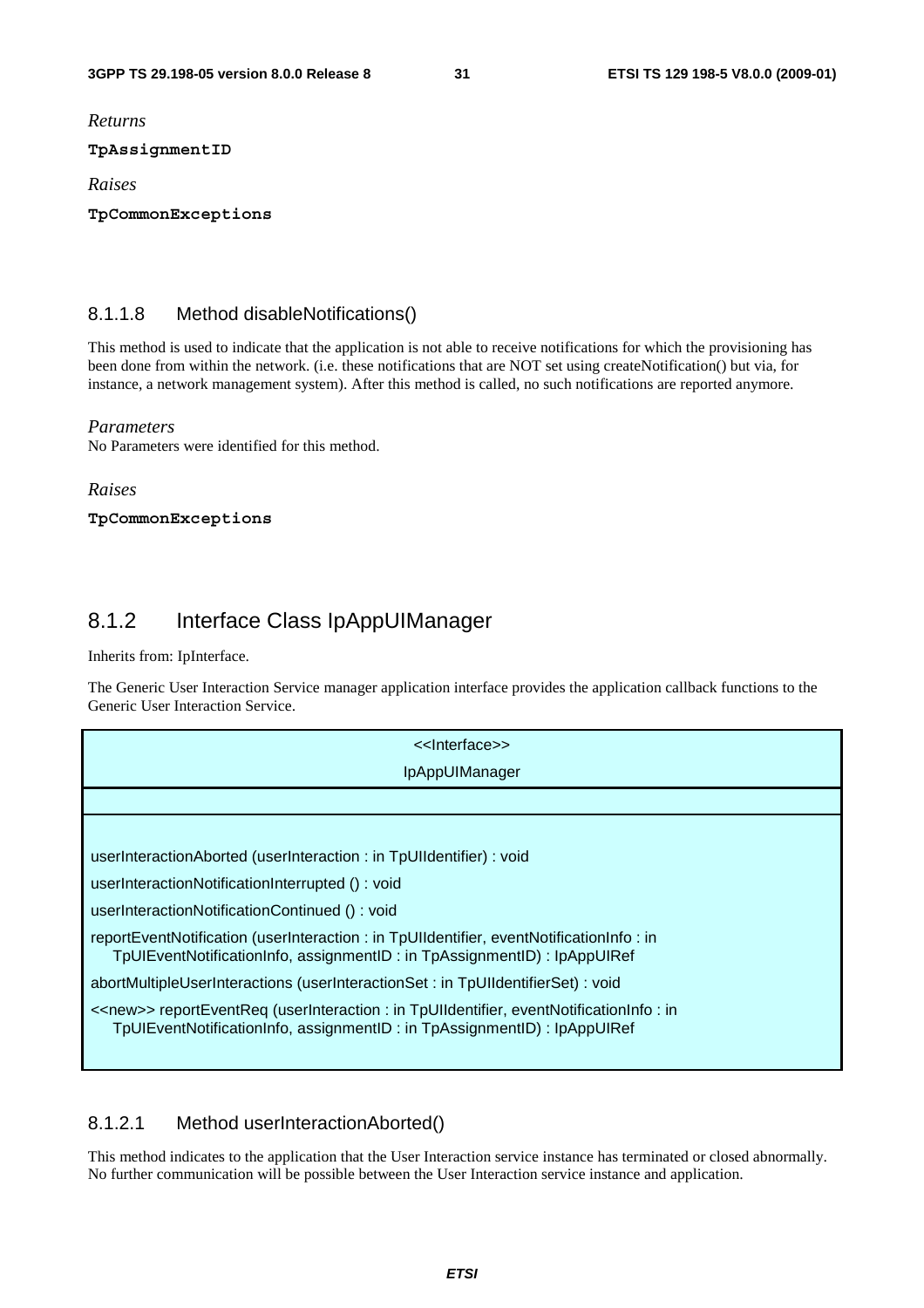#### *Parameters*

#### **userInteraction : in TpUIIdentifier**

Specifies the interface and sessionID of the user interaction service that has terminated.

#### 8.1.2.2 Method userInteractionNotificationInterrupted()

This method indicates to the application that all event notifications have been temporarily interrupted (for example, due to faults detected). Note that more permanent failures are reported via the Framework (integrity management).

#### *Parameters*

No Parameters were identified for this method.

#### 8.1.2.3 Method userInteractionNotificationContinued()

This method indicates to the application that event notifications will again be possible.

#### *Parameters*

No Parameters were identified for this method.

#### 8.1.2.4 Method reportEventNotification()

This method notifies the application of an occurred network event which matches the criteria installed by the createNotification method.

#### Returns: appUI.

Specifies a reference to the application interface, which implements the callback interface for the new user interaction.

If the application has previously explicitly passed a reference to the IpAppUI interface using a setCallbackWithSessionID() invocation, this parameter may be null, or if supplied must be the same as that provided during the setCallbackWithSessionID().

#### *Parameters*

#### **userInteraction : in TpUIIdentifier**

Specifies the reference to the interface and the sessionID to which the notification relates.

#### **eventNotificationInfo : in TpUIEventNotificationInfo**

Specifies data associated with this event.

#### **assignmentID : in TpAssignmentID**

Specifies the assignment id which was returned by the createNotification() method. The application can use assignment id to associate events with event specific criteria and to act accordingly.

#### *Returns*

#### **IpAppUIRef**

#### 8.1.2.5 Method abortMultipleUserInteractions()

The service may invoke this method on the IpAppUIManager interface to indicate that a number of ongoing user interaction sessions have aborted or terminated abnormally. No further communication will be possible between the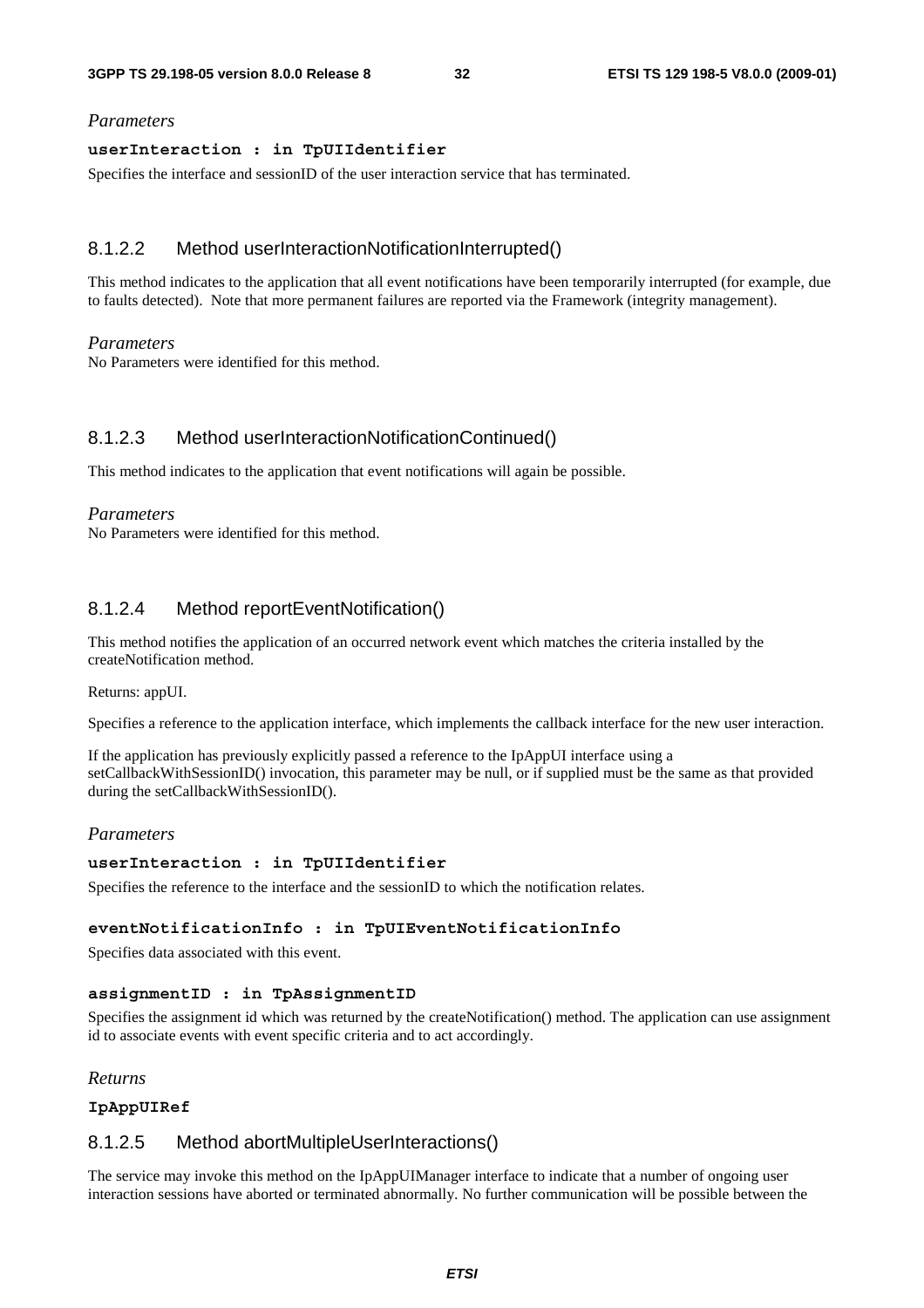application and the user interaction sessions. This may be used for example in the event of service failure and recovery in order to instruct the application that a number of sessions have failed. The service shall provide a set of TpUIIdentifiers, indicating to the application the interface references and sessionsIDs of the user interaction sessions that have aborted. In the case that the service invokes this method and provides an empty set of TpUIIdentifiers, this shall be used to indicate that all user interaction sessions previously active on the IpUIManager interface have been aborted.

#### *Parameters*

#### **userInteractionSet : in TpUIIdentifierSet**

Specifies the set of interfaces and sessionIDs of the user interaction sessions that have aborted or terminated abnormally. The empty set shall be used to indicate that all user interactions have aborted.

#### 8.1.2.6 Method <<new>> reportEventReq()

This asynchronous method sends information to the application from a network event which matches the criteria created by the createNotification method. It is used when the service requires a response from the application to indicate that the information has been received and processed successfully or not.

#### Returns: appUI:

Specifies a reference to the application interface, which implements the callback interface for the new user interaction.

#### *Parameters*

#### **userInteraction : in TpUIIdentifier**

Specifies the reference to the interface and the sessionID to which the notification relates.

#### **eventNotificationInfo : in TpUIEventNotificationInfo**

Specifies data associated with this event.

#### **assignmentID : in TpAssignmentID**

Specifies the assignment id which was returned by the createNotification() method. The application can use assignment id to associate events with event specific criteria and to act accordingly.

#### *Returns*

#### **IpAppUIRef**

### 8.1.3 Interface Class IpUI

Inherits from: IpService.

The User Interaction Service Interface provides functions to send information to, or gather information from the user. An application can use the User Interaction Service Interface independently of other services.

 This interface, or the IpUICall interface, shall be implemented by a Generic User Interaction SCF as a minimum requirement. The release() method, and at least one of the sendInfoReq() or the sendInfoAndCollectReq() methods shall be implemented as a minimum requirement.

<<Interface>> IpUI sendInfoReq (userInteractionSessionID : in TpSessionID, info : in TpUIInfo, language : in TpLanguage, variableInfo : in TpUIVariableInfoSet, repeatIndicator : in TpInt32, responseRequested : in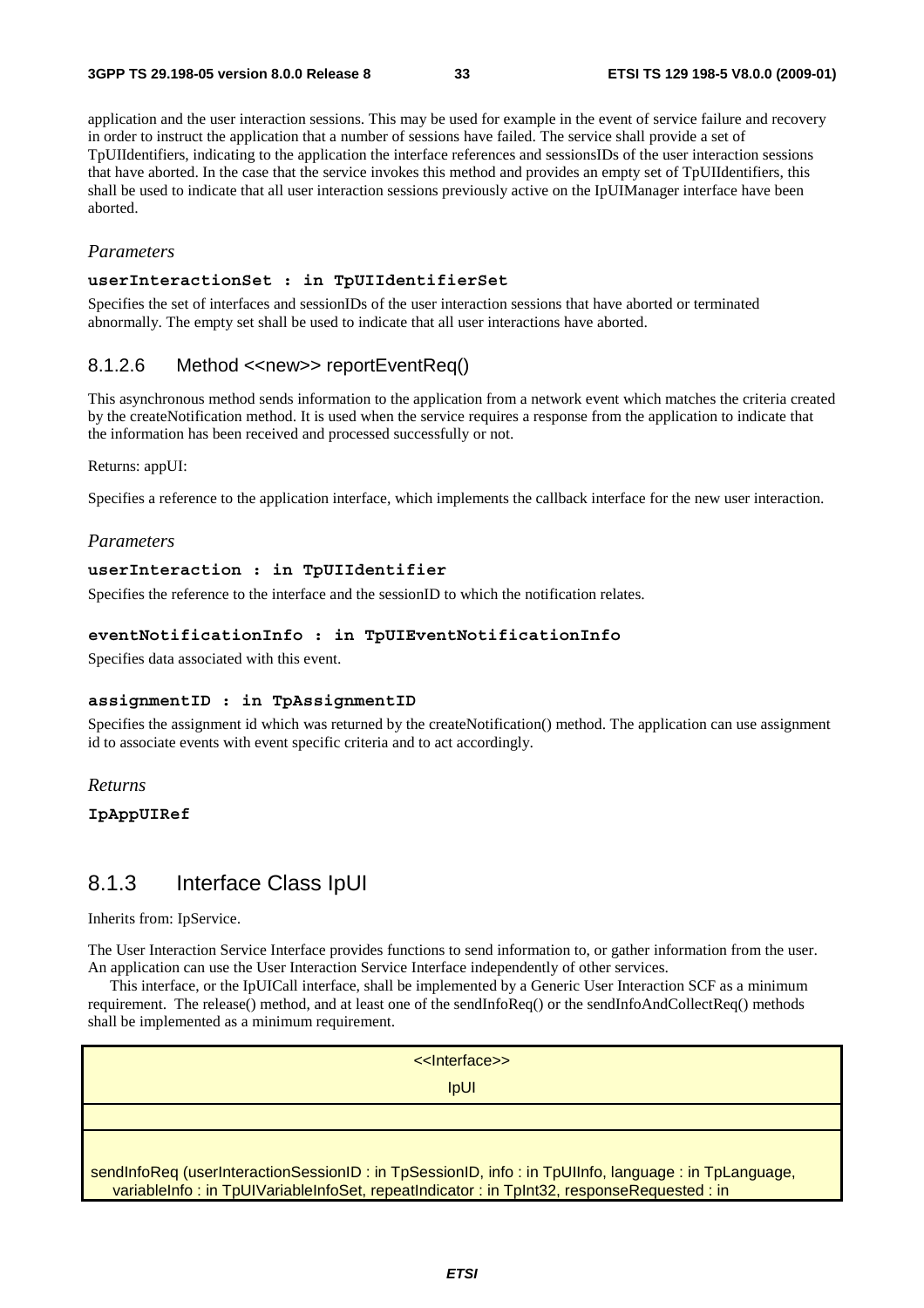TpUIResponseRequest) : TpAssignmentID

sendInfoAndCollectReq (userInteractionSessionID: in TpSessionID, info: in TpUIInfo, language: in TpLanguage, variableInfo : in TpUIVariableInfoSet, criteria : in TpUICollectCriteria, responseRequested : in TpUIResponseRequest) : TpAssignmentID

release (userInteractionSessionID : in TpSessionID) : void

setOriginatingAddress (userInteractionSessionID : in TpSessionID, origin : in TpString) : void

getOriginatingAddress (userInteractionSessionID : in TpSessionID) : TpString

<<new>> reportEventRes (userInteractionSessionID : in TpSessionID, responseInfo : in TpUIInfo) : void

<<new>> reportEventErr (userInteractionSessionID : in TpSessionID, responseInfo : in TpUIInfo, error : in TpUIError) : void

#### 8.1.3.1 Method sendInfoReq()

This asynchronous method plays an announcement or sends other information to the user.

Returns: assignmentID.

Specifies the ID assigned by the generic user interaction interface for a user interaction request.

#### *Parameters*

#### **userInteractionSessionID : in TpSessionID**

Specifies the user interaction session ID of the user interaction.

#### **info : in TpUIInfo**

Specifies the information to send to the user. This information can be:

- an infoID, identifying pre-defined information to be sent (announcement and/or text);

- a string, defining the text to be sent;

- a URL , identifying pre-defined information or data to be sent to or downloaded into the terminal. A URL enables the application to utilize dynamic multi-media content by reference;

- Binary Data, identifying pre-defined information or data to be sent to or downloaded into the terminal. Binary data enables the application to utilize dynamic multi-media content directly;

- a VXML string defines the Voice XML page to execute on the server and interact with the end-user. The VXML page execution continues until an  $\langle \text{exit} \rangle$  tag is encountered, which results in a sendInfoRes() callback;

- a SynthesisInfo structure defines the text to synthesize and how the synthesis should be done.

#### **language : in TpLanguage**

Specifies the Language of the information to be sent to the user.

#### **variableInfo : in TpUIVariableInfoSet**

Defines the variable part of the information to send to the user.

#### **repeatIndicator : in TpInt32**

Defines how many times the information shall be sent to the end-user. A value of zero (0) indicates that the announcement shall be repeated until the call or call leg is released or an abortActionReq() is sent.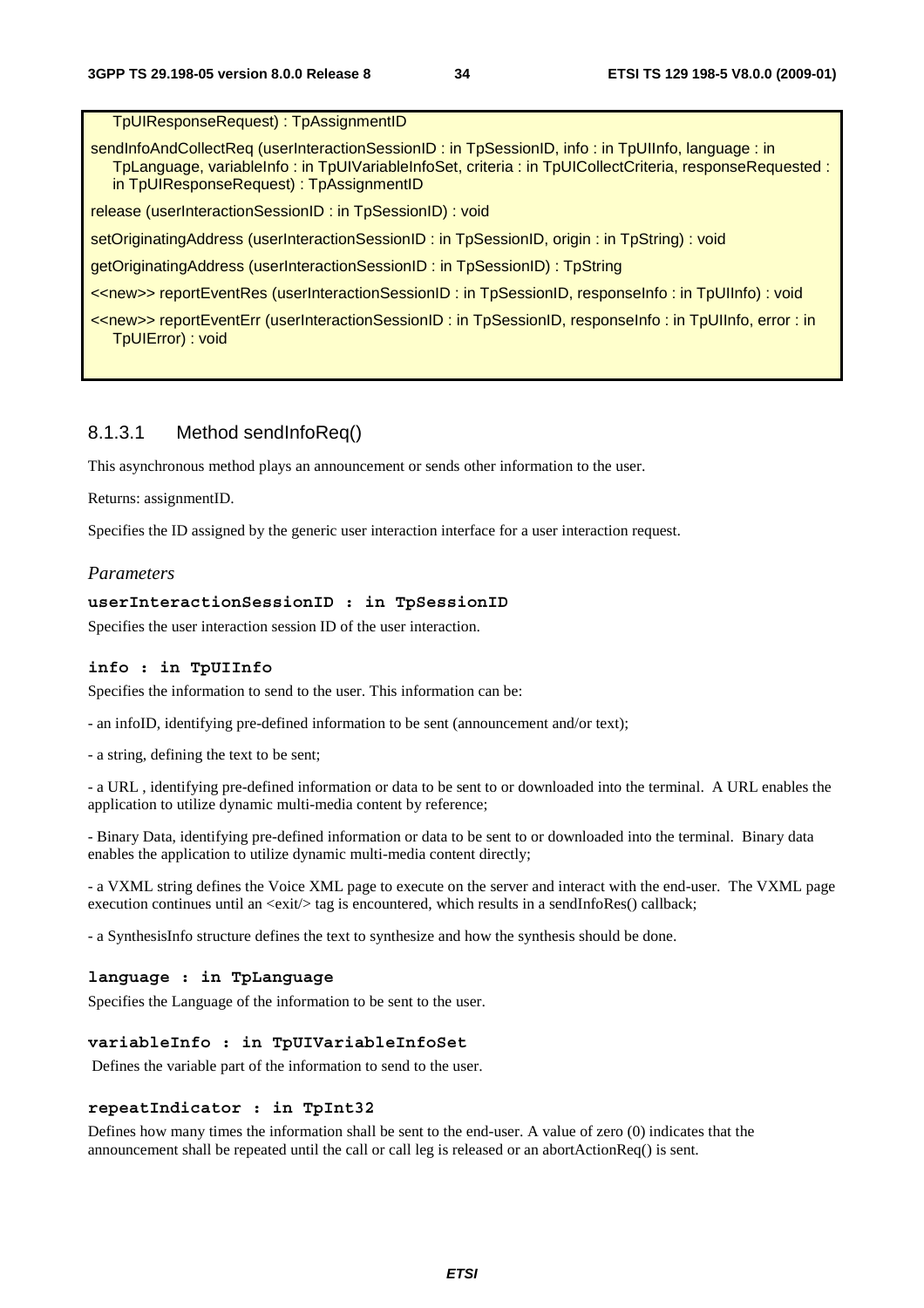#### **responseRequested : in TpUIResponseRequest**

Specifies if a response is required from the call user interaction service, and any action the service should take.

#### *Returns*

**TpAssignmentID** 

*Raises* 

**TpCommonExceptions, P\_INVALID\_SESSION\_ID, P\_INVALID\_NETWORK\_STATE, P\_ILLEGAL\_ID, P\_ID\_NOT\_FOUND** 

#### 8.1.3.2 Method sendInfoAndCollectReq()

This asynchronous method plays an announcement or sends other information to the user and collects some information from the user. The announcement usually prompts for a number of characters (for example, these are digits or text strings such as "YES" if the user's terminal device is a phone).

#### Returns: assignmentID.

Specifies the ID assigned by the generic user interaction interface for a user interaction request.

#### *Parameters*

#### **userInteractionSessionID : in TpSessionID**

Specifies the user interaction session ID of the user interaction.

#### **info : in TpUIInfo**

Specifies the ID of the information to send to the user. This information can be:

- an infoID, identifying pre-defined information to be sent (announcement and/or text);

- a string, defining the text to be sent;

- a URL , identifying pre-defined information or data to be sent to or downloaded into the terminal. A URL enables the application to utilize dynamic multi-media content by reference;

- Binary Data, identifying pre-defined information or data to be sent to or downloaded into the terminal. Binary data enables the application to utilize dynamic multi-media content directly;

- a VXML string defines the Voice XML page to execute on the server and interact with the end-user. The VXML page execution continues until an  $\langle \text{exit} \rangle$  tag is encountered, which results in a sendInfoAndCollectRes() callback with the value of the expr= attribute;

- a SynthesisInfo structure defines the text to synthesize and how the synthesis should be done.

#### **language : in TpLanguage**

Specifies the Language of the information to be sent to the user.

#### **variableInfo : in TpUIVariableInfoSet**

Defines the variable part of the information to send to the user.

#### **criteria : in TpUICollectCriteria**

Specifies additional properties for the collection of information, such as the maximum and minimum number of characters, end character, first character timeout and inter-character timeout. This parameter also specifies whether voice recognition would be used.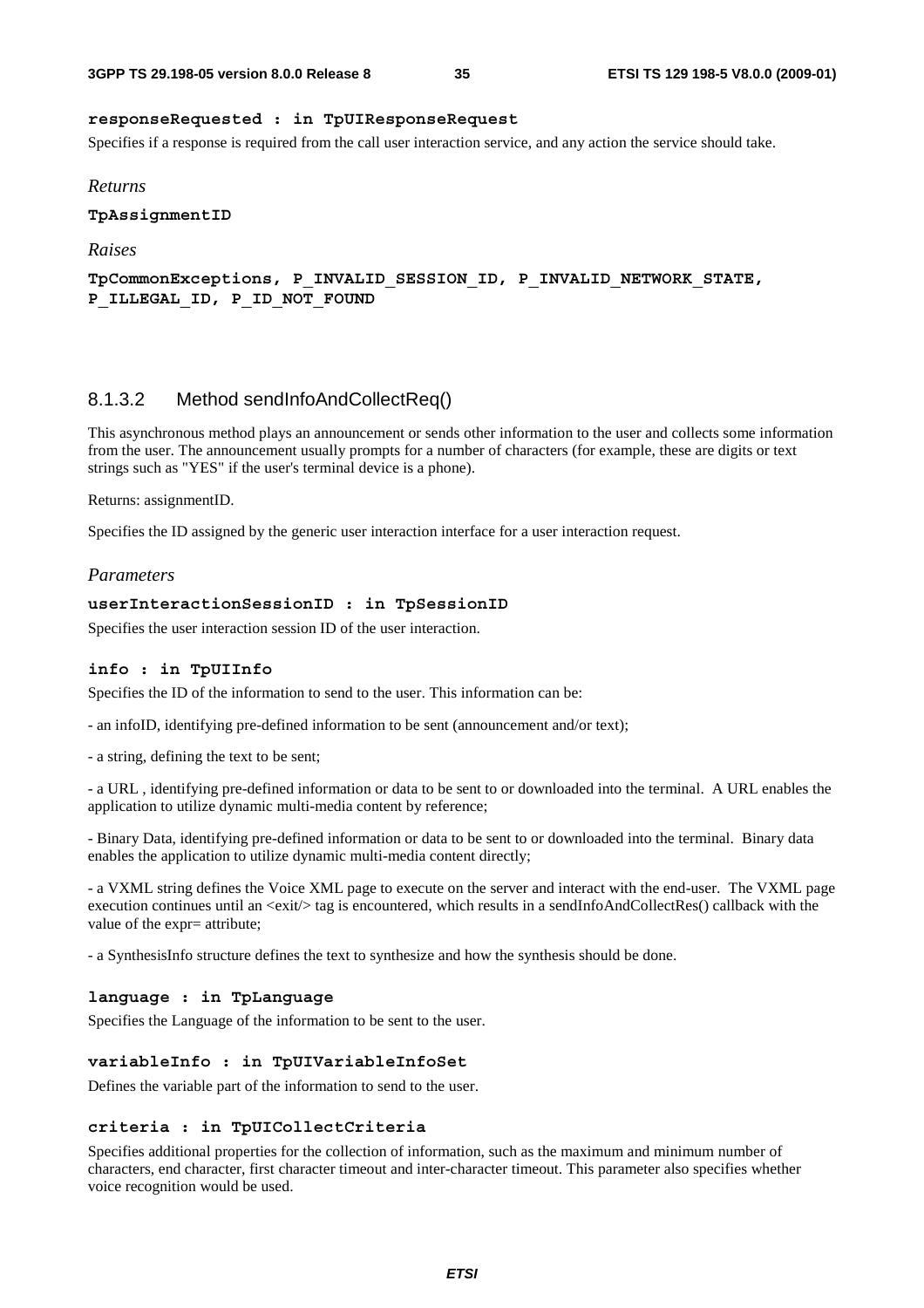#### **responseRequested : in TpUIResponseRequest**

Specifies if a response is required from the call user interaction service, and any action the service should take. For this case it can especially be used to indicate e.g. the final request. If P\_UI\_RESPONSE\_REQUIRED is not enabled by the application request, the user interaction shall nevertheless return either a sendInfoAndCollectRes or sendInfoAndCollectErr method to the application in response to this method invocation.

#### *Returns*

**TpAssignmentID** 

*Raises* 

**TpCommonExceptions, P\_INVALID\_SESSION\_ID, P\_INVALID\_NETWORK\_STATE, P\_ILLEGAL\_ID, P\_ID\_NOT\_FOUND, P\_ILLEGAL\_RANGE, P\_INVALID\_COLLECTION\_CRITERIA** 

### 8.1.3.3 Method release()

This method requests that the relationship between the application and the user interaction object be released. It causes the release of the used user interaction resources and interrupts any ongoing user interaction.

#### *Parameters*

#### **userInteractionSessionID : in TpSessionID**

Specifies the user interaction session ID of the user interaction created.

*Raises* 

**TpCommonExceptions, P\_INVALID\_SESSION\_ID** 

### 8.1.3.4 Method setOriginatingAddress()

This method sets the originating address property on the user interaction session to be used when sending information to the user.

#### *Parameters*

#### **userInteractionSessionID : in TpSessionID**

Specifies the user interaction session ID of the user interaction.

#### **origin : in TpString**

Specifies the originating address. The originating address description is sent as a TpString. However this field may contain E.164 addresses that the receiving terminal can use to reply to the message. The coding of such an E.164 address can either be local numbers or international numbers, according to the standard E.164. Examples for a local number is "0702106181" and for an international number "+46702106181".

#### *Raises*

**TpCommonExceptions, P\_INVALID\_SESSION\_ID, P\_INVALID\_NETWORK\_STATE, P\_INVALID\_ADDRESS**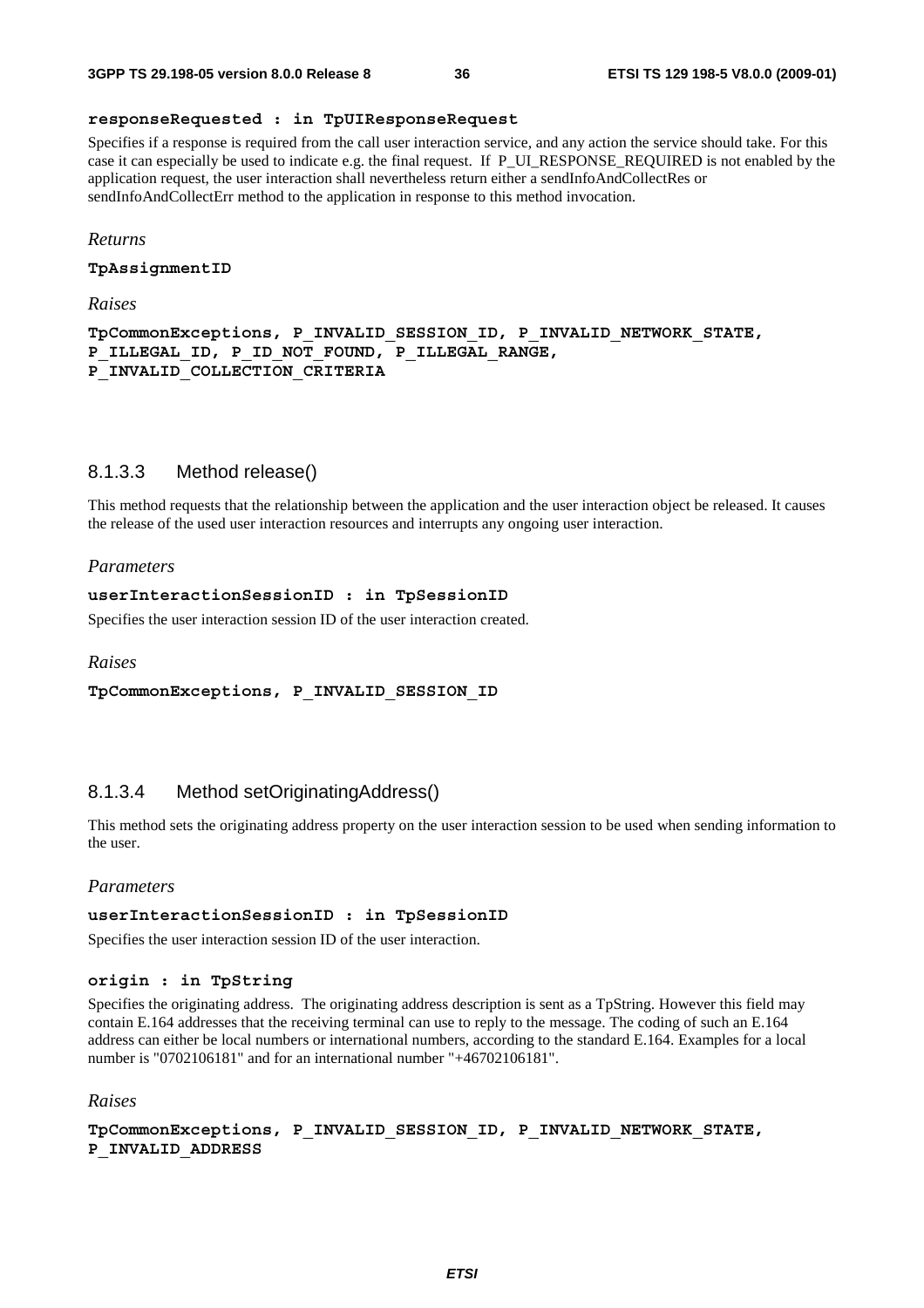### 8.1.3.5 Method getOriginatingAddress()

This method gets the originating address property on the user interaction session to be used when sending information to the user. If not set with setOriginatingAddress(), the getOriginatingAddress() returns the description that would be displayed on the terminal device as the originating address when a message is sent with sendInfoReq() or sendInfoAndCollectReq().

Returns: TpString.

The address that will be used for a sendInfoReq() or sendInfoAndCollectReq() for the originating address.

#### *Parameters*

#### **userInteractionSessionID : in TpSessionID**

Specifies the user interaction session ID of the user interaction.

*Returns* 

**TpString** 

*Raises* 

**TpCommonExceptions, P\_INVALID\_SESSION\_ID, P\_INVALID\_NETWORK\_STATE** 

### 8.1.3.6 Method <<new>> reportEventRes()

This asynchronous method indicates the successful completion of a reportEventReq().

#### *Parameters*

#### **userInteractionSessionID : in TpSessionID**

Specifies the user interaction session ID of the user interaction.

#### **responseInfo : in TpUIInfo**

Specifies the information to be returned to the user.

#### *Raises*

#### **TpCommonExceptions, P\_INVALID\_SESSION\_ID, P\_INVALID\_NETWORK\_STATE, P\_ILLEGAL\_ID, P\_ID\_NOT\_FOUND**

#### 8.1.3.7 Method <<new>> reportEventErr()

This asynchronous method indicates the unsuccessful completion of a reportEventReq().

#### *Parameters*

#### **userInteractionSessionID : in TpSessionID**

Specifies the user interaction session ID of the user interaction.

#### **responseInfo : in TpUIInfo**

Specifies the information to be returned to the user.

#### **error : in TpUIError**

Specifies the error which led to the original request failing.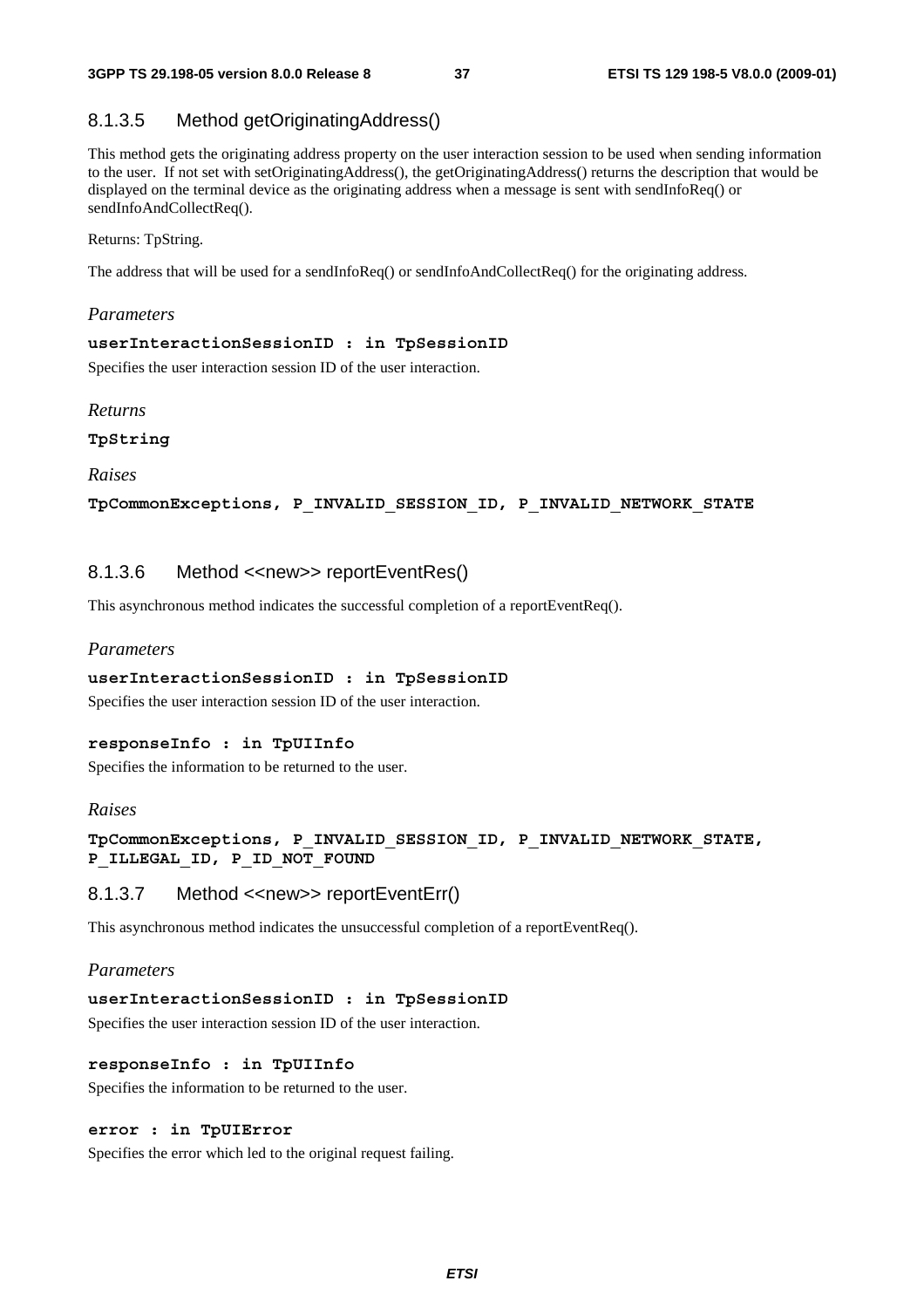#### *Raises*

**TpCommonExceptions, P\_INVALID\_SESSION\_ID, P\_INVALID\_NETWORK\_STATE, P\_ILLEGAL\_ID, P\_ID\_NOT\_FOUND** 

### 8.1.4 Interface Class IpAppUI

Inherits from: IpInterface.

The User Interaction Application Interface is implemented by the client application developer and is used to handle generic user interaction request responses and reports.

| < <lnterface>&gt;</lnterface>                                                                                                                                   |
|-----------------------------------------------------------------------------------------------------------------------------------------------------------------|
| <b>IpAppUI</b>                                                                                                                                                  |
|                                                                                                                                                                 |
|                                                                                                                                                                 |
| sendInfoRes (userInteractionSessionID: in TpSessionID, assignmentID: in TpAssignmentID, response: in<br>TpUIReport): void                                       |
| sendInfoErr (userInteractionSessionID : in TpSessionID, assignmentID : in TpAssignmentID, error : in<br>TpUIError): void                                        |
| sendInfoAndCollectRes (userInteractionSessionID: in TpSessionID, assignmentID: in TpAssignmentID,<br>response: in TpUIReport, collectedInfo: in TpString): void |
| sendInfoAndCollectErr (userInteractionSessionID: in TpSessionID, assignmentID: in TpAssignmentID,<br>error: in TpUIError): void                                 |
| userInteractionFaultDetected (userInteractionSessionID: in TpSessionID, fault: in TpUIFault): void                                                              |
|                                                                                                                                                                 |

### 8.1.4.1 Method sendInfoRes()

This asynchronous method informs the application about the completion of a sendInfoReq(). This response is called only if the responseRequested parameter of the sendInfoReq() method was set to P\_UI\_RESPONSE\_REQUIRED.

#### *Parameters*

#### **userInteractionSessionID : in TpSessionID**

Specifies the user interaction session ID of the user interaction.

#### **assignmentID : in TpAssignmentID**

Specifies the ID assigned by the generic user interaction interface for a user interaction request.

#### **response : in TpUIReport**

Specifies the type of response received from the user.

#### 8.1.4.2 Method sendInfoErr()

This asynchronous method indicates that the request to send information was unsuccessful. This response is called only if the responseRequested parameter of the sendInfoReq() method was set to P\_UI\_RESPONSE\_REQUIRED. In the event that a response was not requested and the user interaction was unsuccessful the implementation of the service capability must handle the network error, however the error shall not be reported to the application as it requested no response.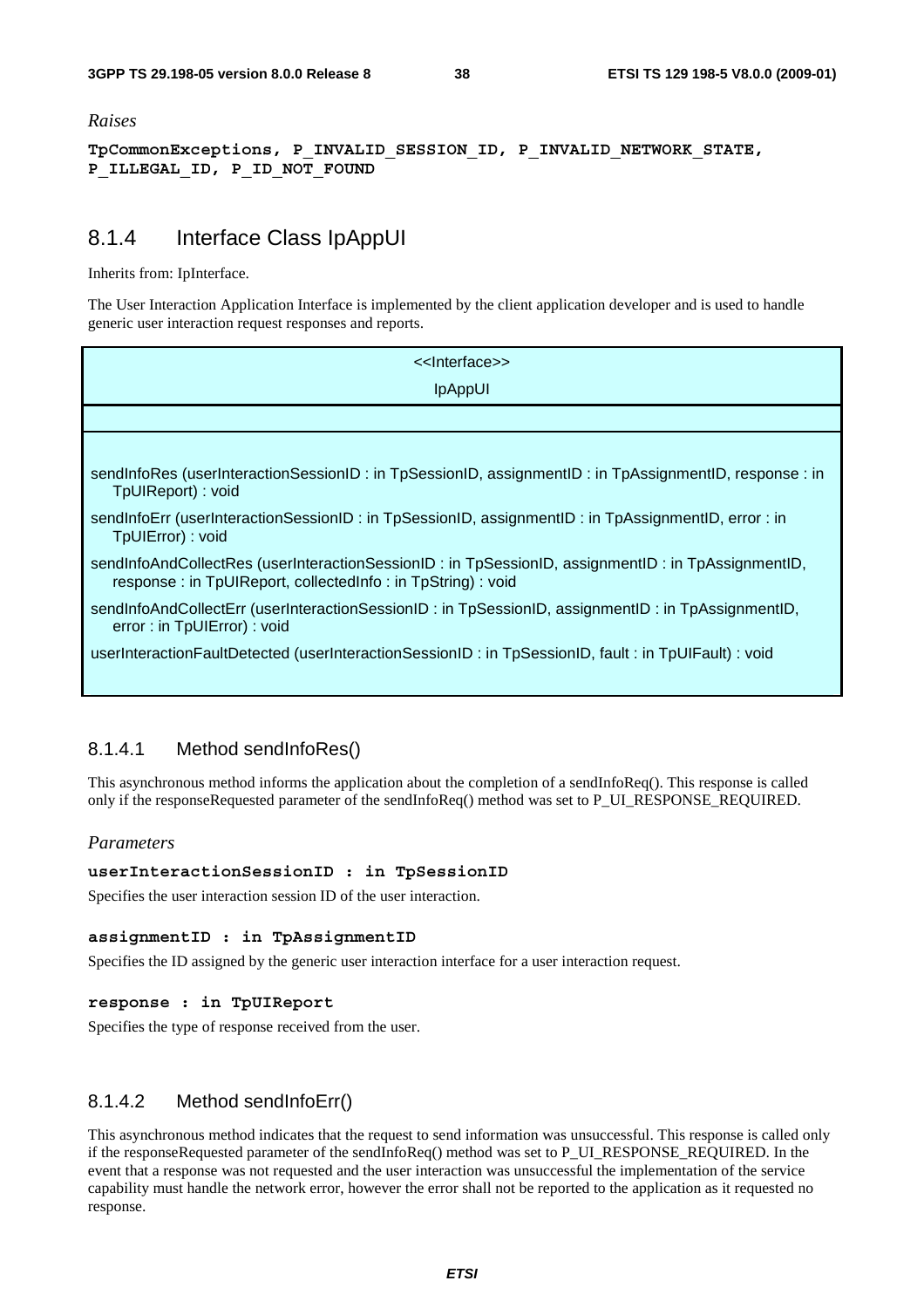#### *Parameters*

#### **userInteractionSessionID : in TpSessionID**

Specifies the user interaction session ID of the user interaction.

#### **assignmentID : in TpAssignmentID**

Specifies the ID assigned by the generic user interaction interface for a user interaction request.

#### **error : in TpUIError**

Specifies the error which led to the original request failing.

#### 8.1.4.3 Method sendInfoAndCollectRes()

This asynchronous method returns the information collected to the application.

#### *Parameters*

#### **userInteractionSessionID : in TpSessionID**

Specifies the user interaction session ID of the user interaction.

#### **assignmentID : in TpAssignmentID**

Specifies the ID assigned by the generic user interaction interface for a user interaction request.

#### **response : in TpUIReport**

Specifies the type of response received from the user.

#### **collectedInfo : in TpString**

Specifies the information collected from the user.

### 8.1.4.4 Method sendInfoAndCollectErr()

This asynchronous method indicates that the request to send information and collect a response was unsuccessful.

#### *Parameters*

#### **userInteractionSessionID : in TpSessionID**

Specifies the user interaction session ID of the user interaction.

#### **assignmentID : in TpAssignmentID**

Specifies the ID assigned by the generic user interaction interface for a user interaction request.

#### **error : in TpUIError**

Specifies the error which led to the original request failing.

### 8.1.4.5 Method userInteractionFaultDetected()

This method indicates to the application that a fault has been detected in the user interaction.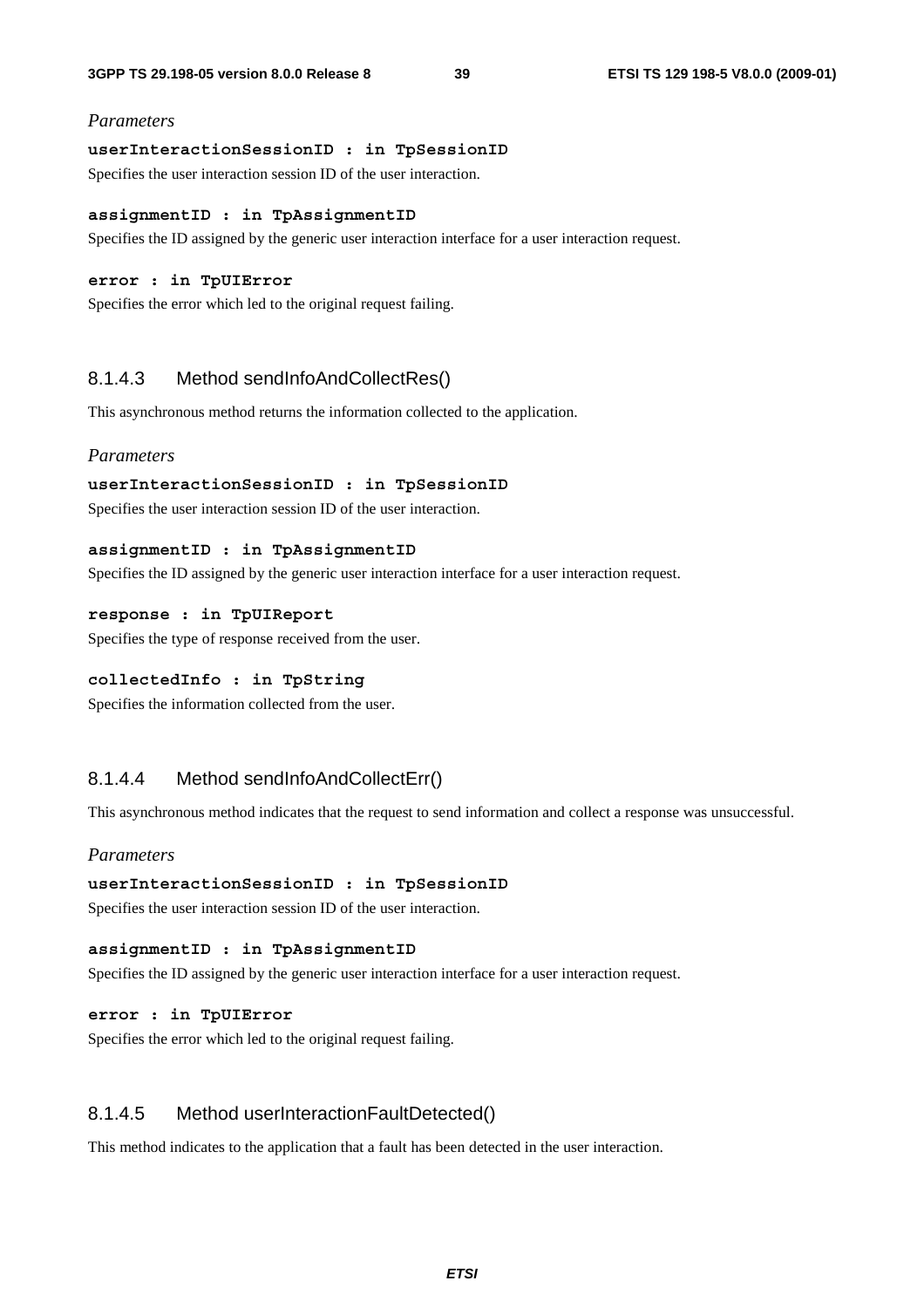#### *Parameters*

#### **userInteractionSessionID : in TpSessionID**

Specifies the interface and sessionID of the user interaction service in which the fault has been detected.

#### **fault : in TpUIFault**

Specifies the fault that has been detected.

### 8.1.5 Interface Class IpUICall

#### Inherits from: IpUI.

The Call User Interaction Service Interface provides functions to send information to, or gather information from the user (or call party) to which a call leg is connected. An application can use the Call User Interaction Service Interface only in conjunction with another service interface, which provides mechanisms to connect a call leg to a user. At present, only the Call Control service supports this capability.

 This interface, or the IpUI interface, shall be implemented by a Generic User Interaction SCF as a minimum requirement. The minimum required methods of interface IpUI shall be implemented.

> <<Interface>> IpUICall

recordMessageReq (userInteractionSessionID : in TpSessionID, info : in TpUIInfo, criteria : in TpUIMessageCriteria) : TpAssignmentID

deleteMessageReq (usrInteractionSessionID : in TpSessionID, messageID : in TpInt32) : TpAssignmentID

abortActionReq (userInteractionSessionID : in TpSessionID, assignmentID : in TpAssignmentID) : void

getMessageReq (userInteractionSessionID : in TpSessionID, messageID : in TpInt32) : TpAssignmentID

### 8.1.5.1 Method recordMessageReq()

This asynchronous method allows the application to send user interaction content to the user followed by the recording of a subsequent user input. The recorded message can be played back at a later time with the sendInfoReq() method. If the info parameter is not populated the resource will simply invoke recording at that point in the dialogue.

Returns: assignmentID.

Specifies the ID assigned by the generic user interaction interface for a user interaction request.

#### *Parameters*

#### **userInteractionSessionID : in TpSessionID**

Specifies the user interaction session ID of the user interaction.

#### **info : in TpUIInfo**

Specifies the information to send to the user. This information can be either an ID (for pre-defined announcement or text), a text string, or an URL (indicating the information to be sent, e.g. an audio stream).

#### **criteria : in TpUIMessageCriteria**

Defines the criteria for recording of messages.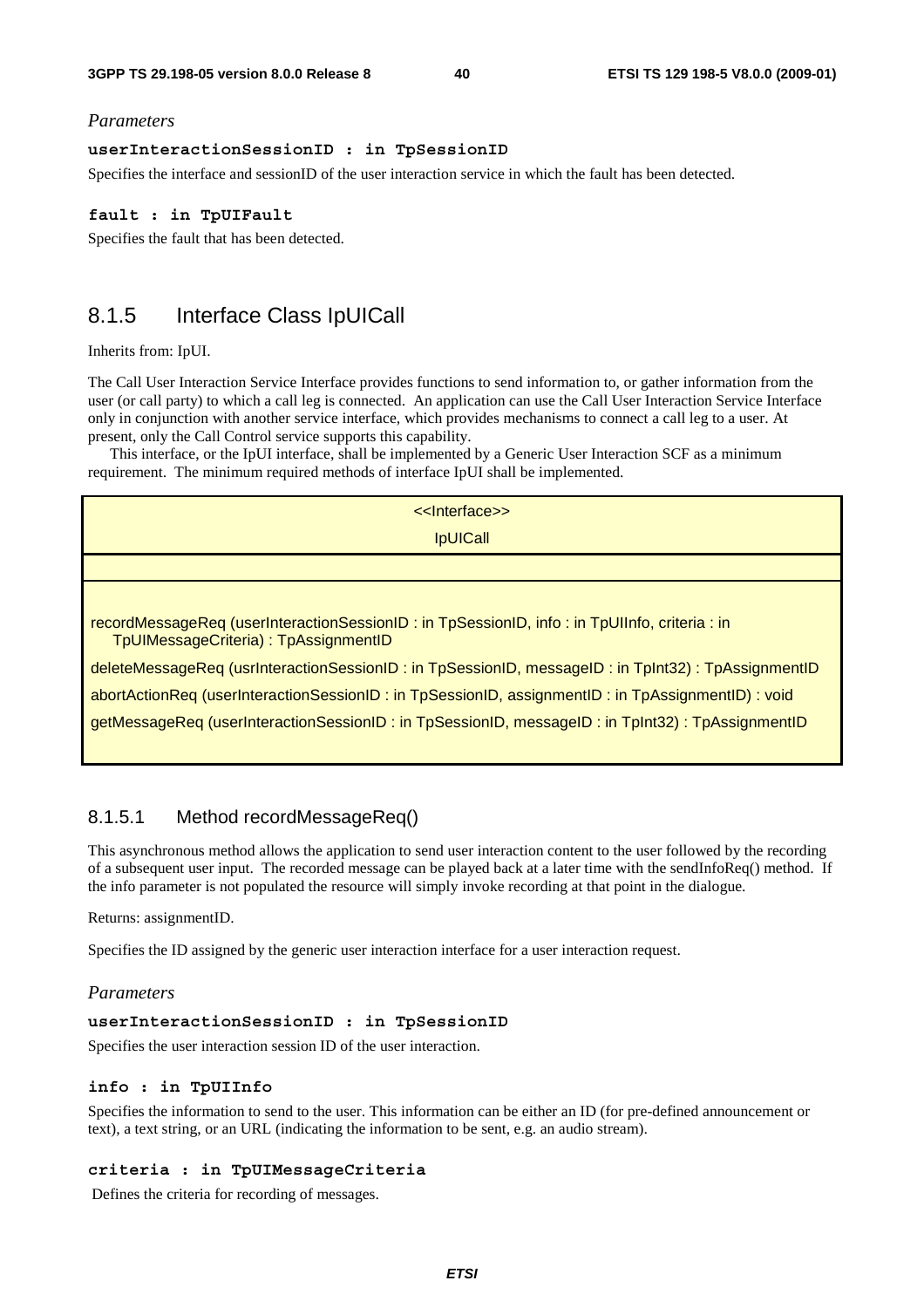*Returns* 

#### **TpAssignmentID**

#### *Raises*

**TpCommonExceptions, P\_INVALID\_SESSION\_ID, P\_INVALID\_NETWORK\_STATE, P\_ILLEGAL\_ID, P\_ID\_NOT\_FOUND, P\_INVALID\_CRITERIA** 

### 8.1.5.2 Method deleteMessageReq()

This asynchronous method allows to delete a recorded message.

Returns: assignmentID.

Specifies the ID assigned by the generic user interaction interface for a user interaction request.

#### *Parameters*

#### **usrInteractionSessionID : in TpSessionID**

Specifies the user interaction session ID of the user interaction.

#### **messageID : in TpInt32**

Specifies the message ID.

*Returns* 

**TpAssignmentID** 

*Raises* 

**TpCommonExceptions, P\_INVALID\_SESSION\_ID, P\_ILLEGAL\_ID, P\_ID\_NOT\_FOUND** 

### 8.1.5.3 Method abortActionReq()

This asynchronous method aborts a user interaction operation, e.g. a sendInfoReq(), from the specified call leg. The call and call leg are otherwise unaffected. The user interaction call service interrupts the current action on the specified leg.

#### *Parameters*

#### **userInteractionSessionID : in TpSessionID**

Specifies the user interaction session ID of the user interaction.

#### **assignmentID : in TpAssignmentID**

Specifies the user interaction request to be cancelled.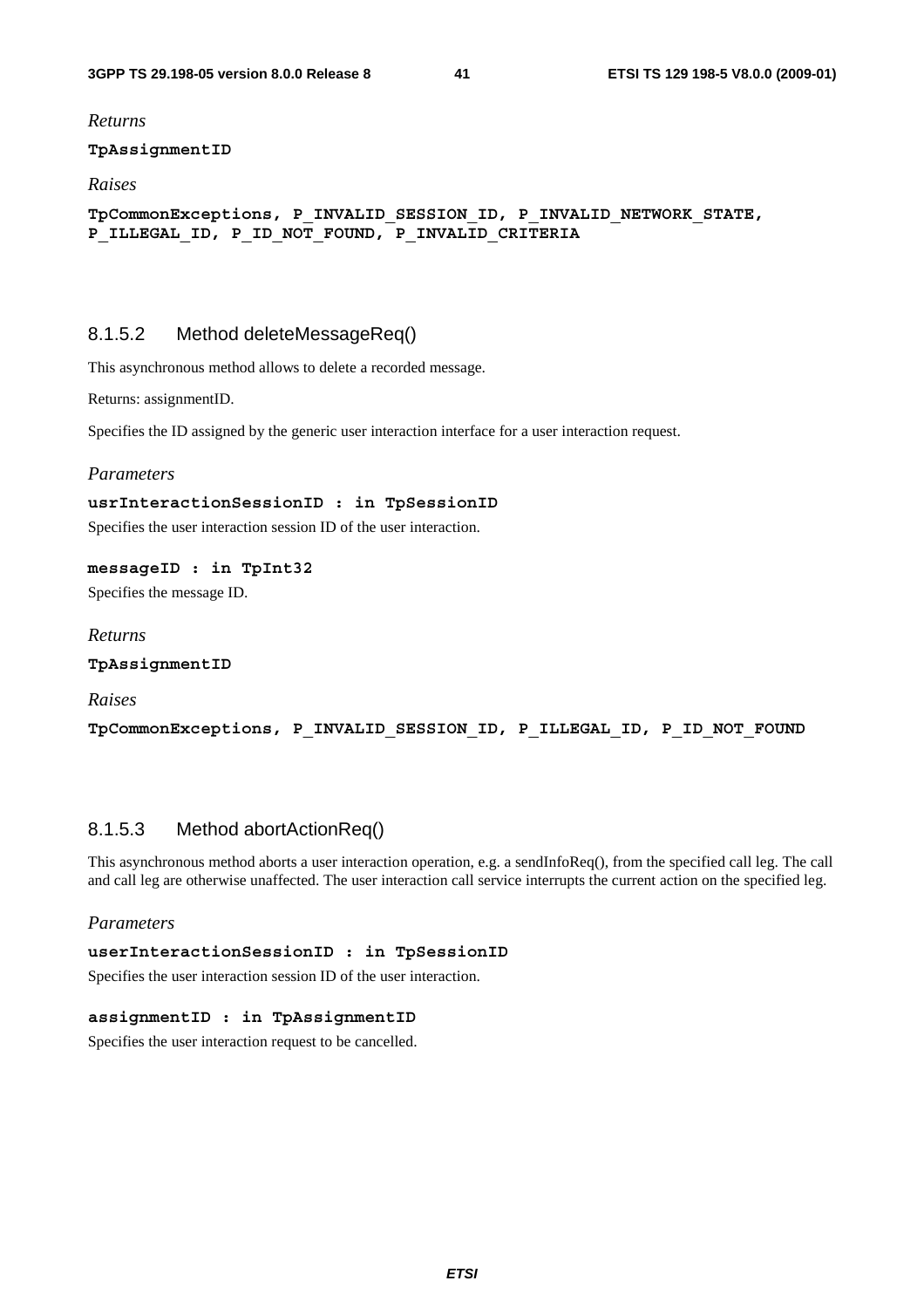#### *Raises*

**TpCommonExceptions, P\_INVALID\_SESSION\_ID, P\_INVALID\_ASSIGNMENT\_ID** 

### 8.1.5.4 Method getMessageReq()

This asynchronous method allows retrieving the recorded message content from the gateway. This method is applicable only to recorded messages.

Returns: assignmentID.

Specifies the ID assigned by the user interaction interface for a user interaction request.

#### *Parameters*

#### **userInteractionSessionID : in TpSessionID**

Specifies the user interaction session ID of the user interaction.

#### **messageID : in TpInt32**

Specifies the message ID.

#### *Returns*

**TpAssignmentID** 

*Raises* 

**TpCommonExceptions, P\_INVALID\_SESSION\_ID, P\_INVALID\_NETWORK\_STATE, P\_ILLEGAL\_ID, P\_ID\_NOT\_FOUND** 

### 8.1.6 Interface Class IpAppUICall

Inherits from: IpAppUI.

The Call User Interaction Application Interface is implemented by the client application developer and is used to handle call user interaction request responses and reports.

| <b>IpAppUICall</b>                                                                                                                                    |
|-------------------------------------------------------------------------------------------------------------------------------------------------------|
|                                                                                                                                                       |
|                                                                                                                                                       |
|                                                                                                                                                       |
| recordMessageRes (userInteractionSessionID: in TpSessionID, assignmentID: in TpAssignmentID,<br>response: in TpUIReport, messageID: in TpInt32): void |
| recordMessageErr (userInteractionSessionID: in TpSessionID, assignmentID: in TpAssignmentID, error:<br>in TpUIError): void                            |
| deleteMessageRes (usrInteractionSessionID : in TpSessionID, response : in TpUIReport, assignmentID : in<br>TpAssignmentID) : void                     |
| deleteMessageErr (usrInteractionSessionID: in TpSessionID, error : in TpUIError, assignmentID: in<br>TpAssignmentID) : void                           |
| abortActionRes (userInteractionSessionID : in TpSessionID, assignmentID : in TpAssignmentID) : void                                                   |
| abortActionErr (userInteractionSessionID: in TpSessionID, assignmentID: in TpAssignmentID, error: in                                                  |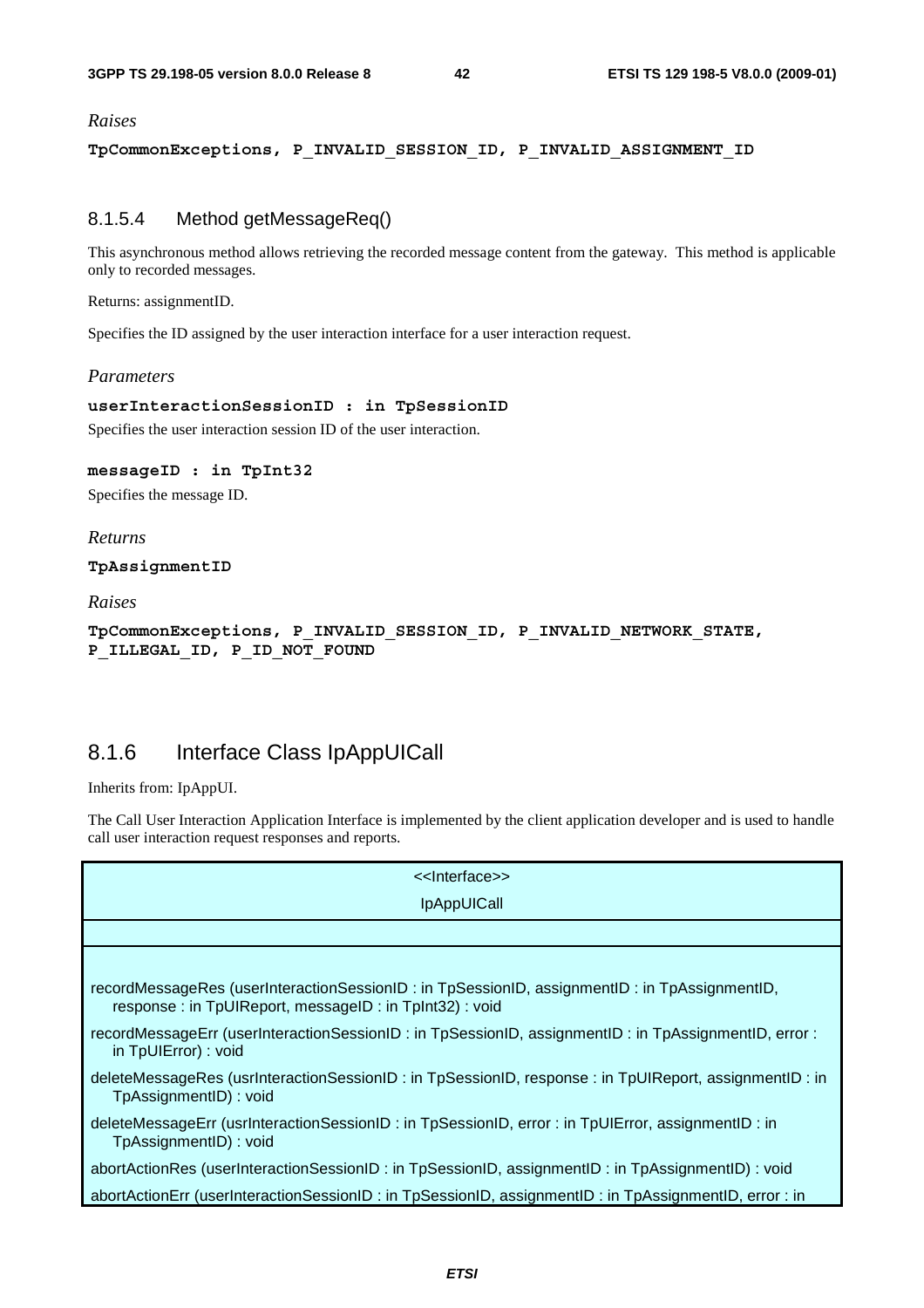#### TpUIError) : void

getMessageRes (userInteractionSessionID : in TpSessionID, assignmentID : in TpAssignmentID, message : in TpUIInfo) : void

getMessageErr (userInteractionSessionID : in TpSessionID, assignmentID : in TpAssignmentID, error : in TpUIError) : void

### 8.1.6.1 Method recordMessageRes()

This method returns whether the message is successfully recorded or not. In case the message is recorded, the ID of the message is returned.

#### *Parameters*

#### **userInteractionSessionID : in TpSessionID**

Specifies the user interaction session ID of the user interaction.

#### **assignmentID : in TpAssignmentID**

Specifies the ID assigned by the call user interaction interface for a user interaction request.

#### **response : in TpUIReport**

Specifies the type of response received from the device where the message is stored.

#### **messageID : in TpInt32**

Specifies the ID that was assigned to the message by the device where the message is stored.

#### 8.1.6.2 Method recordMessageErr()

This method indicates that the request for recording of a message was not successful.

#### *Parameters*

#### **userInteractionSessionID : in TpSessionID**

Specifies the user interaction session ID of the user interaction.

#### **assignmentID : in TpAssignmentID**

Specifies the ID assigned by the call user interaction interface for a user interaction request.

#### **error : in TpUIError**

Specifies the error which led to the original request failing.

#### 8.1.6.3 Method deleteMessageRes()

This method returns whether the message is successfully deleted or not.

#### *Parameters*

#### **usrInteractionSessionID : in TpSessionID**

Specifies the user interaction session ID of the user interaction.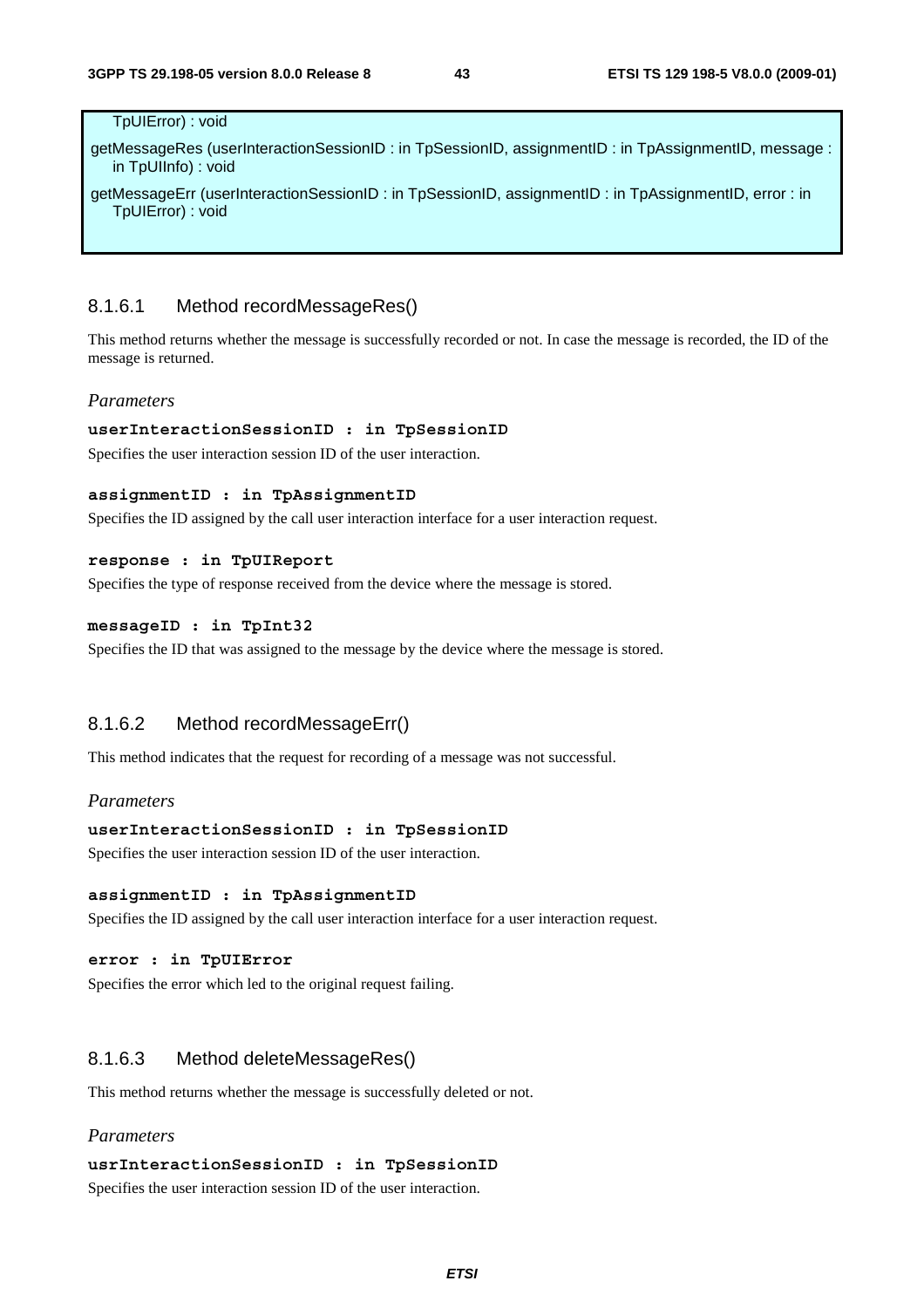#### **response : in TpUIReport**

Specifies the type of response received from the device where the message was stored.

#### **assignmentID : in TpAssignmentID**

Specifies the ID assigned by the call user interaction interface for a user interaction request.

#### 8.1.6.4 Method deleteMessageErr()

This method indicates that the request for deleting a message was not successful.

#### *Parameters*

#### **usrInteractionSessionID : in TpSessionID**

Specifies the user interaction session ID of the user interaction.

#### **error : in TpUIError**

Specifies the error which led to the original request failing.

#### **assignmentID : in TpAssignmentID**

Specifies the ID assigned by the call user interaction interface for a user interaction request.

#### 8.1.6.5 Method abortActionRes()

This asynchronous method confirms that the request to abort a user interaction operation on a call leg was successful.

#### *Parameters*

#### **userInteractionSessionID : in TpSessionID**

Specifies the user interaction session ID of the user interaction.

#### **assignmentID : in TpAssignmentID**

Specifies the ID assigned by the call user interaction interface for a user interaction request.

### 8.1.6.6 Method abortActionErr()

This asynchronous method indicates that the request to abort a user interaction operation on a call leg resulted in an error.

#### *Parameters*

#### **userInteractionSessionID : in TpSessionID**

Specifies the user interaction session ID of the user interaction.

#### **assignmentID : in TpAssignmentID**

Specifies the ID assigned by the call user interaction interface for a user interaction request.

#### **error : in TpUIError**

Specifies the error which led to the original request failing.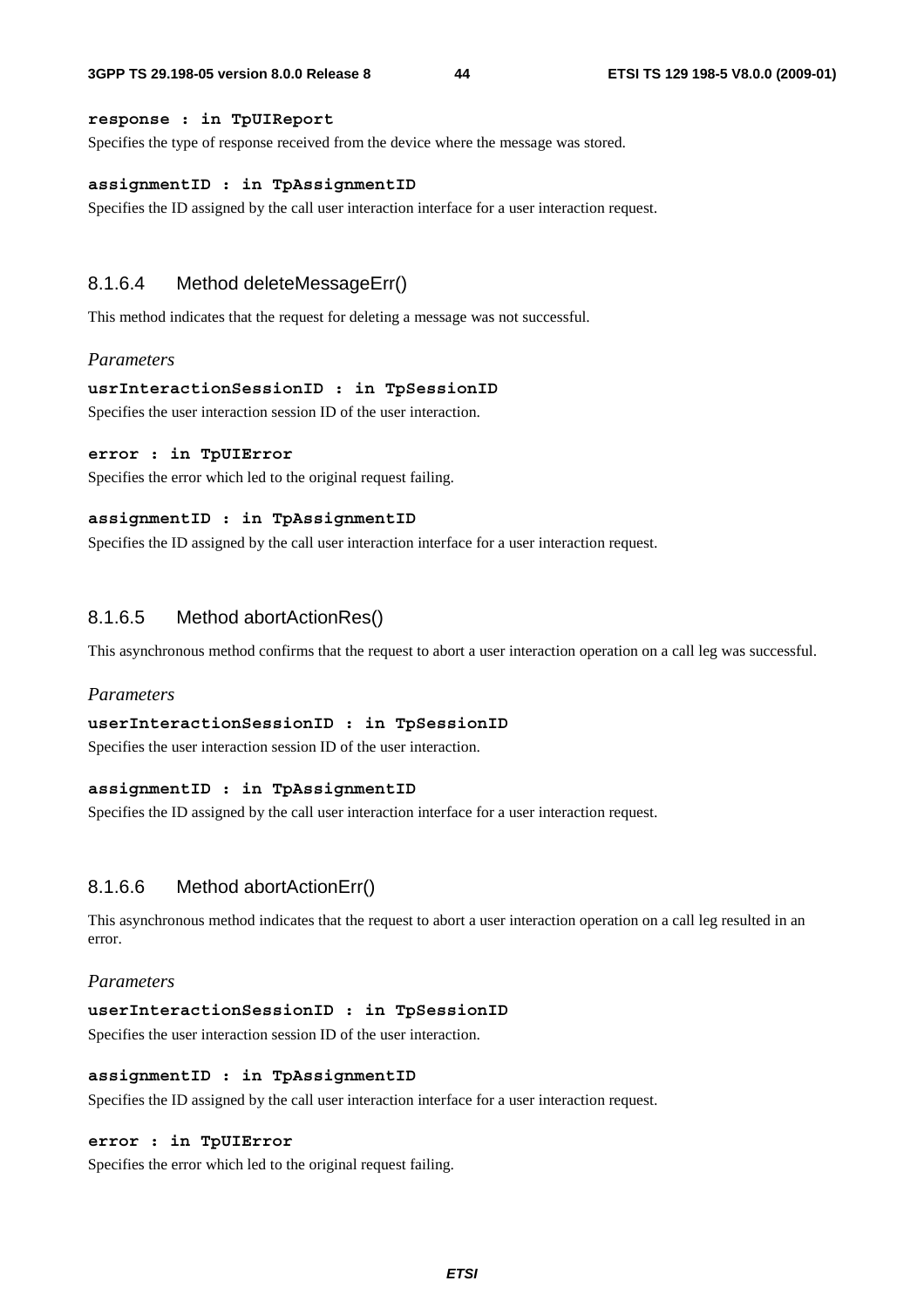### 8.1.6.7 Method getMessageRes()

This method returns the message content if the message was retrieved successfully.

### *Parameters*

#### **userInteractionSessionID : in TpSessionID**

Specifies the user interaction session ID of the user interaction.

#### **assignmentID : in TpAssignmentID**

Specifies the ID assigned by the user interaction interface for a user interaction request.

#### **message : in TpUIInfo**

Specifies the UI Information containing the message content information.

### 8.1.6.8 Method getMessageErr()

This method indicates that the request to retrieve a message was not successful.

#### *Parameters*

#### **userInteractionSessionID : in TpSessionID**

Specifies the user interaction session ID of the user interaction.

#### **assignmentID : in TpAssignmentID**

Specifies the ID assigned by the user interaction interface for a user interaction request.

#### **error : in TpUIError**

Specifies the error which led to the original request failing.

### 8.2 Generic User Interaction Administration Interface Classes

### 8.2.1 Interface Class IpUIAdminManager

Inherits from: IpService.

The Generic User Interaction Administration Manager Service interface is used by applications to manage user announcement and recorded messages on the gateway. This Service is represented by the IpUIAdminManager interface that interfaces to the service provided by the network. To handle responses and reports, the developer must implement IpAppUIAdminManager interface to provide the callback mechanism.

 The application context will ensure that one application does not interfere with the messages of another application. The User Interaction Administration Manager Service Interface provides functions to manage the messages.

| < <lnterface>&gt;</lnterface>                            |
|----------------------------------------------------------|
| <b>IpUIAdminManager</b>                                  |
|                                                          |
|                                                          |
| getMessageReq (messageID: in TpInt32): TpAssignmentID    |
| putMessageReq (info: in TpUIInfo): TpAssignmentID        |
| deleteMessageReq (messageID: in TpInt32): TpAssignmentID |
|                                                          |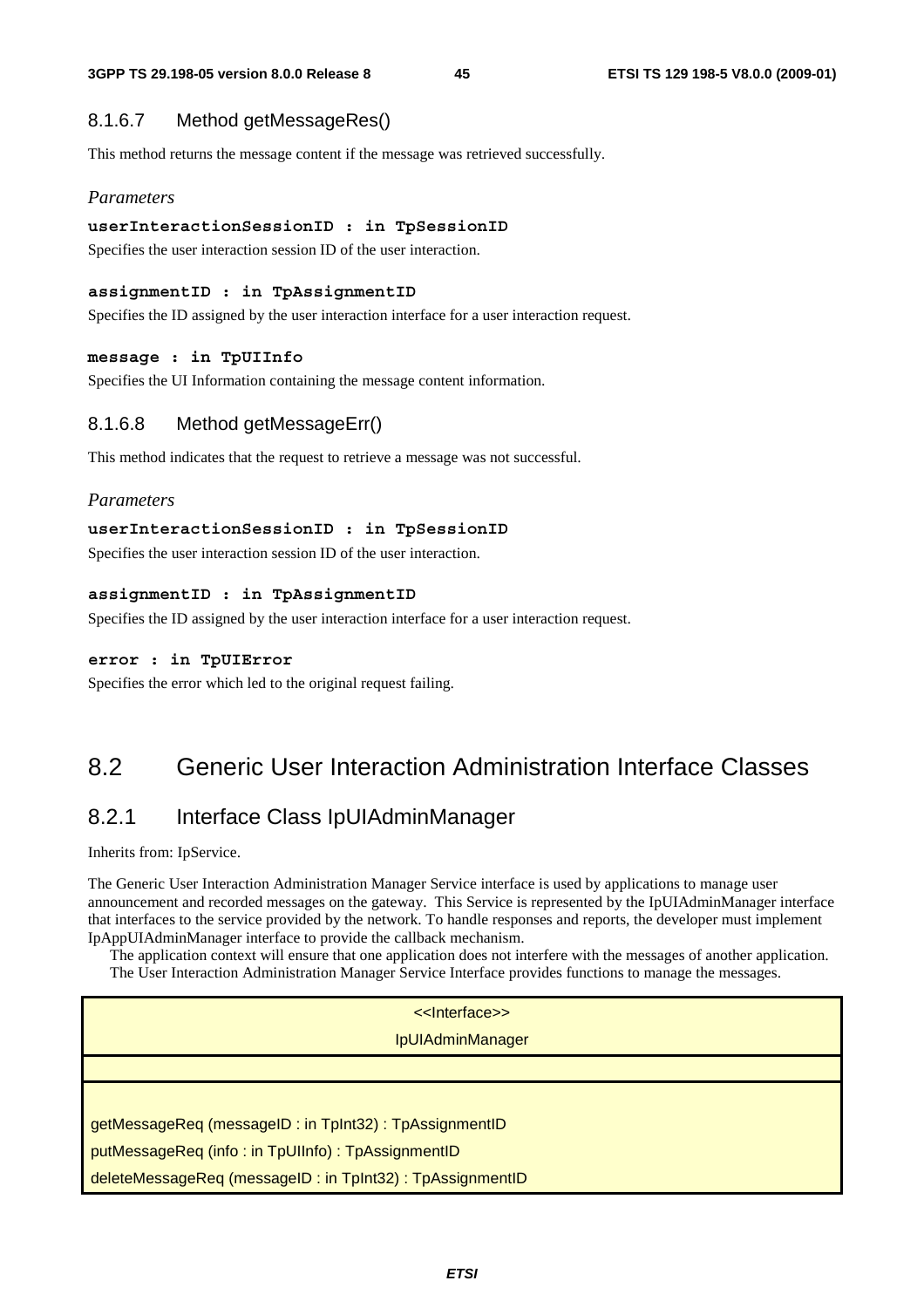getMessageListReq (reset : in TpBoolean) : TpAssignmentID

### 8.2.1.1 Method getMessageReq()

This asynchronous method allows retrieving the user announcement or recorded message content from the gateway.

Returns: assignmentID.

Specifies the ID assigned by the user interaction administration manager interface for a user interaction request.

*Parameters* 

**messageID : in TpInt32** 

Specifies the message ID.

#### *Returns*

**TpAssignmentID** 

*Raises* 

**TpCommonExceptions, P\_INVALID\_NETWORK\_STATE, P\_ILLEGAL\_ID, P\_ID\_NOT\_FOUND** 

### 8.2.1.2 Method putMessageReq()

This asynchronous method allows putting a user announcement message content onto the gateway. The gateway will allocate the messageID and return it to the application on the putMessageRes() confirmation.

Returns: assignmentID.

Specifies the ID assigned by the generic user interaction administration manager interface for a user interaction request.

#### *Parameters*

#### **info : in TpUIInfo**

Specifies the information to send to the user. This information can be either an ID (for pre-defined announcement or text), a text string, or an URL (indicating the information to be sent, e.g. an audio stream).

*Returns* 

**TpAssignmentID** 

*Raises* 

**TpCommonExceptions, P\_ILLEGAL\_ID, P\_ID\_NOT\_FOUND** 

### 8.2.1.3 Method deleteMessageReq()

This asynchronous method allows deleting a user announcement or recorded message.

Returns: assignmentID.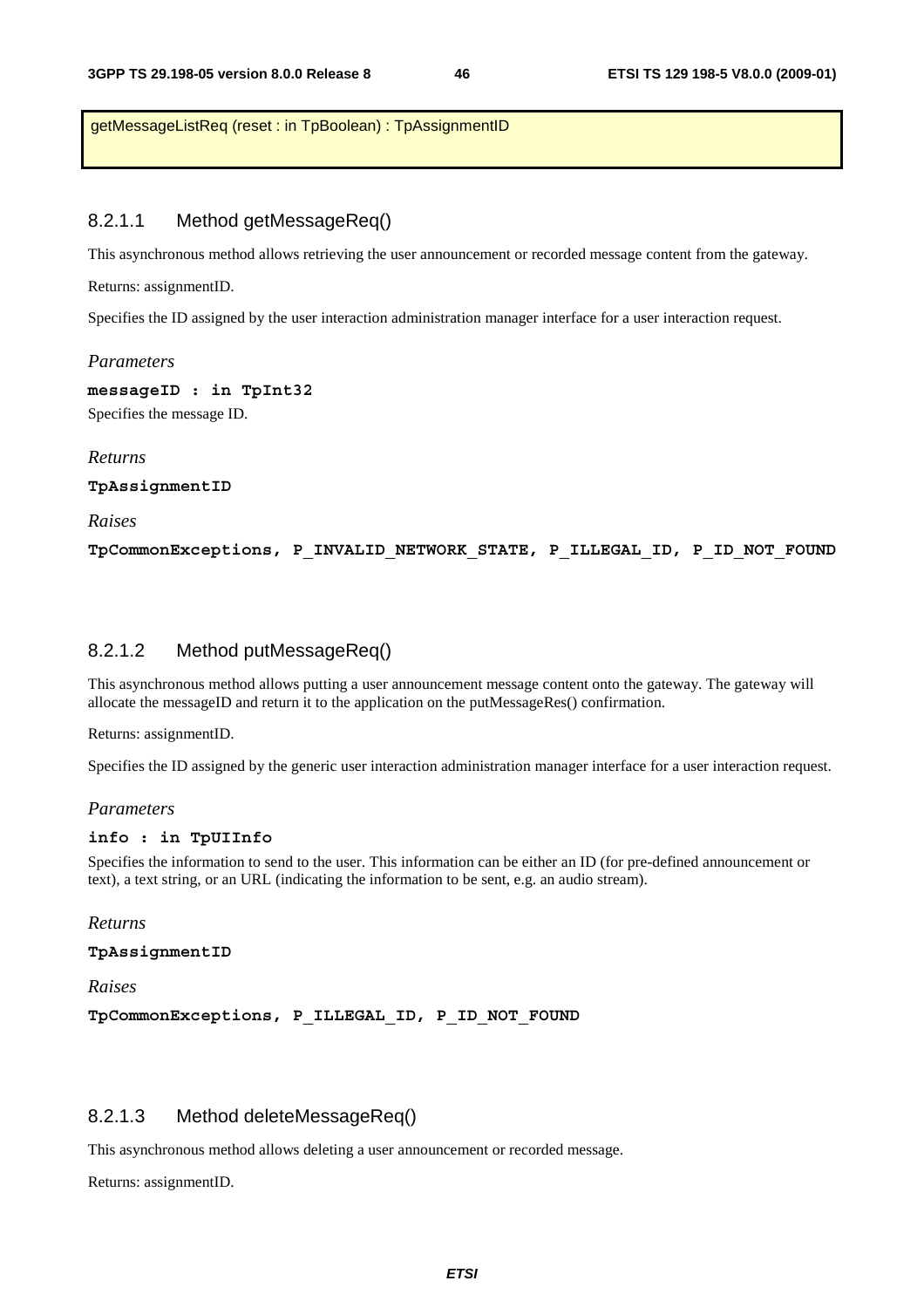Specifies the ID assigned by the generic user interaction administration manager interface for a user interaction request.

*Parameters* 

**messageID : in TpInt32**  Specifies the message ID.

*Returns* 

**TpAssignmentID** 

*Raises* 

**TpCommonExceptions, P\_ILLEGAL\_ID, P\_ID\_NOT\_FOUND** 

### 8.2.1.4 Method getMessageListReq()

This asynchronous method allows the application to retrieve a list of Message Ids for all its recorded messages or user announcements.

Returns: assignmentID.

Specifies the ID assigned by the user interaction administration manager interface in order to correlate the response.

#### *Parameters*

#### **reset : in TpBoolean**

TRUE: Indicates that the application intends to obtain the list of messages starting from the beginning.

FALSE: Indicates that the application requests the next part of the list that has not (yet) been obtained since the last call to this method with this parameter set to TRUE.

The first time this method is invoked, reset shall be set to TRUE. Following the receipt of a final indication in the getMessageListRes(), for the next call to this method reset shall be set to TRUE. P\_TASK\_REFUSED may be thrown if these conditions are not met.

The state information for returning the list will be stored relative to the application context, therefore only one enumeration per application context can be active at a time.

*Returns* 

**TpAssignmentID** 

*Raises* 

**TpCommonExceptions, P\_INVALID\_NETWORK\_STATE** 

### 8.2.2 Interface Class IpAppUIAdminManager

Inherits from: IpInterface.

The User Interaction Administration Manager Application Interface is implemented by the client application and is used to handle administration user interaction request responses and reports.

| < <lnterface>&gt;</lnterface> |
|-------------------------------|
| IpAppUIAdminManager           |
|                               |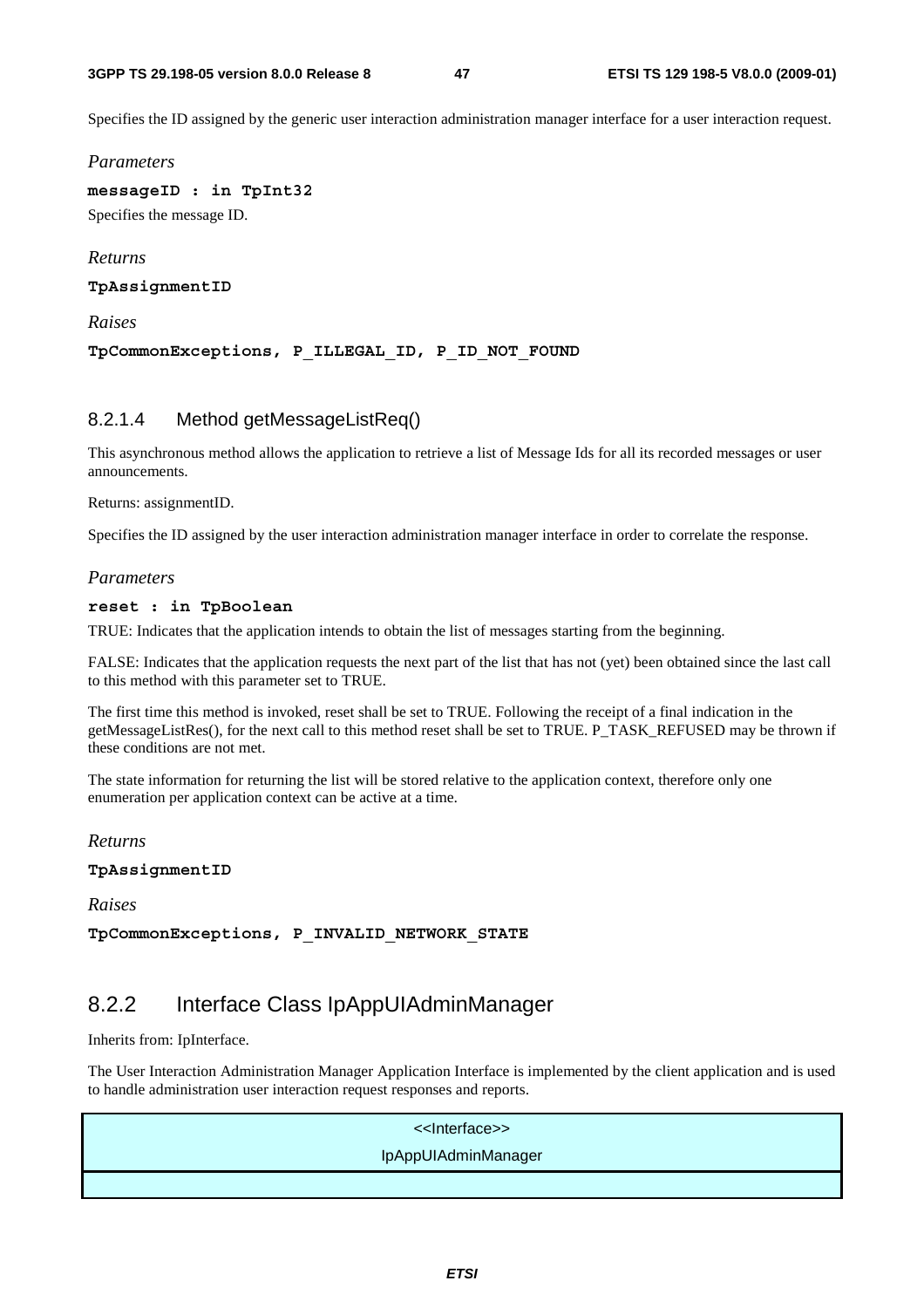getMessageRes (assignmentID : in TpAssignmentID, message : in TpUIInfo) : void getMessageErr (assignmentID : in TpAssignmentID, error : in TpUIError) : void deleteMessageRes (response : in TpUIReport, assignmentID : in TpAssignmentID) : void deleteMessageErr (error : in TpUIError, assignmentID : in TpAssignmentID) : void putMessageRes (assignmentID : in TpAssignmentID, messageID : in TpInt32) : void putMessageErr (assignmentID : in TpAssignmentID, error : in TpUIError) : void getMessageListRes (assignmentID : in TpAssignmentID, messageIDList : in TpMessageIDList, final : in TpBoolean) : void getMessageListErr (assignmentID : in TpAssignmentID, error : in TpUIError) : void

### 8.2.2.1 Method getMessageRes()

This method returns the message content if the message was retrieved successfully.

#### *Parameters*

#### **assignmentID : in TpAssignmentID**

Specifies the ID assigned by the user interaction administration manager interface for a user interaction request.

#### **message : in TpUIInfo**

Specifies the UI Information containing the message content information.

### 8.2.2.2 Method getMessageErr()

This method indicates that the request to retrieve a message was not successful.

#### *Parameters*

#### **assignmentID : in TpAssignmentID**

Specifies the ID assigned by the user interaction administration manager interface for a user interaction request.

#### **error : in TpUIError**

Specifies the error which led to the original request failing.

#### 8.2.2.3 Method deleteMessageRes()

This method indicates that the request to delete a message was successful.

#### *Parameters*

#### **response : in TpUIReport**

Specifies the type of response received from the device where the message was stored.

#### **assignmentID : in TpAssignmentID**

Specifies the ID assigned by the user interaction administration manager interface for a user interaction request.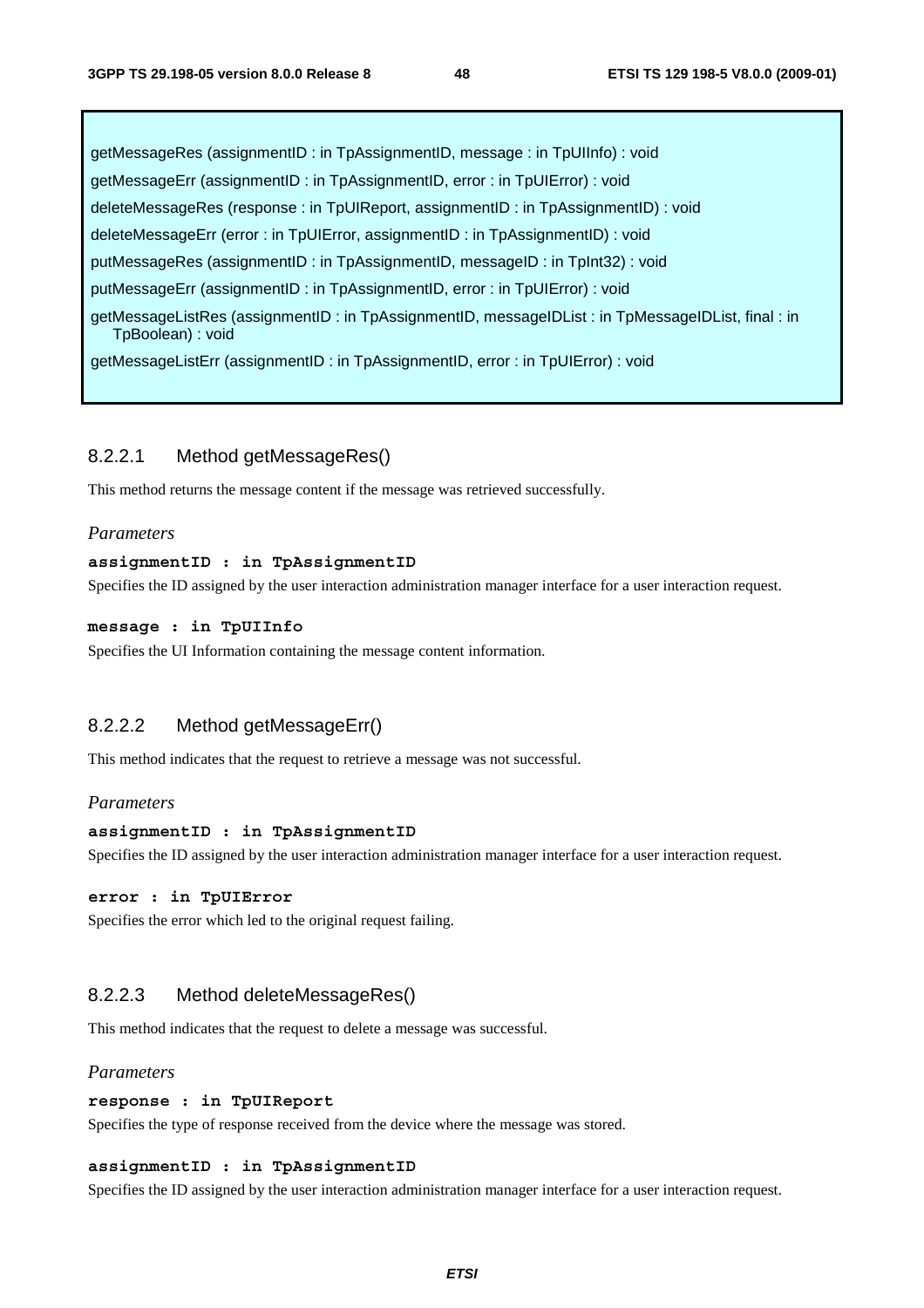### 8.2.2.4 Method deleteMessageErr()

This method indicates that the request to delete a message was not successful.

#### *Parameters*

#### **error : in TpUIError**

Specifies the error which led to the original request failing.

#### **assignmentID : in TpAssignmentID**

Specifies the ID assigned by the user interaction administration manager interface for a user interaction request.

#### 8.2.2.5 Method putMessageRes()

This asynchronous method confirms that the request to put the message content was successful.

#### *Parameters*

#### **assignmentID : in TpAssignmentID**

Specifies the ID assigned by the user interaction administration manager interface for a user interaction request.

#### **messageID : in TpInt32**

Specifies the message ID that was allocated by the gateway.

### 8.2.2.6 Method putMessageErr()

This asynchronous method indicates that the request to put the message content resulted in an error.

#### *Parameters*

#### **assignmentID : in TpAssignmentID**

Specifies the ID assigned by the user interaction administration manager interface for a user interaction request.

#### **error : in TpUIError**

Specifies the error which led to the original request failing.

#### 8.2.2.7 Method getMessageListRes()

This asynchronous method returns the result of a getMessageListReq() method. Whether there are still more messages that can be listed yet will be indicated with the final parameter.

#### *Parameters*

### **assignmentID : in TpAssignmentID**

Specifies the ID assigned by the user interaction administration manager interface in order to correlate with the request.

#### **messageIDList : in TpMessageIDList**

Specifies the list of MessageIDs returned by the SCF.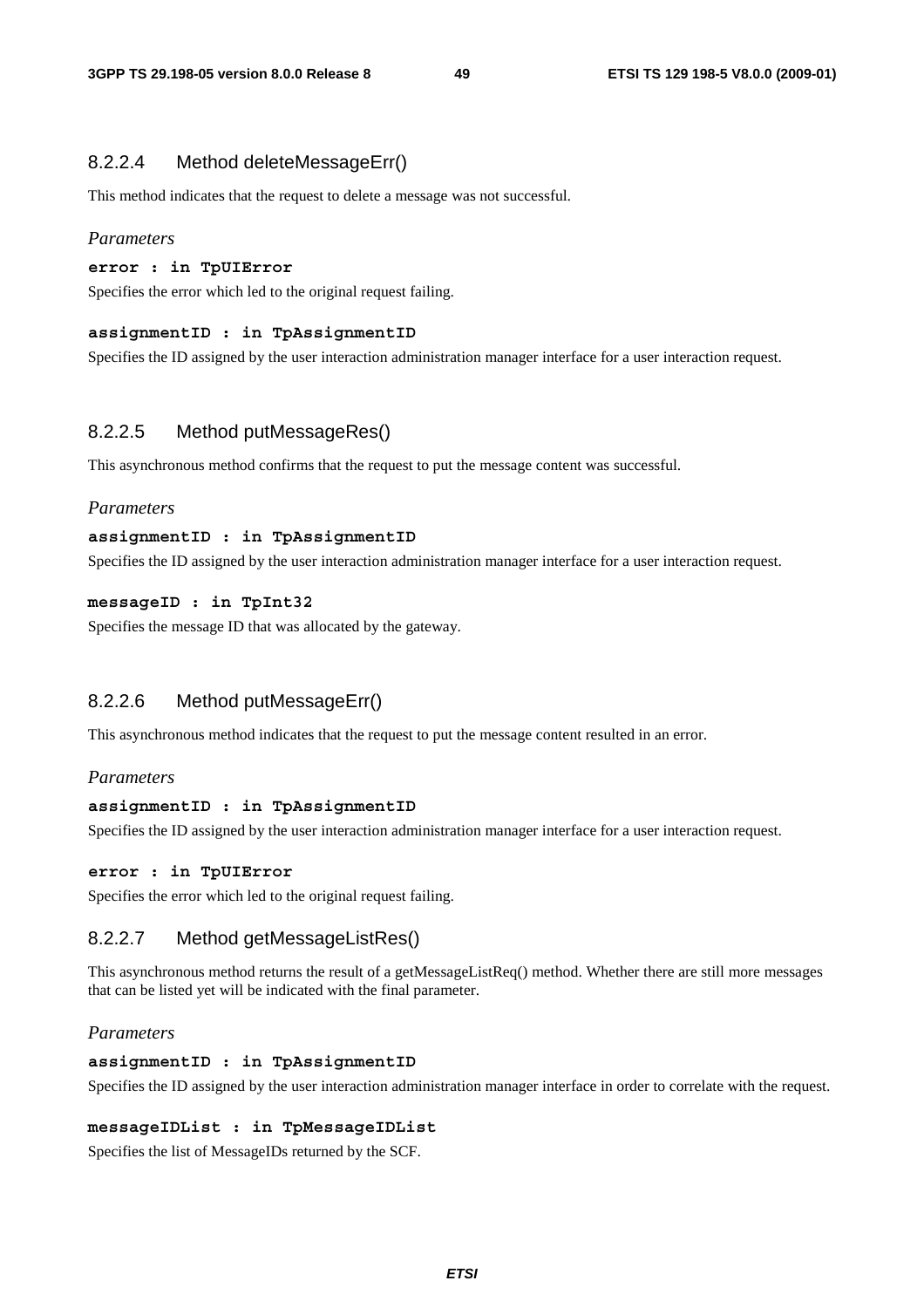#### **final : in TpBoolean**

Indication whether the returned list is the final part of the complete list (TRUE) or if there are still parts of the list to retrieve (FALSE).

### 8.2.2.8 Method getMessageListErr()

This asynchronous method indicates that the request to list the messageIDs was not successful.

#### *Parameters*

#### **assignmentID : in TpAssignmentID**

Specifies the ID assigned by the user interaction administration manager interface in order to correlate with the request.

#### **error : in TpUIError**

Specifies the error which led to the original request failing.

# 9 State Transition Diagrams

### 9.1 Generic and Call User Interaction State Transition Diagrams

9.1.1 State Transition Diagrams for IpUIManager



**Figure : Application view on the UI Manager**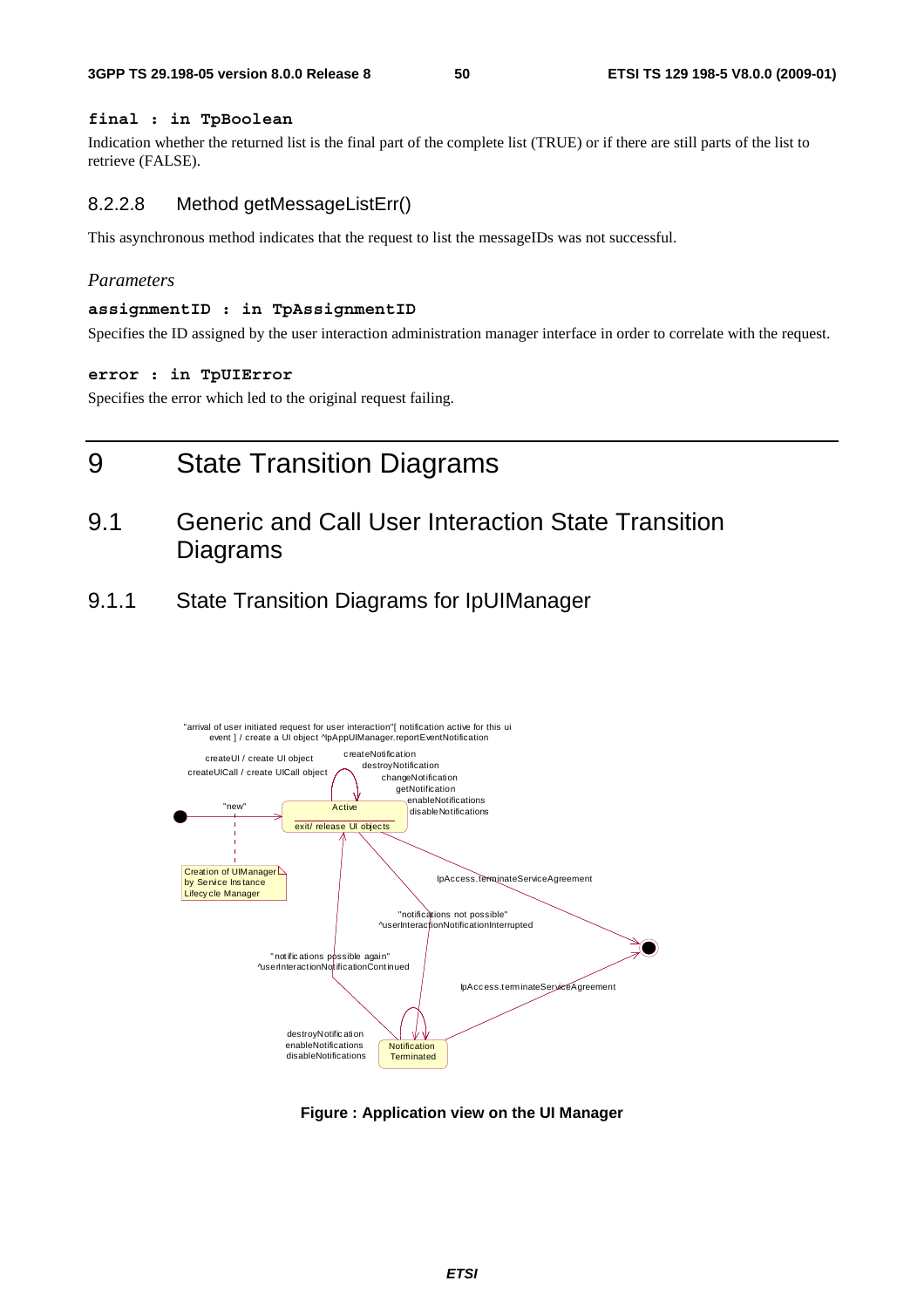### 9.1.1.1 Active State

In this state a relation between the Application and a User Interaction Service Capability Feature (Generic User Interaction or Call User Interaction) has been established. The application is now able to request creation of UI and/or UICall objects.

### 9.1.1.2 Notification Terminated State

When the UI manager is in the Notification terminated state, events requested with createNotification()/enableNotifications() will not be forwarded to the application. There can be multiple reasons for this: for instance it might be that the application receives more notifications than defined in the Service Level Agreement. Another example is that the SCS has detected it receives no notifications from the network due to e.g. a link failure. In this state no requests for new notifications will be accepted.

### 9.1.2 State Transition Diagrams for IpUI

The state transition diagram shows the application view on the User Interaction object.



**Figure : Application view on the UI object** 

### 9.1.2.1 Active State

In this state the UI object is available for requesting messages to be sent to the network.

In case a fault is detected on the user interaction (e.g. a link failure to the IVR system), userInteractionFaultDetected() will be invoked on the application and an error will be reported on all outstanding requests.

### 9.1.2.2 Release Pending State

A transition to this state is made when the Application has indicated that after a certain message no further messages need to be sent to the end-user. There are, however, still a number of messages that are not yet completed. When the last message is sent or when the last user interaction has been obtained, the UI object is destroyed.

In case the final request failed or the application requested to abort the final request, a transition is made back to the Active state.

In case a fault is detected on the user interaction (e.g. a link failure to the IVR system), userInteractionFaultDetected() will be invoked on the application and an error will be reported on all outstanding requests.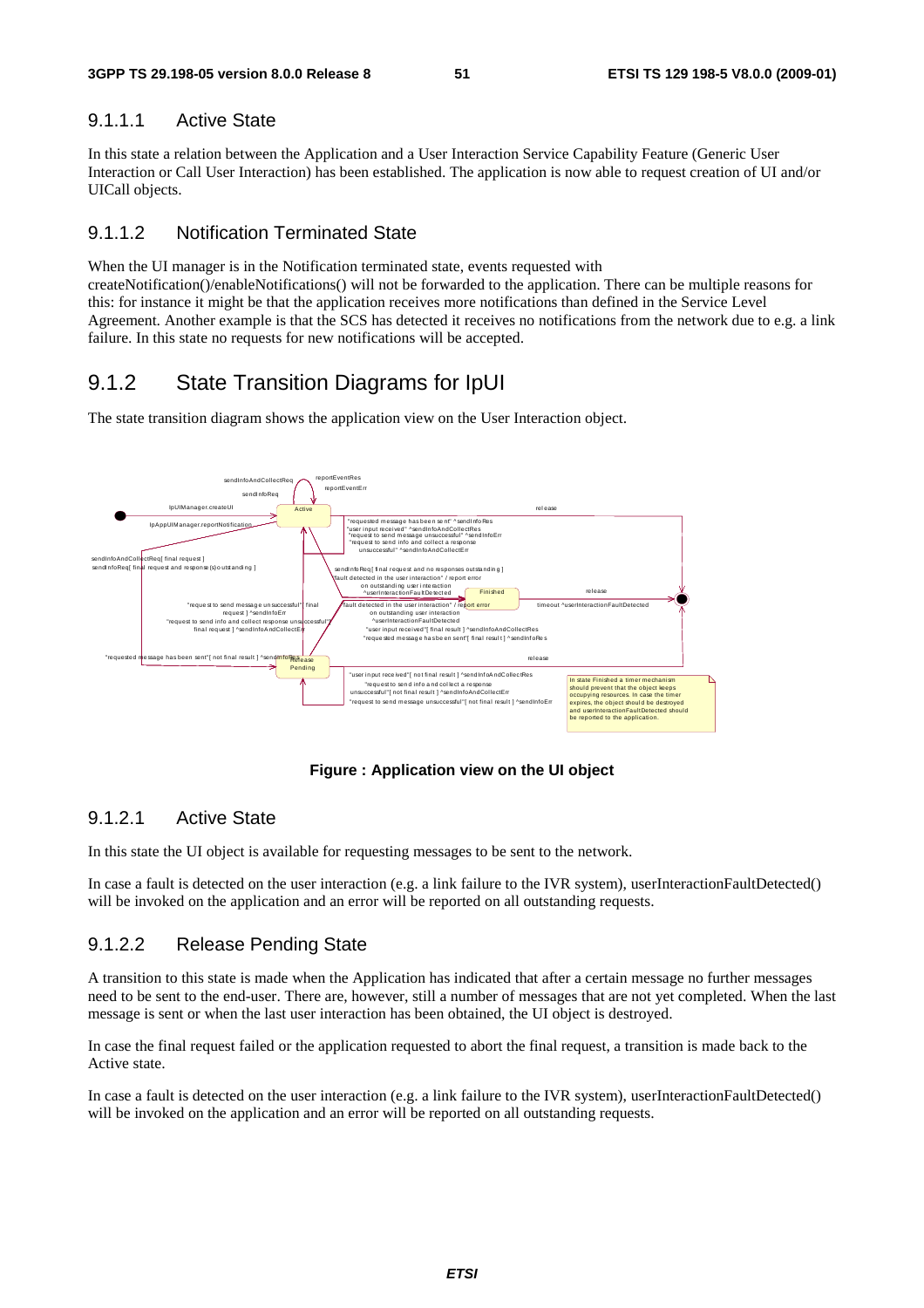### 9.1.2.3 Finished State

In this state the user interaction has ended. The application can only release the UI object. Note that the application has to release the object itself as good Object Oriented practice requires that when an object is created on behalf of a certain entity, this entity is also responsible for destroying it when the object is no longer needed.

### 9.1.3 State Transition Diagrams for IpUICall

The state transition diagram shows the application view on the Call User Interaction object.



**Figure : Application view on the UICall object** 

### 9.1.3.1 Active State

In this state a UICall object is available for announcements to be played to an end-user or obtaining information from the end-user.

When the application de-assigns the related Call or CallLeg object, a transition is made to the Finished state. However, all requested announcements will continue, even when the application releases the UICall object.

When the related call or call leg is terminated due to some reason, a transition is made to the Finished state, the operation userInteractionFaultDetected() will be invoked on the application and an error will be reported on all outstanding requests.

In case a fault is detected on the user interaction (e.g. a link failure to the IVR system), userInteractionFaultDetected() will be invoked on the application and an error will be reported on all outstanding requests.

### 9.1.3.2 Release Pending State

A transition to this state is made when the Application has indicated that after a certain announcement no further announcements need to be played to the end-user. There are, however, still a number of announcements that are not yet completed. When the last announcement is played or when the last user interaction has been obtained, the UICall object is destroyed. In case the final request failed or the application requested to abort the final request, a transition is made back to the Active state.

When the application de-assigns the related Call or CallLeg object, the UICall object is destroyed. However, all requested announcements will continue.

When the related call or call leg is terminated due to some reason, a transition is made to the Finished state, the operation userInteractionFaultDetected() will be invoked on the application and an error will be reported on all outstanding requests.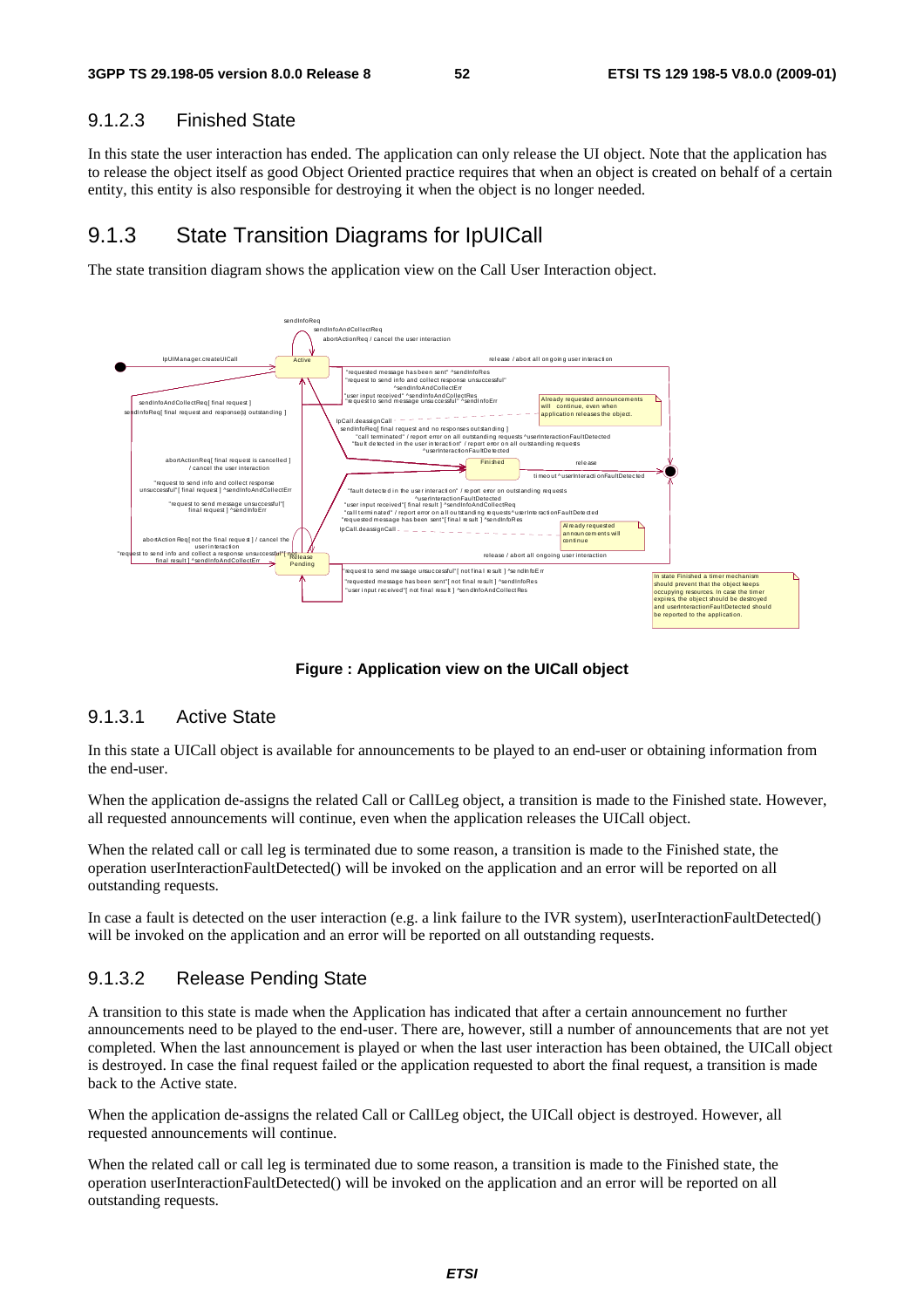In case a fault is detected on the user interaction (e.g. a link failure to the IVR system), userInteractionFaultDetected() will be invoked on the application and an error will be reported on all outstanding requests.

### 9.1.3.3 Finished State

In this state the user interaction has ended. The application can only release the UICall object. Note that the application has to release the object itself as good Object Oriented practice requires that when an object is created on behalf of a certain entity, this entity is also responsible for destroying it when the object is no longer needed.

### 9.2 Generic User Interaction Administration State Transition Diagrams

9.2.1 State Transition Diagrams for IpUIAdminManager



#### **Figure : State Transition Diagram for User Interaction Administration**

### 9.2.1.1 Active State

In this state, a relation between the Application and the Generic User Interaction Administration Service Capability Feature has been established. It allows the application to make specific requests of the service.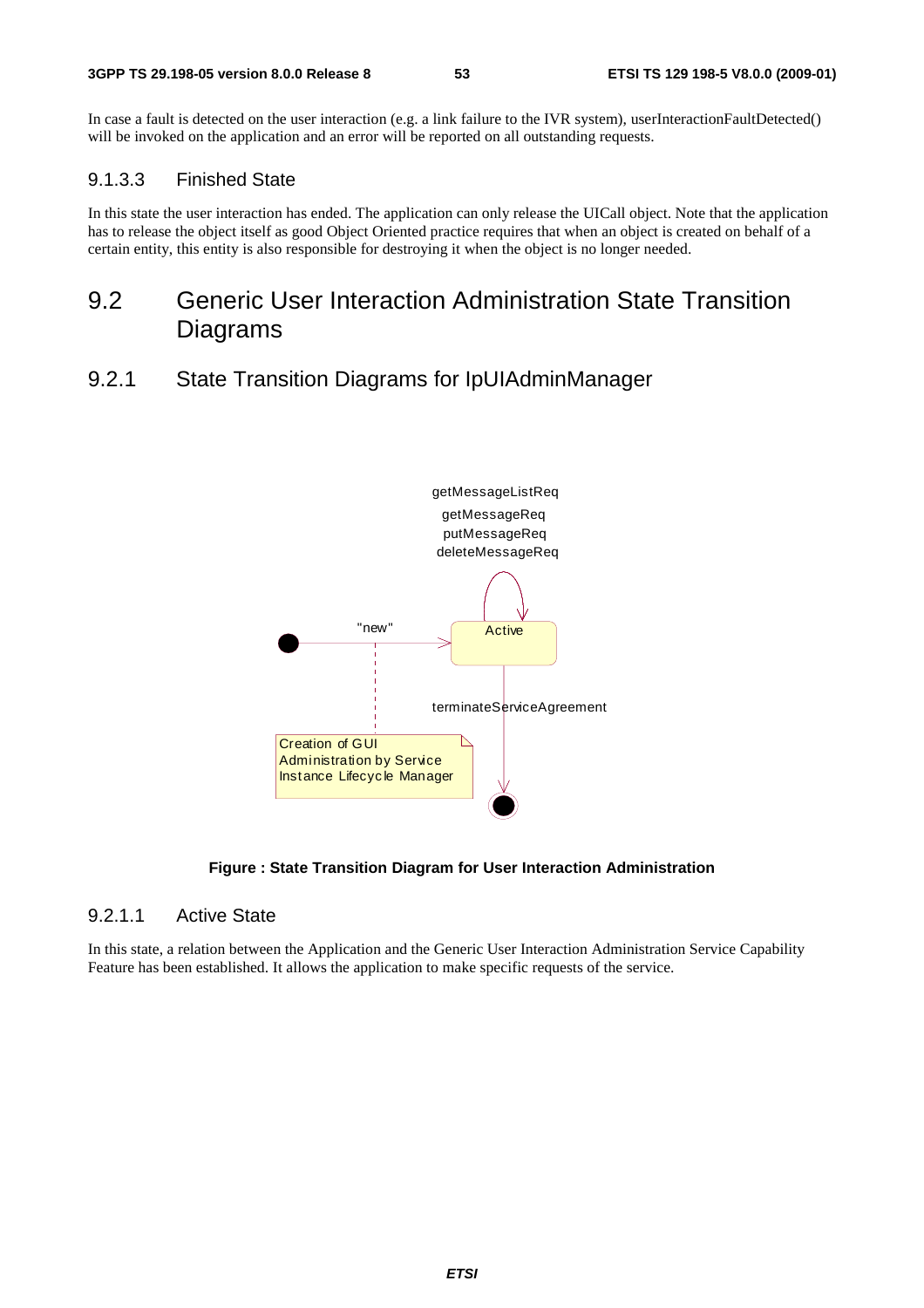# 10 Service Properties

### 10.1 User Interaction Service Properties

The following table lists properties relevant for the User Interaction API.

| <b>Property</b>                | <b>Type</b> | <b>Description</b>                                                                                    |
|--------------------------------|-------------|-------------------------------------------------------------------------------------------------------|
| P INFO TYPE                    | INTEGER SET | Specifies whether the UISCS supports text or URLs etc. Allowed values are<br>defined by TpUIInfoType. |
| P SPEECH RECOGNITION SUPPORTED | BOOLEAN     | Value: TRUE when the speech recognition features are supported.                                       |

The previous table lists properties related to capabilities of the SCS itself. The following table lists properties that are used in the context of the Service Level Agreement, e.g. to restrict the access of applications to the capabilities of the SCS.

| <b>Property</b>               | <b>Type</b>           | <b>Description</b>                                                                                                                                                                                                                                                                                                                                                                                                                                                                  |
|-------------------------------|-----------------------|-------------------------------------------------------------------------------------------------------------------------------------------------------------------------------------------------------------------------------------------------------------------------------------------------------------------------------------------------------------------------------------------------------------------------------------------------------------------------------------|
| P SERVICE CODE                | INTEGER SET           | Specifies the service codes that may be used for notification<br>requests.                                                                                                                                                                                                                                                                                                                                                                                                          |
| P NOTIFICATION ADDRESS RANGES | XML ADDRESS RANGE SET | Indicates for which numbers notifications may be set. More than<br>one range may be present.                                                                                                                                                                                                                                                                                                                                                                                        |
| P PRIORITY                    | INTEGER SET           | This data type defines the probability of communication completion<br>with the media resource (under network congestion). A list of values<br>may be offered by the SCF. A value of 0 indicates no special<br>treatment (default). The other values of this data type are region<br>specific. For example, a priority value between 1, 2, 3, , n<br>indicates special treatment, where 1 may be the highest priority and<br>is the lowest priority other than no special treatment. |

# 11 Data Definitions

The following data types referenced in this clause are defined in 3GPP TS 29.198-4:

```
TpCallIdentifier 
TpMultiPartyCallIdentifier 
TpCallLegIdentifier
```
All other data types referenced but not defined in this clause are common data definitions which may be found in 3GPP TS 29.198-2.

### 11.1 TpUIFault

Defines the cause of the UI fault detected.

| <b>Name</b>          | Value | <b>Description</b>                                                                                                                                    |
|----------------------|-------|-------------------------------------------------------------------------------------------------------------------------------------------------------|
| P UI FAULT UNDEFINED |       | Undefined                                                                                                                                             |
| P UI CALL ENDED      |       | The related Call object has been terminated. Therefore, the UICall object is also terminated. No<br>further interaction is possible with this object. |

# 11.2 IpUI

Defines the address of an IpUI Interface.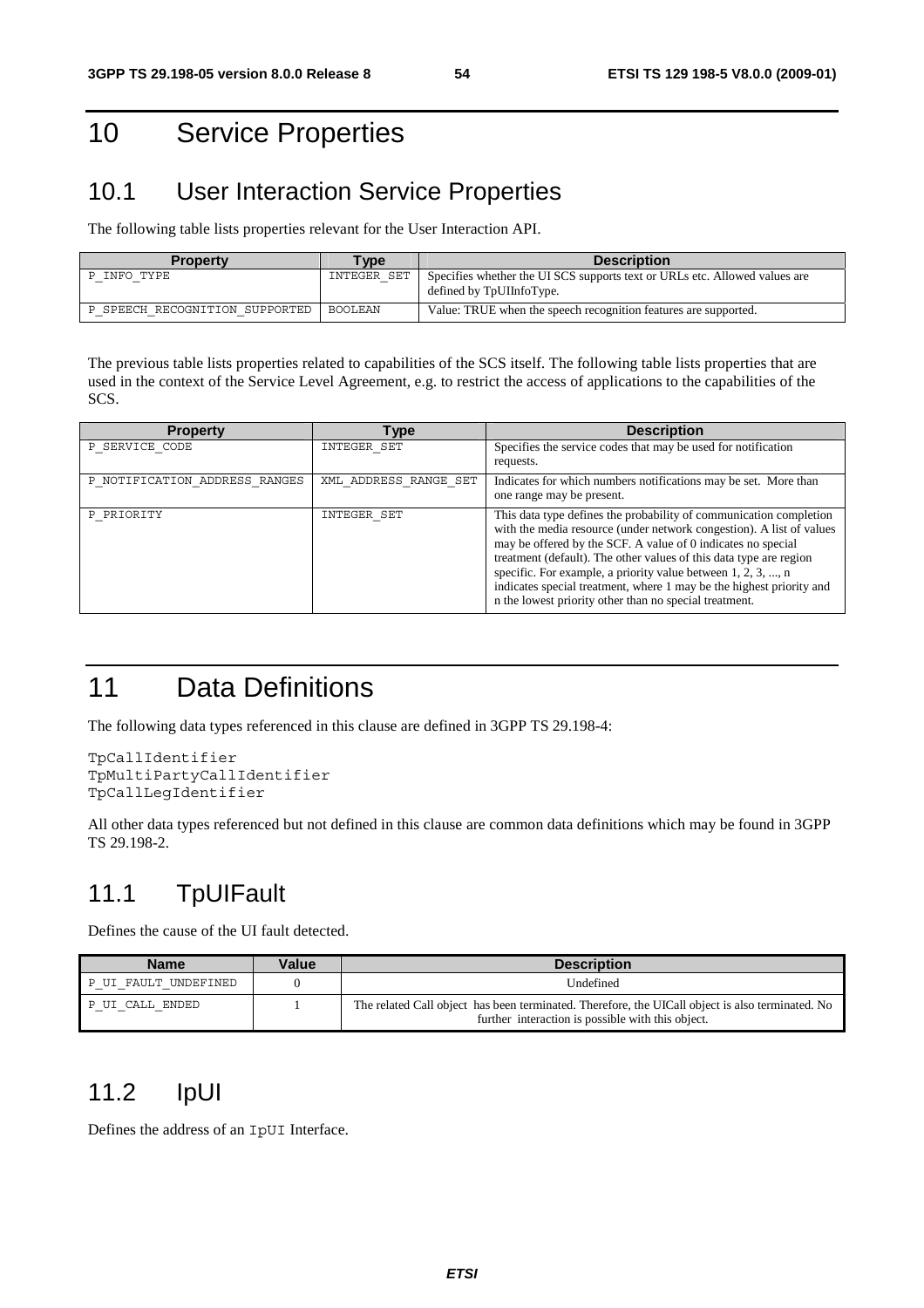### 11.3 IpUIRef

Defines a Reference to type IpUI.

### 11.4 IpAppUI

Defines the address of an IpAppUI Interface.

## 11.5 IpAppUIRef

Defines a Reference to type IpAppUI.

### 11.6 IpAppUIManager

Defines the address of an IpAppUIManager Interface.

# 11.7 IpAppUIManagerRef

Defines a Reference to type IpAppUIManager.

# 11.8 TpUICallIdentifier

Defines the Sequence of Data Elements that unambiguously specify the UICall object.

| <b>Structure Element Name</b> | <b>Structure Element Type</b> | <b>Structure Element Description</b>                                  |
|-------------------------------|-------------------------------|-----------------------------------------------------------------------|
| IITCA1IRef                    | IpUICallRef                   | This element specifies the interface reference for the UICall object. |
| UserInteractionSessionID      | TpSessionID                   | This element specifies the User Interaction session ID.               |

# 11.9 TpUICollectCriteria

Defines the Sequence of Data Elements that specify the additional properties for the collection of information, such as the end character, first character timeout, inter-character timeout, and maximum interaction time. The CollectMode element defines the type of data that is to be collected. DTMF and Voice Recognition can be used separately or in combination. The P\_SPEECH\_RECOGNITION\_SUPPORTED property defines whether the voice recognition features are supported.

| <b>Structure Element Name</b> | <b>Structure Element Type</b> |
|-------------------------------|-------------------------------|
| MinLength                     | TpInt32                       |
| MaxLength                     | TpInt32                       |
| EndSequence                   | TpString                      |
| StartTimeout                  | TpDuration                    |
| InterCharTimeout              | TpDuration                    |
| CollectMode                   | TpUICollectMode               |
| RecognitionCriteria           | TpUIRecognitionCriteria       |

The structure elements specify the following criteria:

| MinLength: | Defines the minimum number of characters (e.g. digits) to collect. Applies to DTMF |
|------------|------------------------------------------------------------------------------------|
|            | collection and voice recognition.                                                  |
|            |                                                                                    |

MaxLength: Defines the maximum number of characters (e.g. digits) to collect. Applies to DTMF collection and voice recognition.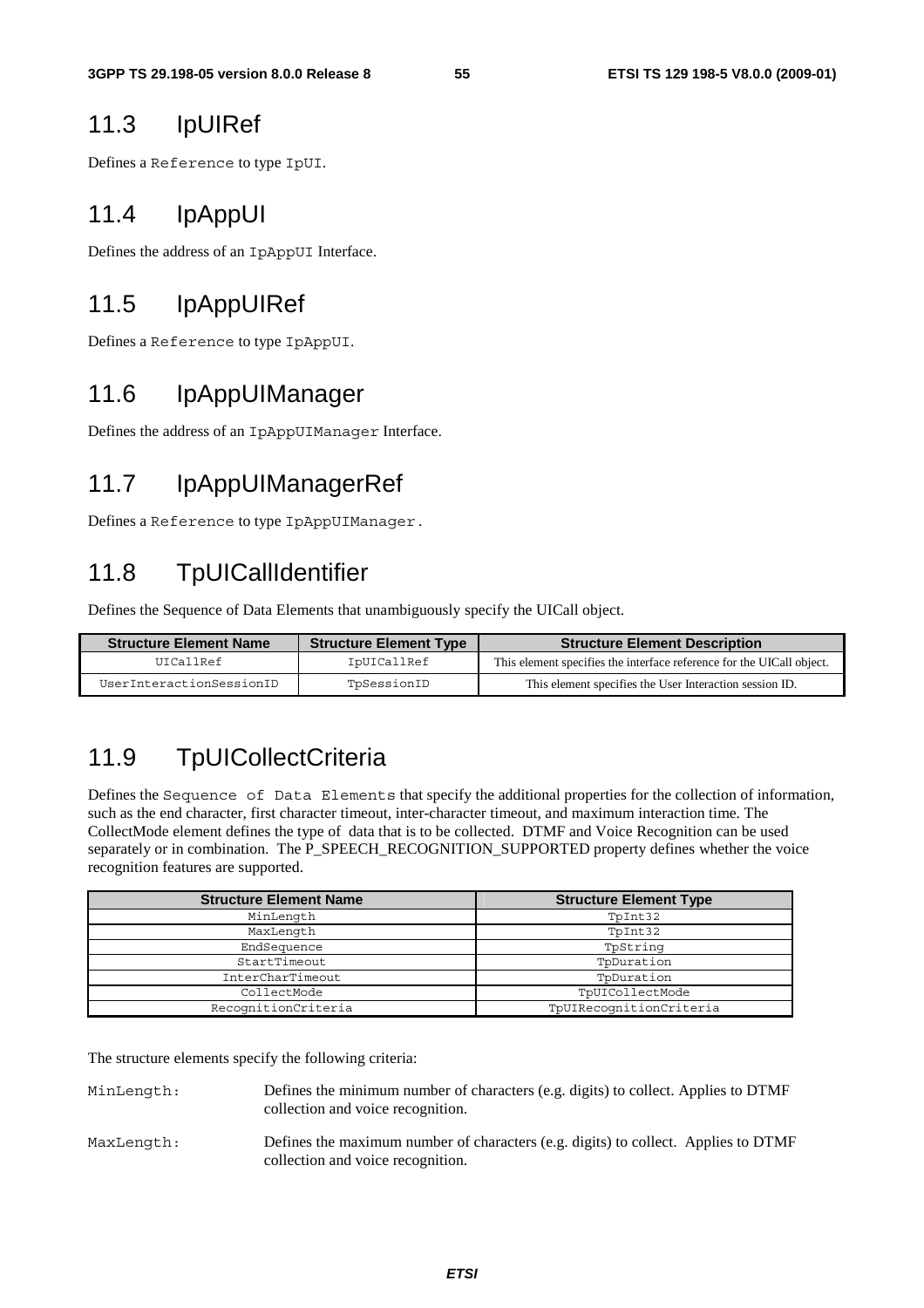| EndSequence:      | Defines the character or characters which terminate an input of variable length, e.g. phone<br>numbers. Applies to DTMF collection only.                                                                                                                                                                                                                                                                                                                                                                                       |
|-------------------|--------------------------------------------------------------------------------------------------------------------------------------------------------------------------------------------------------------------------------------------------------------------------------------------------------------------------------------------------------------------------------------------------------------------------------------------------------------------------------------------------------------------------------|
| StartTimeout:     | specifies the value for the first character time-out timer. The timer is started when the<br>announcement has been completed or has been interrupted. The user should enter the start<br>of the response (e.g. first digit) before the timer expires. If the start of the response is not<br>entered before the timer expires, the input is regarded to be erroneous. After receipt of the<br>start of the response, which may be valid or invalid, the timer is stopped. Applies to DTMF<br>collection and voice recognition. |
| InterCharTimeOut: | specifies the value for the inter-character time-out timer. The timer is started when a<br>response (e.g. digit) is received, and is reset and restarted when a subsequent response is<br>received. The responses may be valid or invalid, the announcement has been completed or<br>has been interrupted. Applies to DTMF collection only.                                                                                                                                                                                    |
| CollectMode:      | Defines the type of collection to do. Applies to DTMF collection and voice recognition.<br>The default is DTMF collection only.                                                                                                                                                                                                                                                                                                                                                                                                |

RecognitionCriteria: Defines the criteria for voice recognition.

Input is considered successful if the following applies:

If the EndSequence is not present (i.e. an empty string):

- when the InterCharTimeOut timer expires; or
- when the number of valid digits received equals the MaxLength.

If the EndSequence is present:

- when the InterCharTimeOut timer expires; or
- when the EndSequence is received; or
- when the number of valid digits received equals the MaxLength.

In the case the number of valid characters received is less than the MinLength when the InterCharTimeOut timer expires or when the EndSequence is received, the input is considered erroneous.

The collected characters (including the EndSequence) are sent to the client application when input has been successful.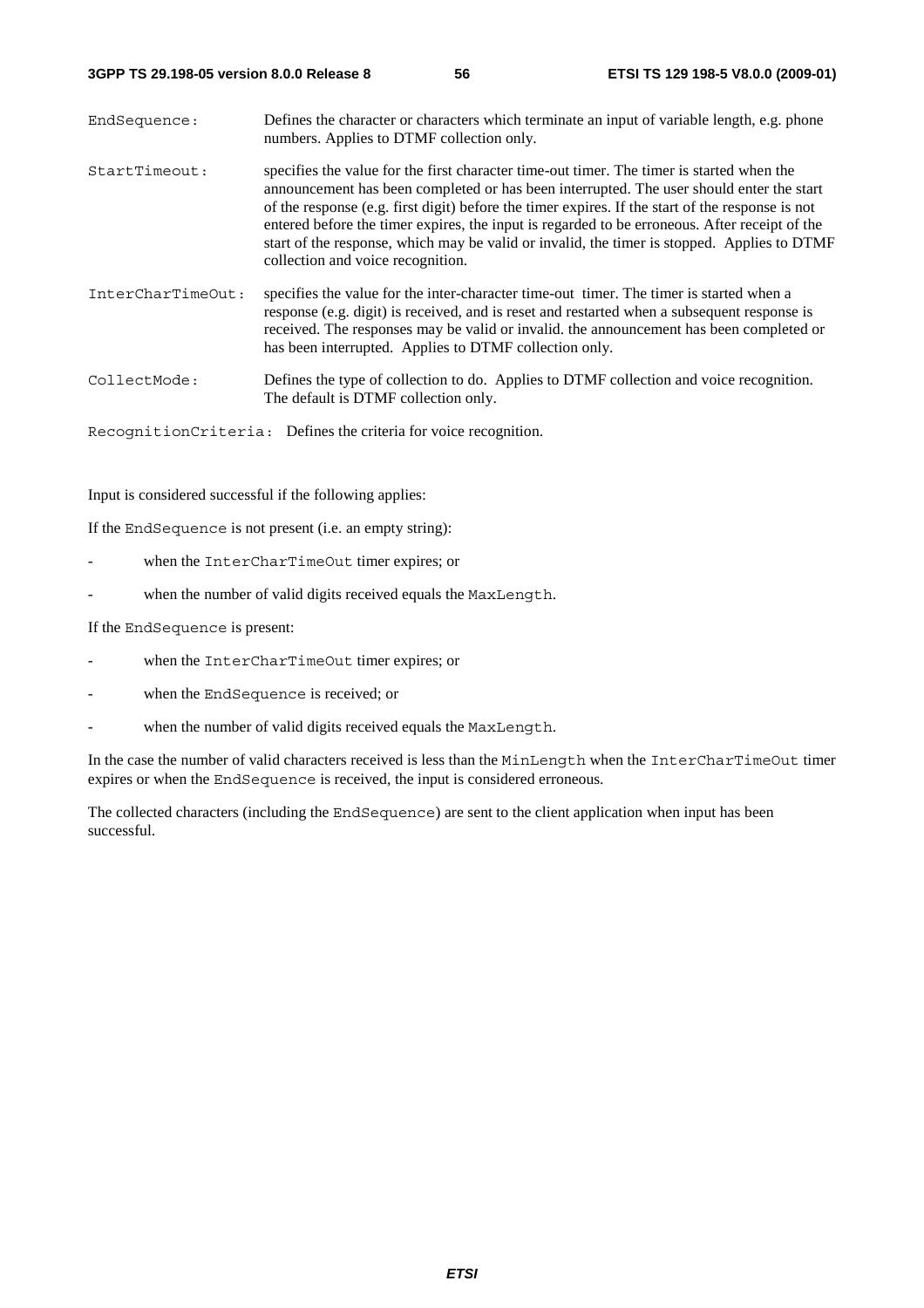# 11.10 TpUIError

Defines the UI error codes.

| <b>Name</b>                       | Value          | <b>Description</b>                                                                                                                                                                                            |
|-----------------------------------|----------------|---------------------------------------------------------------------------------------------------------------------------------------------------------------------------------------------------------------|
| P UI ERROR UNDEFINED              | $\Omega$       | Undefined error.                                                                                                                                                                                              |
| P UI ERROR ILLEGAL INFO           |                | The specified information (InfoId, InfoData, or InfoAddress) is invalid.                                                                                                                                      |
| P UI ERROR ID NOT FOUND           | $\overline{c}$ | A legal Infold is not known to the User Interaction service.                                                                                                                                                  |
| P UI ERROR RESOURCE UNAVAILABLE   | 3              | The information resources used by the User Interaction service are unavailable, e.g.<br>due to an overload situation.                                                                                         |
| P UI ERROR ILLEGAL RANGE          | 4              | The values for minimum and maximum collection length are out of range.                                                                                                                                        |
| P UI ERROR IMPROPER USER RESPONSE | 5              | Improper user response.                                                                                                                                                                                       |
| P UI ERROR ABANDON                | 6              | The specified leg is disconnected before the send information completed.                                                                                                                                      |
| P UI ERROR NO OPERATION ACTIVE    |                | There is no active User Interaction for the specified leg. Either the application did not<br>start any User Interaction or the User Interaction was already finished when the<br>abortActionReq() was called. |
| P UI ERROR NO SPACE AVAILABLE     | 8              | There is no more storage capacity to record the message when the<br>recordMessaqeReq() operation was called.                                                                                                  |
| P UI ERROR RESOURCE TIMEOUT       | 9              | The request has been accepted by the resource but it did not report a result.                                                                                                                                 |

The call User Interaction object will be automatically de-assigned if the error P\_UI\_ERROR\_ABANDON is reported, as a corresponding call or call leg object no longer exists.

# 11.11 TpUIEventCriteria

Defines the Sequence of Data Elements that specify the additional criteria for receiving a UI notification

| <b>Structure Element</b><br><b>Name</b> | <b>Structure Element</b><br><b>Type</b> | <b>Description</b>                                                                        |
|-----------------------------------------|-----------------------------------------|-------------------------------------------------------------------------------------------|
| OriginatingAddress                      | TpAddressRange                          | Defines the originating address for which the notification is requested.                  |
| DestinationAddress                      | TpAddressRange                          | Defines the destination address or address range for which the notification is requested. |
| ServiceCode                             | TpString                                | Defines a 2-digit code indicating the UI to be triggered. The value is operator specific. |

# 11.12 TpUIEventCriteriaResultSet

Defines a set of TpUIEventCriteriaResult.

# 11.13 TpUIEventCriteriaResult

Defines a sequence of data elements that specify a requested event notification criteria with the associated assignmentID.

| <b>Structure Element Name</b> | <b>Structure Element Type</b> | <b>Structure Element Description</b>                                        |
|-------------------------------|-------------------------------|-----------------------------------------------------------------------------|
| EventCriteria                 | TpUIEventCriteria             | The event criteria that were specified by the application.                  |
| AssignmentID                  | TpInt32                       | The associated assignment ID. This can be used to disable the notification. |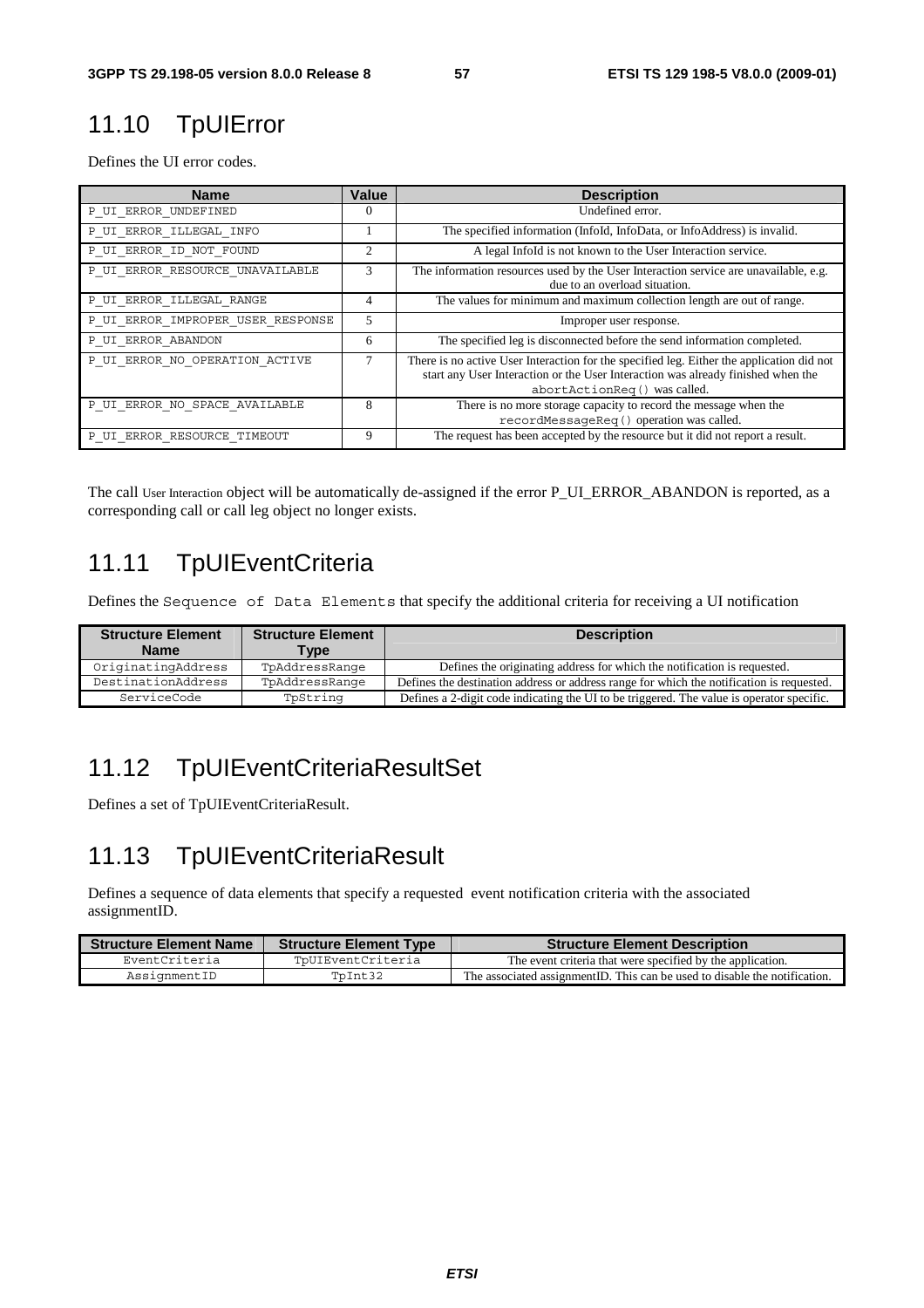# 11.14 TpUIEventInfoDataType

Defines the type of the dataString parameter in the method userInteractionEventNotify.

| Name                             | Value | <b>Description</b>                    |
|----------------------------------|-------|---------------------------------------|
| P UI EVENT DATA TYPE UNDEFINED   |       | Undefined (e.g. binary data)          |
| P UI EVENT DATA TYPE UNSPECIFIED |       | Unspecified data                      |
| P UI EVENT DATA TYPE TEXT        |       | Text                                  |
| P UI EVENT DATA TYPE USSD DATA   |       | USSD data starting with coding scheme |

# 11.15 TpUIIdentifier

Defines the Sequence of Data Elements that unambiguously specify the UI object

| <b>Structure Element Name</b> | <b>Structure Element Type</b> | <b>Structure Element Description</b>                              |
|-------------------------------|-------------------------------|-------------------------------------------------------------------|
| UIRef                         | IpUIRef                       | This element specifies the interface reference for the UI object. |
| UserInteractionSessionID      | TpSessionID                   | This element specifies the User Interaction session ID.           |

# 11.16 TpUIIdentifierSet

Defines a Numbered Set of Data Elements of TpUIIdentifier.

# 11.17 TpUIInfo

Defines the Tagged Choice of Data Elements that specify the information to send to the user.

| <b>Tag Element Type</b> |  |
|-------------------------|--|
| PnIIT                   |  |

| <b>Tag Element Value</b> | <b>Choice Element Type</b> | <b>Choice Element Name</b> |
|--------------------------|----------------------------|----------------------------|
| P UI INFO ID             | TpInt32                    | InfoId                     |
| P UI INFO DATA           | TpString                   | InfoData                   |
| P UI INFO ADDRESS        | TpURL                      | InfoAddress                |
| P UI INFO BIN DATA       | TpOctetSet                 | InfoBinData                |
| P UI INFO UUENCODED      | TpString                   | InfoUUEncData              |
| P UI INFO MIME           | TpOctetSet                 | InfoMimeData               |
| P UI INFO WAVE           | TpOctetSet                 | InfoWaveData               |
| P UI INFO AU             | TpOctetSet                 | InfoAuData                 |
| P UI INFO VXML           | TpString                   | InfoVXMLData               |
| P UI INFO SYNTHESIS      | TpUISynthesisInfoData      | InfoSynthData              |

The choice elements represent the following:

| InfoID: | defines the ID of the user information script or stream to send to an end-user. The values of |
|---------|-----------------------------------------------------------------------------------------------|
|         | this data type are operator specific.                                                         |

InfoData: defines the data to be sent to an end-user's terminal. The data is free-format and the encoding is depending on the resources being used..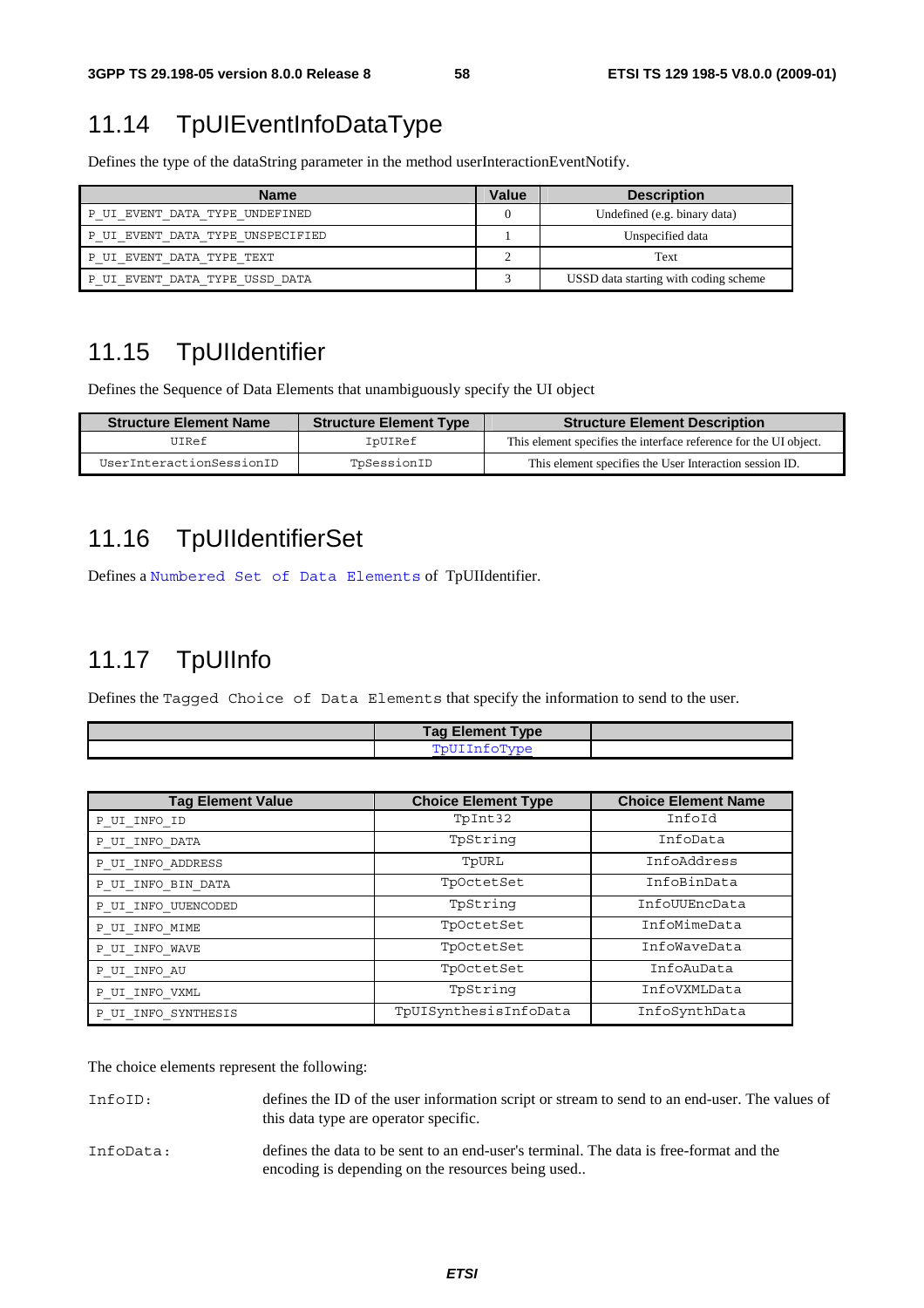| InfoAddress:   | defines the URL of the text, voice application script or stream to be either sent to an end-<br>user's terminal or invoked in the network in order to carry out the interaction dialogue.                                                                                                                                                                                     |
|----------------|-------------------------------------------------------------------------------------------------------------------------------------------------------------------------------------------------------------------------------------------------------------------------------------------------------------------------------------------------------------------------------|
| InfoBinData:   | defines the binary data to be sent to an end-user's terminal. The data is a free-format, 8-bit<br>quantity that is guaranteed not to undergo any conversion when transmitted.                                                                                                                                                                                                 |
| InfoUUEncData: | defines the UUE ncoded data to be sent to an end-user's terminal.                                                                                                                                                                                                                                                                                                             |
| InfoMimeData:  | defines the MIME data to be sent to an end-user's terminal.                                                                                                                                                                                                                                                                                                                   |
| InfoWaveData:  | defines the WAVE data to be sent to an end-user's terminal.                                                                                                                                                                                                                                                                                                                   |
| InfoAuData:    | defines the AU data to be sent to an end-user's terminal.                                                                                                                                                                                                                                                                                                                     |
| InfoVXMLData:  | defines the TpString that describes the VXML (Voice XML) page that is sent to the server<br>for execution and interaction with the end-user. See http://www.w3.org/TR/2000/NOTE-<br>voicexml-20000505/ for more information.                                                                                                                                                  |
| InfoSynthData: | defines the TpUIS ynthesis InfoData that describes the content and how the speech synthesis<br>will be done.                                                                                                                                                                                                                                                                  |
|                | InfoSynthData allows the application to utilize the fundamental speech synthesis<br>capabilities of the server without dependency VXML, while InfoVXMLData allows the<br>application to send a complex VXML program (including call control, flow control,<br>dynamic content, menuing, etc) to the server for execution with little change to the OSA<br>application itself. |

# 11.18 TpUIInfoType

Defines the type of the information to be sent to the user.

| <b>Name</b>         | Value | <b>Description</b>                                                              |
|---------------------|-------|---------------------------------------------------------------------------------|
| P UI INFO ID        | 0     | The information to be send to an end-user consists of an ID                     |
| P UI INFO DATA      |       | The information to be send to an end-user consists of a data string             |
| P UI INFO ADDRESS   |       | The information to be send to an end-user consists of a URL.                    |
| P UI INFO BIN DATA  | 3     | The information to be sent to an end-user consists of an 8 bit binary data set. |
| P UI INFO UUENCODED | 4     | The information to be sent to an end-user consists of UUE ncoded data.          |
| P UI INFO MIME      | 5     | The information to be sent to the end-user consists of MIME encoded data.       |
| P UI INFO WAVE      | 6     | The information to be sent to the end-user is , way waveform data.              |
| P UI INFO AU        |       | The information to be sent to the end-user is a u audio data.                   |
| P UI INFO VXML      | 8     | The information to be sent to the end-user is controlled by this VXML.          |
| P UI INFO SYNTHESIS | 9     | The information to be sent to an end-user is synthesized from text.             |

# 11.19 TpUIMessageCriteria

Defines the Sequence of Data Elements that specify the additional properties for the recording of a message.

| <b>Structure Element Name</b> | <b>Structure Element Type</b> |
|-------------------------------|-------------------------------|
| EndSequence                   | TpString                      |
| MaxMessageTime                | TpDuration                    |
| MaxMessaqeSize                | TpInt32                       |

The structure elements specify the following criteria:

EndSequence: Defines the character or characters which terminate an input of variable length, e.g. phone numbers.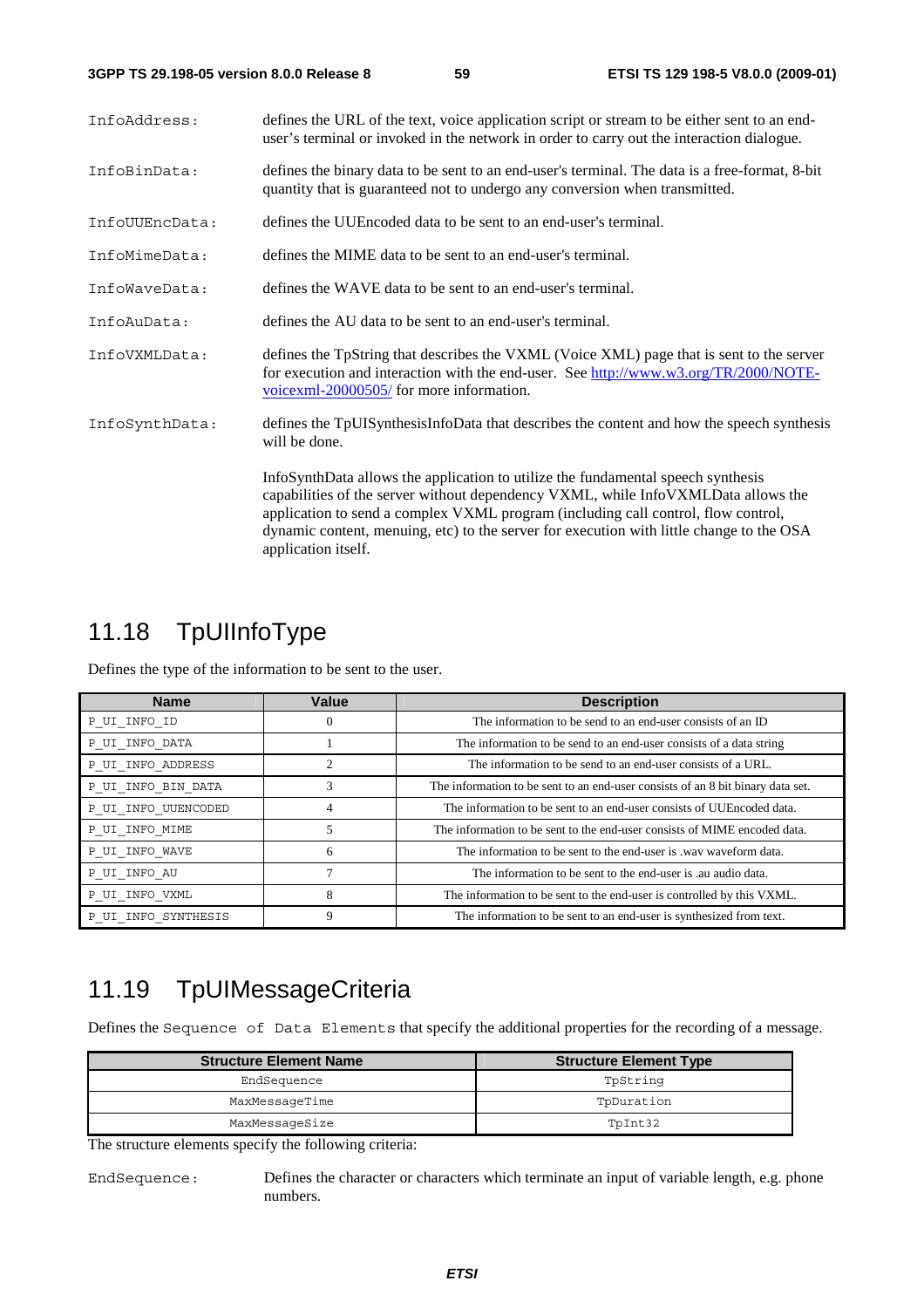MaxMessageTime: specifies the maximum duration in seconds of the message that is to be recorded.

MaxMessageSize: If this parameter is non-zero, it specifies the maximum size in bytes of the message that is to be recorded.

### 11.20 TpUIReport

Defines the UI reports if a response was requested.

| <b>Name</b>                     | Value    | <b>Description</b>                                                                                                        |
|---------------------------------|----------|---------------------------------------------------------------------------------------------------------------------------|
| P UI REPORT UNDEFINED           | $\theta$ | Undefined report                                                                                                          |
| P UI REPORT INFO SENT           |          | Confirmation that the information has been sent                                                                           |
| P UI REPORT INFO COLLECTED      | 2        | Information collected., meeting the specified criteria.                                                                   |
| P UI REPORT NO INPUT            | 3        | No information collected. The user immediately entered the delimiter character.<br>No valid information has been returned |
| P UI REPORT TIMEOUT             | 4        | No information collected. The user did not input any response before the input timeout<br>expired                         |
| P UI REPORT MESSAGE STORED      | 5        | A message has been stored successfully                                                                                    |
| P UI REPORT MESSAGE NOT STORED  | 6        | The message has not been stored successfully                                                                              |
| P UI REPORT MESSAGE DELETED     | ┑        | A message has been deleted successfully                                                                                   |
| P_UI_REPORT_MESSAGE NOT DELETED | 8        | A message has not been deleted successfully                                                                               |

# 11.21 TpUIResponseRequest

Defines the situations for which a response is expected following the User Interaction.

| <b>Name</b>                     | Value | <b>Description</b>                                                                                                                                                                                                                                                       |
|---------------------------------|-------|--------------------------------------------------------------------------------------------------------------------------------------------------------------------------------------------------------------------------------------------------------------------------|
| P UI RESPONSE REQUIRED          |       | The User Interaction Call shall send a response when the request has completed.                                                                                                                                                                                          |
| P UI LAST ANNOUNCEMENT IN A ROW |       | This is the final announcement within a sequence. It might, however, be that<br>additional announcements will be requested at a later moment. The User Interaction<br>Call service may release any used resources in the network. The UI object will not be<br>released. |
| P UI FINAL REOUEST              |       | This is the final request. The UI object will be released after the information has been<br>presented to the user.                                                                                                                                                       |

This parameter represents a so-called bitmask, i.e. the values can be added to derived the final meaning.

# 11.22 TpUITargetObjectType

Defines the type of object where User Interaction should be performed upon.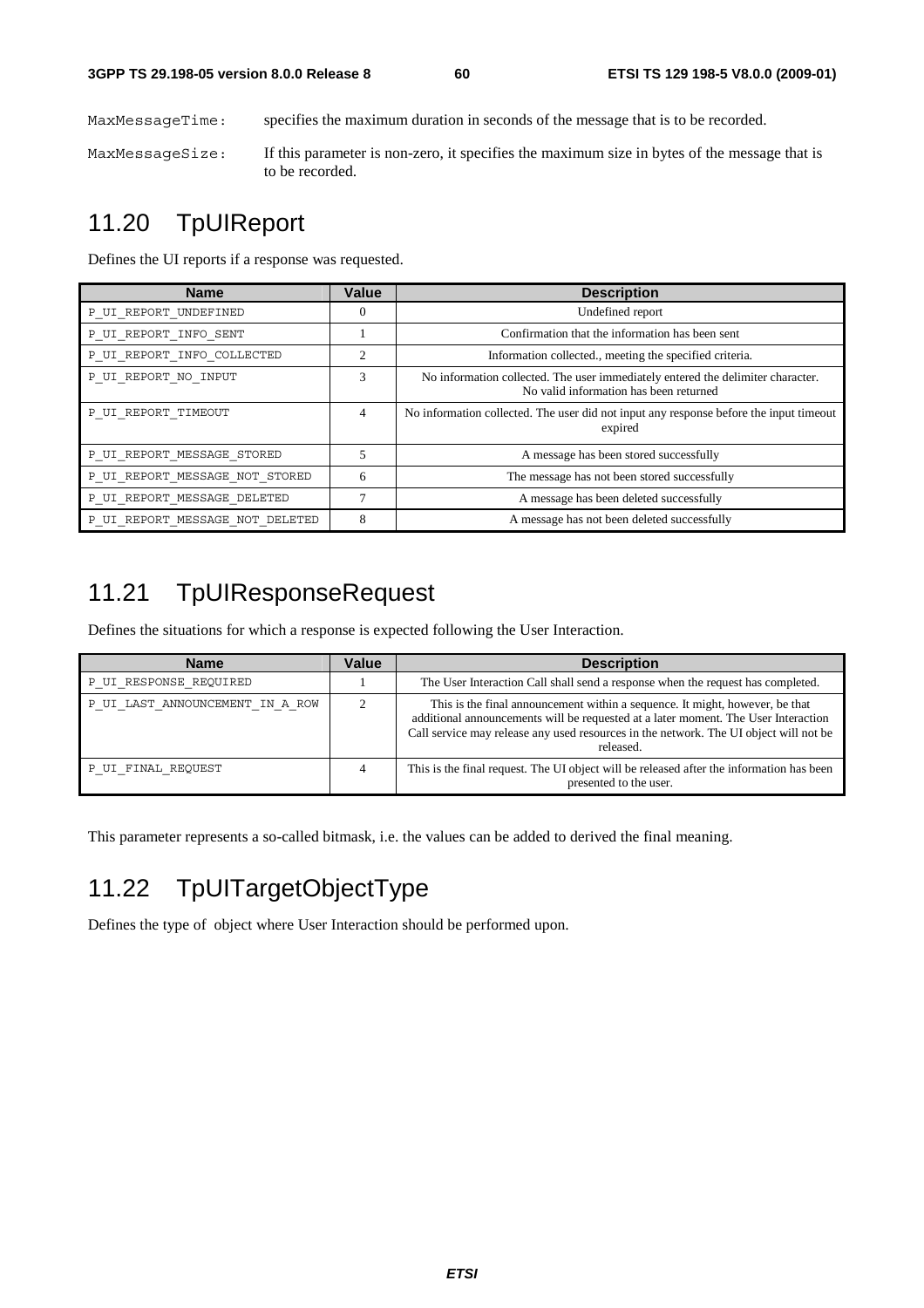| <b>Name</b>                         | Value | <b>Description</b>                                                                                                                                       |
|-------------------------------------|-------|----------------------------------------------------------------------------------------------------------------------------------------------------------|
| P UI TARGET OBJECT CALL             |       | User-interaction will be performed on a complete Call.                                                                                                   |
| P UI TARGET OBJECT MULTI PARTY CALL |       | User-interaction will be performed on a complete Multi-party Call.                                                                                       |
| P UI TARGET OBJECT CALL LEG         |       | User-interaction will be performed on a single Call Leg.<br>The media of this call leg should be detached at the moment any user<br>interaction is done. |

# 11.23 TpUITargetObject

Defines the Tagged Choice of Data Elements that specify the object to perform User Interaction on.

| <b>Tag Element Type</b> |  |
|-------------------------|--|
| TpUITargetObjectType    |  |

| <b>Tag Element Value</b>            | <b>Choice Element Type</b> | <b>Choice Element Name</b> |
|-------------------------------------|----------------------------|----------------------------|
| P UI TARGET OBJECT CALL             | TpCallIdentifier           | Call                       |
| P_UI_TARGET_OBJECT_MULTI_PARTY_CALL | TpMultiPartyCallIdentifier | MultiPartyCall             |
| P_UI_TARGET_OBJECT_CALL_LEG         | TpCallLeqIdentifier        | CallLeq                    |

# 11.24 TpUIVariableInfo

Defines the Tagged Choice of Data Elements that specify the variable parts in the information to send to the user.

| <b>Tag Element Type</b> |  |
|-------------------------|--|
| TpUIVariablePartType    |  |

| <b>Tag Element Value</b>   | <b>Choice Element Type</b> | <b>Choice Element Name</b> |
|----------------------------|----------------------------|----------------------------|
| P UI VARIABLE PART INT     | TpInt32                    | VariablePartInteger        |
| P UI VARIABLE PART ADDRESS | TpString                   | VariablePartAddress        |
| P UI VARIABLE PART TIME    | TpTime                     | VariablePartTime           |
| P UI VARIABLE PART DATE    | TpDate                     | VariablePartDate           |
| P UI VARIABLE PART PRICE   | TpPrice                    | VariablePartPrice          |

### 11.25 TpUIVariableInfoSet

Defines a Numbered Set of Data Elements of TpUIVariableInfo.

# 11.26 TpUIVariablePartType

Defines the type of the variable parts in the information to send to the user.

| <b>Name</b>                | Value | <b>Description</b>               |
|----------------------------|-------|----------------------------------|
| P UI VARIABLE PART INT     | 0     | Variable part is of type integer |
| P UI VARIABLE PART ADDRESS |       | Variable part is of type address |
| P UI VARIABLE PART TIME    |       | Variable part is of type time    |
| P UI VARIABLE PART DATE    |       | Variable part is of type date    |
| P UI VARIABLE PART PRICE   | 4     | Variable part is of type price   |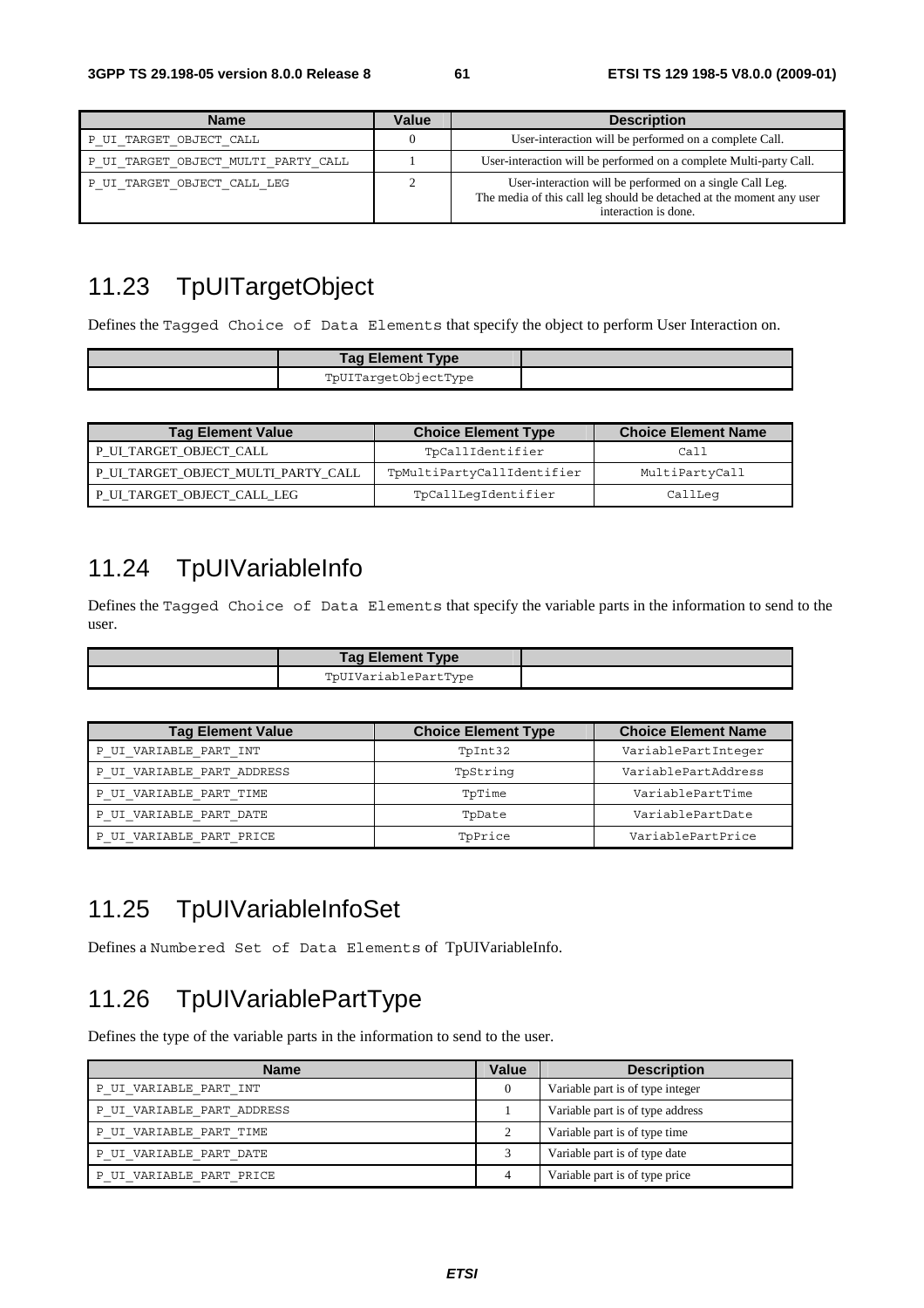### 11.27 TpUIEventNotificationInfo

| <b>Structure Element Name</b> | <b>Structure Element Type</b> | <b>Structure Element Description</b>                                                         |
|-------------------------------|-------------------------------|----------------------------------------------------------------------------------------------|
| OriginatingAddress            | TpAddress                     | Defines the originating address.                                                             |
| DestinationAddress            | TpAddress                     | Defines the destination address.                                                             |
| ServiceCode                   | TpString                      | Defines a 2-digit code indicating the UI to be triggered.<br>The value is operator specific. |
| DataTypeIndication            | TpUIEventInfoDataType         | Identifies the type of contents in UIEventData                                               |
| UIEventData                   | TpOctetSet                    | Freely defined data according to the network policy.<br>e.g 7 bit USSD encoded               |

Defines the Sequence of Data Elements that specify a UI event notification.

### 11.28 TpUISynthesisInfoData

Defines the Sequence of Data Elements that specify the information to use in generating the desired effects on the generated voice. The speech synthesis parameters or processing tags will be interpreted as hints and may be ignored by the speech synthesis engine. Note that the language is specified on the sendInfoReq() and sendInfoAndCollectReq() method calls.

The TextData field may contain the following tags to affect the processing of the text. The <br/>lower and specifies a timing pause. The <emp> tag specifies an emphasis on a word or phrase.

```
 <break size="milliseconds"> // specifies a timing pause in the
```
// middle of the text in milliseconds<br>
// apply emphasis to a word or words<br>
// apply emphasis to a word or words  $\frac{1}{4}$  apply emphasis to a word or words

| <b>Structure Element Name</b> | <b>Structure Element Type</b> | <b>Structure Element Description</b>        |
|-------------------------------|-------------------------------|---------------------------------------------|
| SpeakerGender                 | TpUISynthesisGender           | Defines the gender of the speaker.          |
| SpeakerAqe                    | TpUISynthesisAqe              | Defines the age of the speaker.             |
| SpeakerRate                   | TpUISynthesisRate             | Defines the rate of the speaker.            |
| SpeakerRange                  | TpUISynthesisRange            | Defines the range of the speaker.           |
| TextData                      | TpString                      | Defines the text to synthesize into speech. |
| WordOverrideSet               | TpUIWordOverrideSet           | Defines the pronunciation overrides.        |

### 11.29 TpUISynthesisGender

Defines the UI reports if a response was requested.

| <b>Name</b>                       | Value | <b>Description</b> |
|-----------------------------------|-------|--------------------|
| GENDER MALE<br>דדד כד<br>$-$<br>- |       | Male               |
| GENDER FEMALE<br>D                |       | Female             |

### 11.30 TpUISynthesisAge

Defines the UI reports if a response was requested.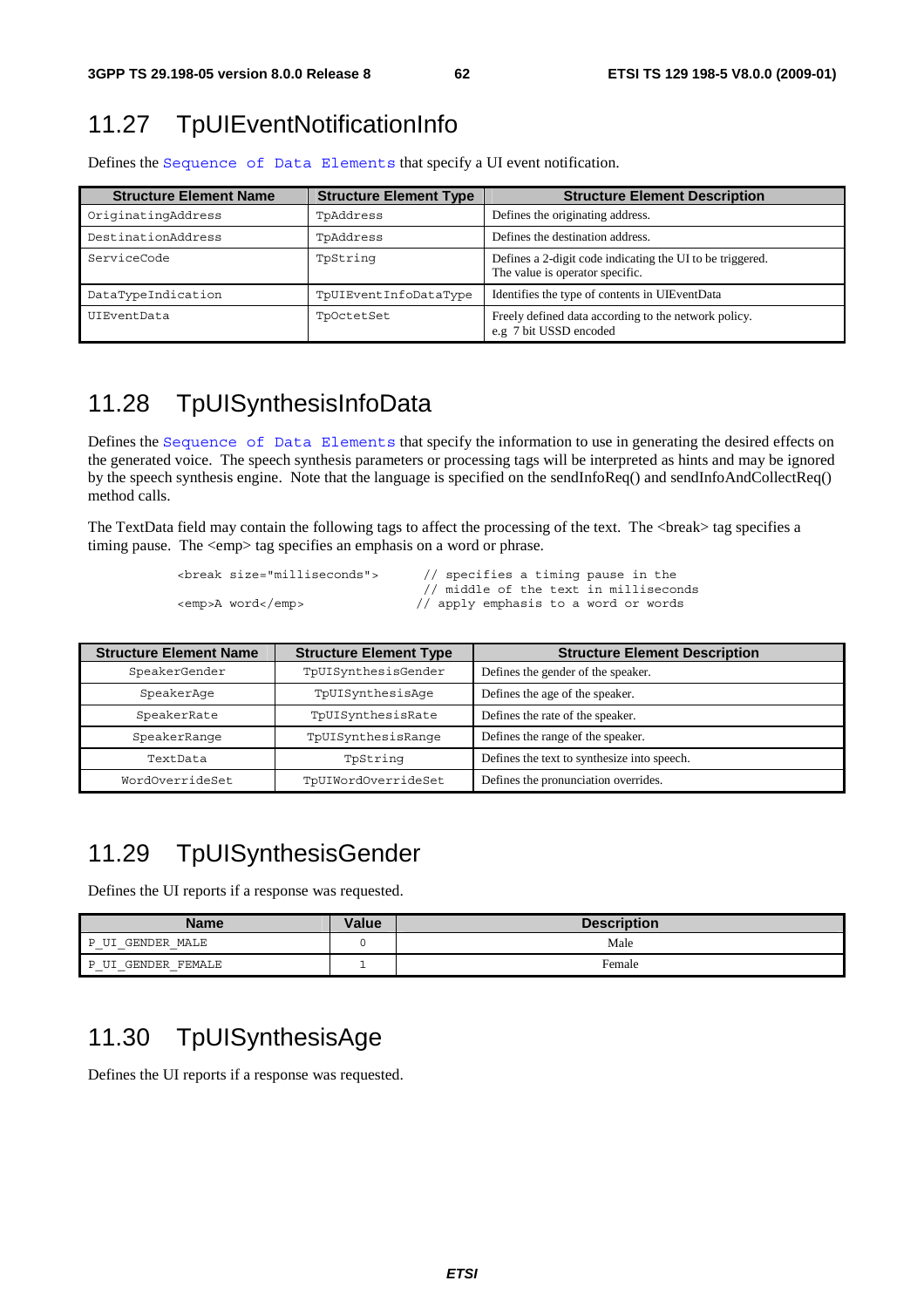| <b>Name</b>          | <b>Value</b> | <b>Description</b> |
|----------------------|--------------|--------------------|
| P UI AGE CHILD       |              | Child voice        |
| P UI AGE YOUNG ADULT |              | Young adults voice |
| P UI AGE ADULT       |              | Adult voice        |
| P UI AGE OLDER ADULT |              | Older adult voice  |

### 11.31 TpUISynthesisRate

Defines the rate of the speech.

| <b>Name</b>       | Value | <b>Description</b>  |
|-------------------|-------|---------------------|
| P UI RATE SLOW    |       | Slow speech rate    |
| P UI RATE AVERAGE |       | Average speech rate |
| P UI RATE FAST    |       | Fast speech rate    |

# 11.32 TpUISynthesisRange

Defines the range or liveliness of the speech.

| <b>Name</b>             | <b>Value</b> | <b>Description</b>                  |
|-------------------------|--------------|-------------------------------------|
| P UI RANGE CALMER       |              | Very Calm or monotone speech        |
| P UI RANGE CALM         |              | Moderately calm speech              |
| P UI RANGE AVERAGE      |              | Average speech                      |
| P UI RANGE EXCITED      |              | Moderately excited or lively speech |
| P UI RANGE MORE EXCITED |              | Excited or lively speech            |

# 11.33 TpUIWordOverrideSet

Defines a Numbered Set of Data Elements of TpUIWordOverride.

### 11.34 TpUIWordOverride

Defines the Sequence of Data Elements that specify the information to use in overriding the default pronunciation of a word.

| <b>Structure Element Name</b> | <b>Structure Element Type</b> | <b>Structure Element Description</b>                 |
|-------------------------------|-------------------------------|------------------------------------------------------|
| Spelling                      | TpString                      | Defines the spelling of the word override.           |
| PronounceType                 | TpUIPronounceType             | Defines the type of pronunciation syntax.            |
| PronounceAs                   | TpString                      | Defines how the spelling field should be pronounced. |

# 11.35 TpUIPronounceType

Defines the pronunciation type.

The International Phonetic Alphabet (IPA) representation can be used to specify pronunciations. For more information see:

<http://www2.arts.gla.ac.uk/IPA/ipachart.html>

<http://www.unicode.org/charts/PDF/U0250.pdf>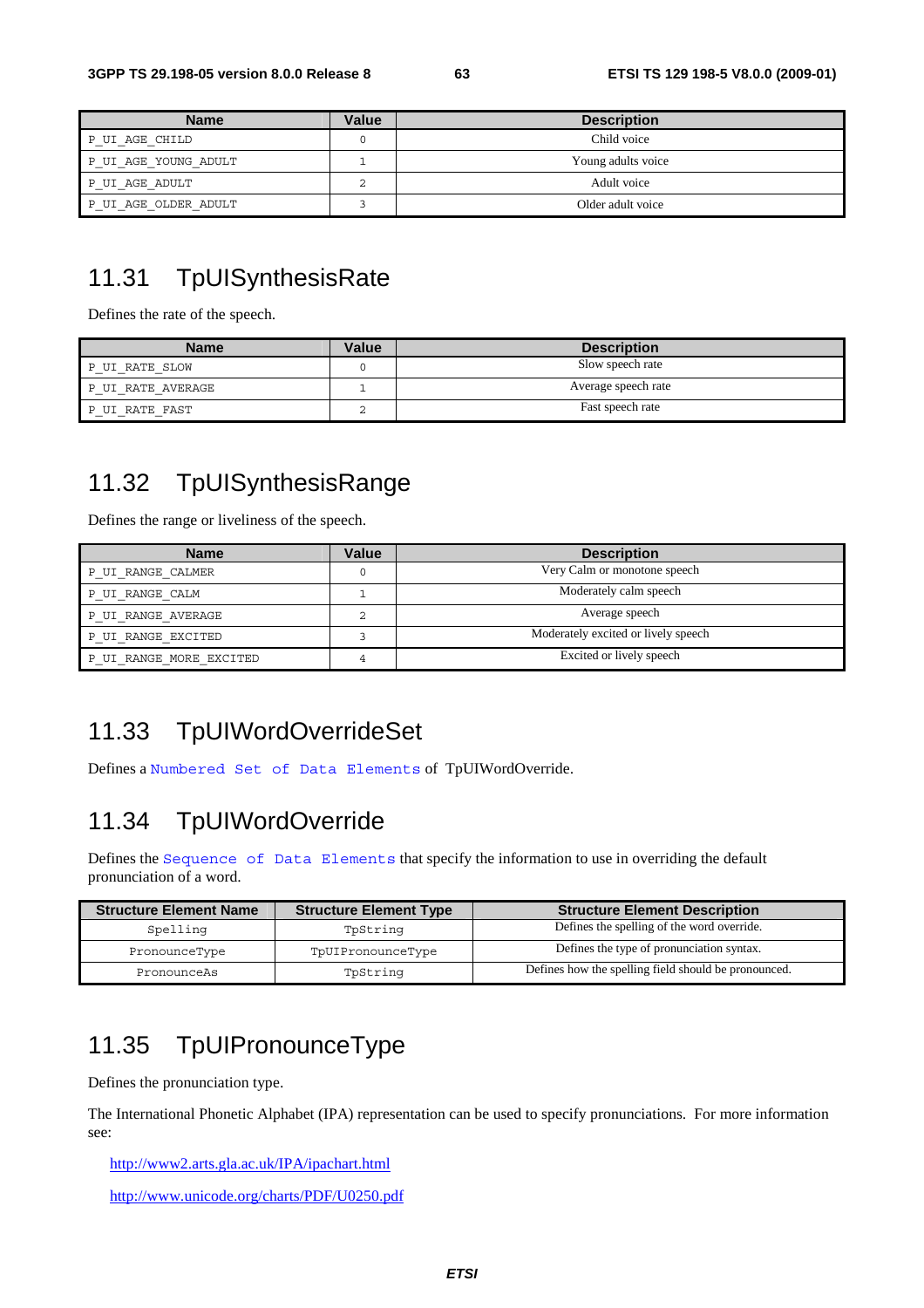Also, simple sound-alike replacements can be used, such as "I triple E" for IEEE.

| <b>Name</b>                 | Value | <b>Description</b>                      |
|-----------------------------|-------|-----------------------------------------|
| : PRONOUNCE IPA             |       | The IPA pronunciation type              |
| PRONOUNCE SOUNDSLIKE<br>$-$ |       | The simple sounds like replacement type |

# 11.36 TpUICollectMode

Defines the type of collection.

| <b>Name</b>                    | Value | <b>Description</b>                                 |
|--------------------------------|-------|----------------------------------------------------|
| P UI COLLECT MODE DTMF         |       | Collect DTMF digits only                           |
| P UI COLLECT MODE VOICE        |       | Collect Voice recognized data                      |
| P UI COLLECT MODE DTMFANDVOICE |       | Collect both DTMF digits and voice recognized data |

### 11.37 TpUIRecognitionCriteria

Defines the Sequence of Data Elements that specify the additional properties for the collection of information in the form of voice recognition according to the specified grammar.

| <b>Structure Element Name</b> | <b>Structure Element Type</b> |
|-------------------------------|-------------------------------|
| SpeakerID                     | TpUIRecognitionSpeakerID      |
| Properties                    | TpUIRecognitionPropertySet    |
| Grammar                       | TpUIRecognitionGrammar        |

The structure elements specify the following criteria:

SpeakerID: Defines the user identifier associating a user with a speech profile known to the recognition engine, which provides a hint for better quality.

Properties: Defines the properties set for additional information to the speech recognition engine.

Grammar: Defines the syntax of the language to be recognized.

### 11.38 TpUIRecognitionSpeakerID

Defines a user identifier string that identifies the speaker and is a hint to whose voice is to be recognized.

### 11.39 TpUIRecognitionPropertySet

Defines a Numbered Set of Data Elements of TpUIRecognitionProperty.

### 11.40 TpUIRecognitionProperty

Defines the Sequence of Data Elements that specify the additional properties for the recognition engine. The TpUIRecognitionProperty is a hint to the recognition engine on how it should interpret the input.

| <b>Structure Element Name</b> | <b>Structure Element Type</b> |
|-------------------------------|-------------------------------|
| PropertyName                  | TpString                      |
| PropertyValue                 | TpString                      |

The structure elements specify the following criteria: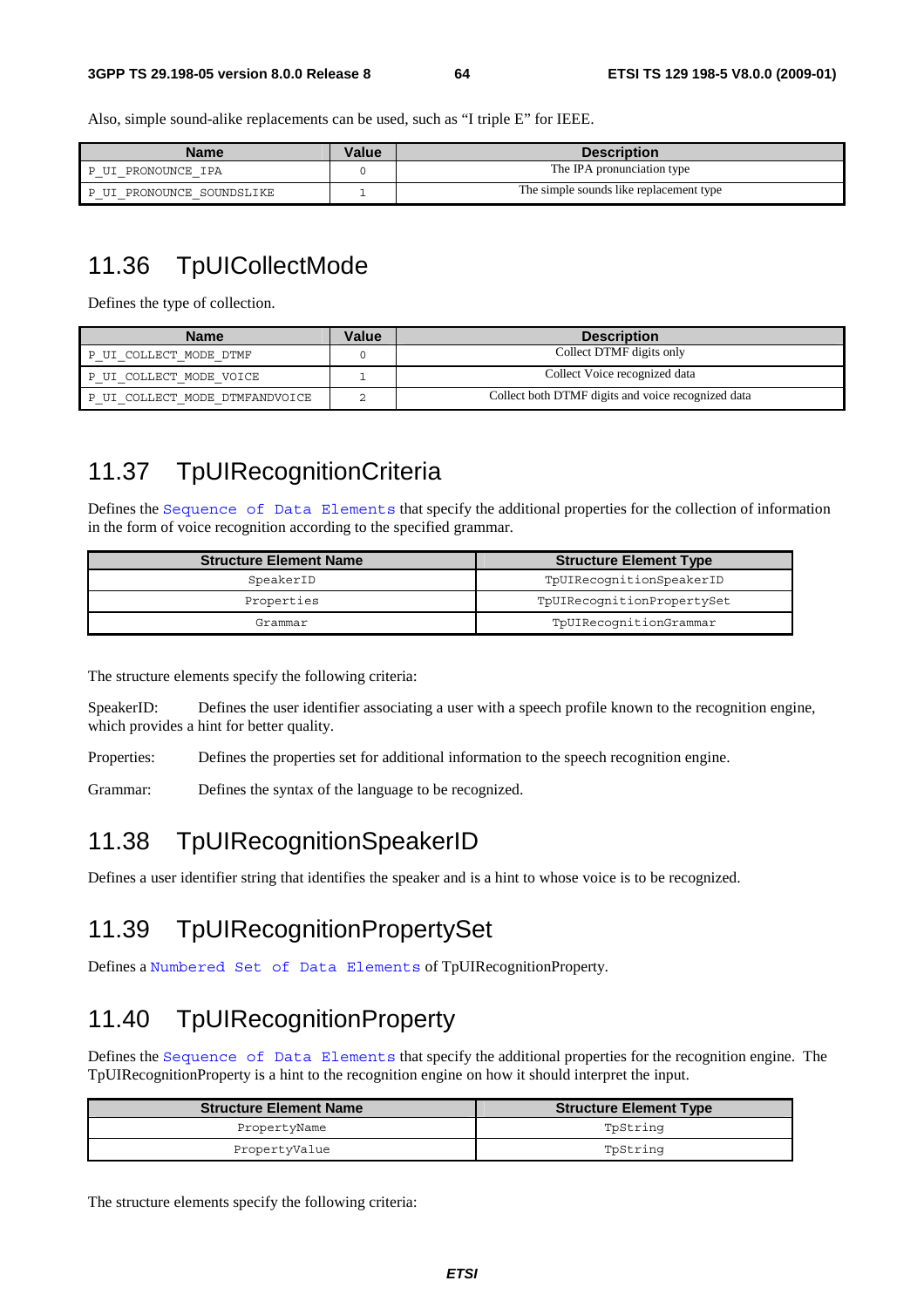PropertyName: Defines the name of the property.

PropertyValue: Defines the value of the property.

The defined properties are:

P\_RECOGNITION\_PROPERTY\_CONFIDENCE\_LEVEL - The speech recognition confidence level, a float value in the range of 0.0 to 1.0. Results are rejected when the recognitions engine's confidence in its interpretation is below this threshold. A value of 0.0 means minimum confidence is needed for a recognition, and a value of 1.0 requires maximum confidence. The default value is 0.5.

P\_RECOGNITION\_PROPERTY\_SENSITIVITY - Set the sensitivity level. A value of 1.0 means that it is highly sensitive to quiet input. A value of 0.0 means it is least sensitive to noise. The default value is 0.5.

P\_RECOGNITION\_PROPERTY\_SPEEDVSACCURACY - A hint specifying the desired balance between speed vs. accuracy. A value of 0.0 means fastest recognition. A value of 1.0 means best accuracy. The default is value 0.5.

P\_RECOGNITION\_PROPERTY\_COMPLETE\_TIMEOUT - The speech timeout value to use when an active grammar is matched.

### 11.41 TpUIRecognitionGrammar

Defines a string that consists of an inline grammar that specifies the syntax of the speech to be recognized. The format of this string is based on a subset of the Voice XML 1.0 grammar element tag. The in-line grammar text must be enclosed within <grammar> ...</grammar> element tags. The contents of the grammar specifies the allowable input that the voice recognition will accept. The Voice XML grammar specifies the set of utterances that a user may speak to perform an action and specifies the corresponding string value for the result.

The following table describes the features that provide a language for describing context-free grammars.

| Feature                                    | Purpose                                           |
|--------------------------------------------|---------------------------------------------------|
| word or words                              | (terminals, tokens) need not be quoted            |
| $\lceil x \rceil$                          | optional x                                        |
| ()                                         | Grouping                                          |
| $x \{ value text\}$                        | arbitrary value text may be associated with x     |
| $x^*$                                      | 0 or more occurrences of x                        |
| $X +$                                      | 1 or more occurrences of x                        |
| x y z                                      | a sequence of x then y then z then                |
| x   y   z                                  | a set of alternatives of x or y or z or           |
| $<$ rule $>$                               | rule names (non-terminals) are enclosed in $\leq$ |
| $<$ rule $>$ = x:                          | a private rule definition                         |
| public $\langle \text{rule} \rangle = x$ ; | a public rule definition                          |

The format of the grammar tag is:

<grammar> grammar content </grammar>

The grammar defines a possible set of utterances. The text of the utterance itself is used as the value, if the value text is not explicitly specified with {value}.

This form is particularly convenient for expressing simple lists of alternative ways of saying the same thing, for example:

```
 <grammar> 
      [please] help [me] [please] | [please] I (need | want) help [please] 
 </grammar> 
 <grammar> 
    hamburger | burger {hamburger} | (chicken [sandwich]) {chicken} 
 </grammar>
```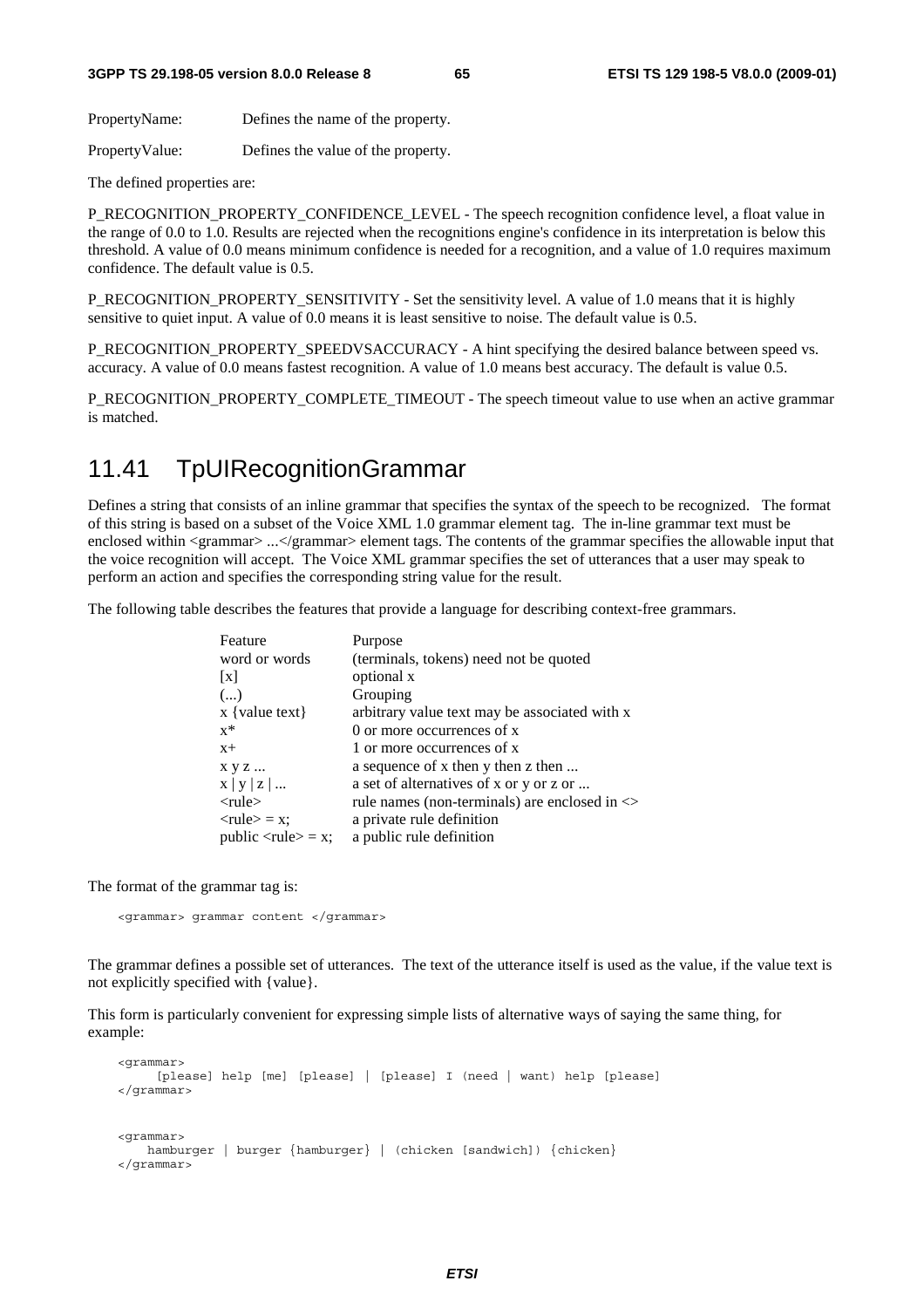In the first example, any of the ways of saying "help" result in a valid response. In the second example, the user may say "hamburger" or "burger" and the response will be given the value "hamburger", or the user may say "chicken" or "chicken sandwich" and the result will be given the value "chicken".

If the grammar can not be matched, then a sendInfoAndCollectErr will result, with a P\_IMPROPER\_USER\_RESPONSE.

For a better description and further examples of in-line grammar creation see [4].

# 11.42 TpMessageIDList

This data type defines a Numbered List of Data Elements of type TpInt32.

# 12 Exception Classes

The following are the list of exception classes which are used in this interface of the API.

| <b>Name</b>                   | <b>Description</b>                                                        |
|-------------------------------|---------------------------------------------------------------------------|
| P ILLEGAL ID                  | Information id specified is invalid                                       |
| P ID NOT FOUND                | Information id is unknown                                                 |
| P ILLEGAL RANGE               | The values for minimum and maximum collection length are out of<br>range. |
| P INVALID COLLECTION CRITERIA | Invalid collection criteria specified                                     |

Each exception class contains the following structure:

| <b>Structure Element Type</b> | <b>Structure Element Description</b>                                                             |
|-------------------------------|--------------------------------------------------------------------------------------------------|
| TpString                      | Carries extra information to help identify the source of the<br>exception, e.g. a parameter name |
|                               |                                                                                                  |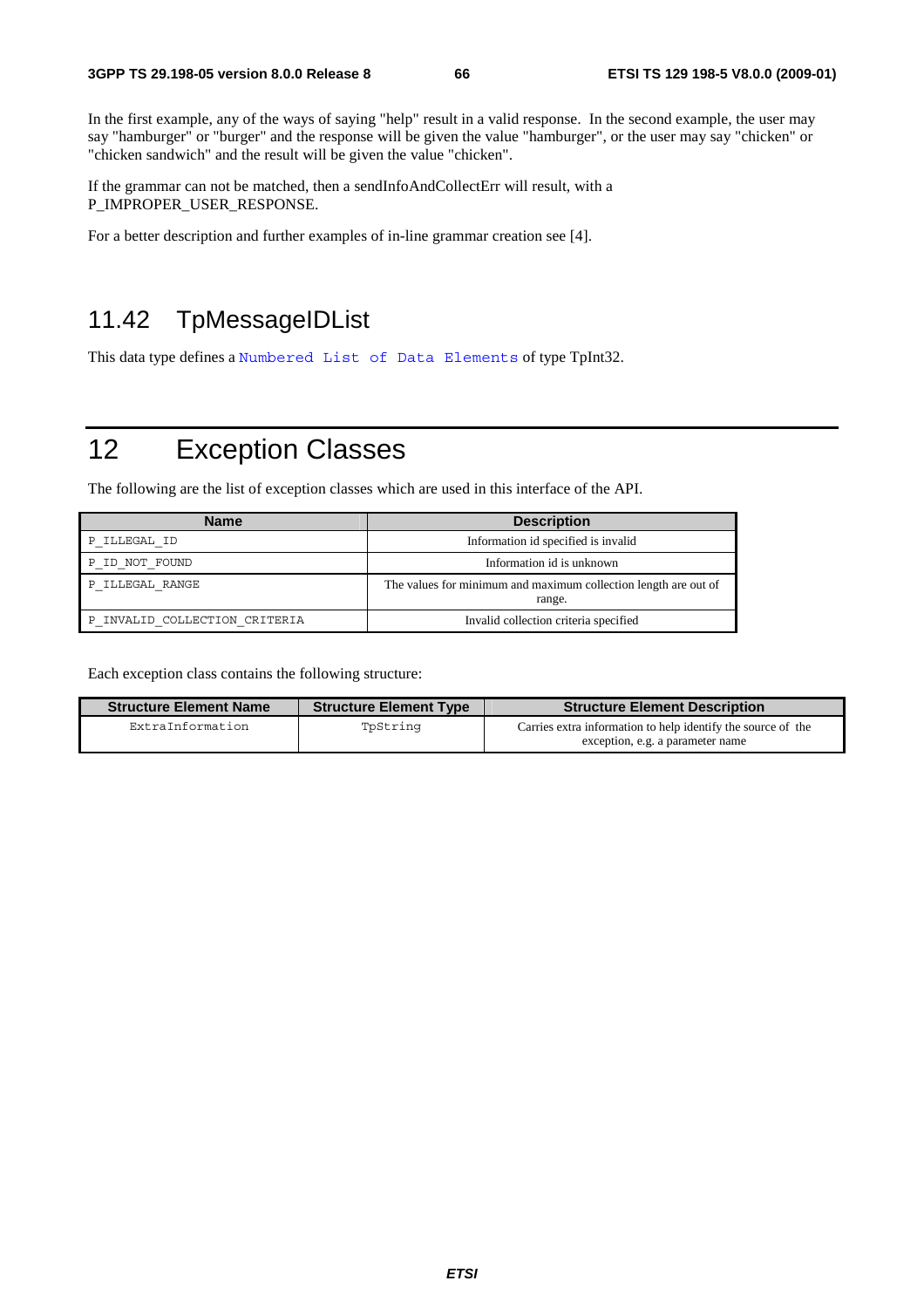# Annex A (normative): OMG IDL Description of User Interaction SCF

The OMG IDL representation of this interface specification is contained in text files (ui\_data.idl and ui\_interfaces.idl contained in archive 2919805V800IDL.ZIP) which accompany the present document.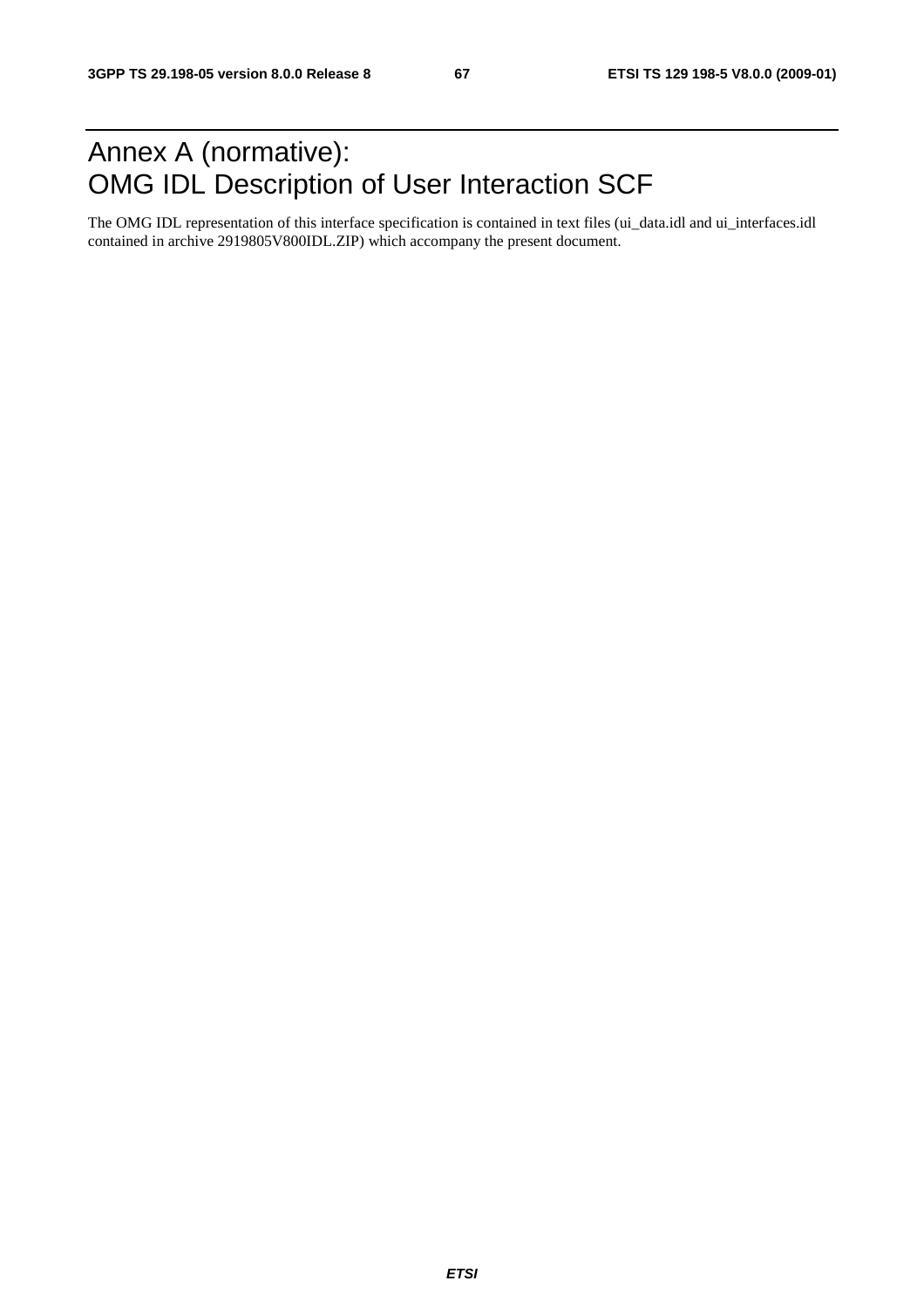# Annex B (informative): WSDL Description of User Interaction SCF

The W3C WSDL representation of this interface specification is contained in zip file 2919805V800WSDL.ZIP, which accompanies the present document.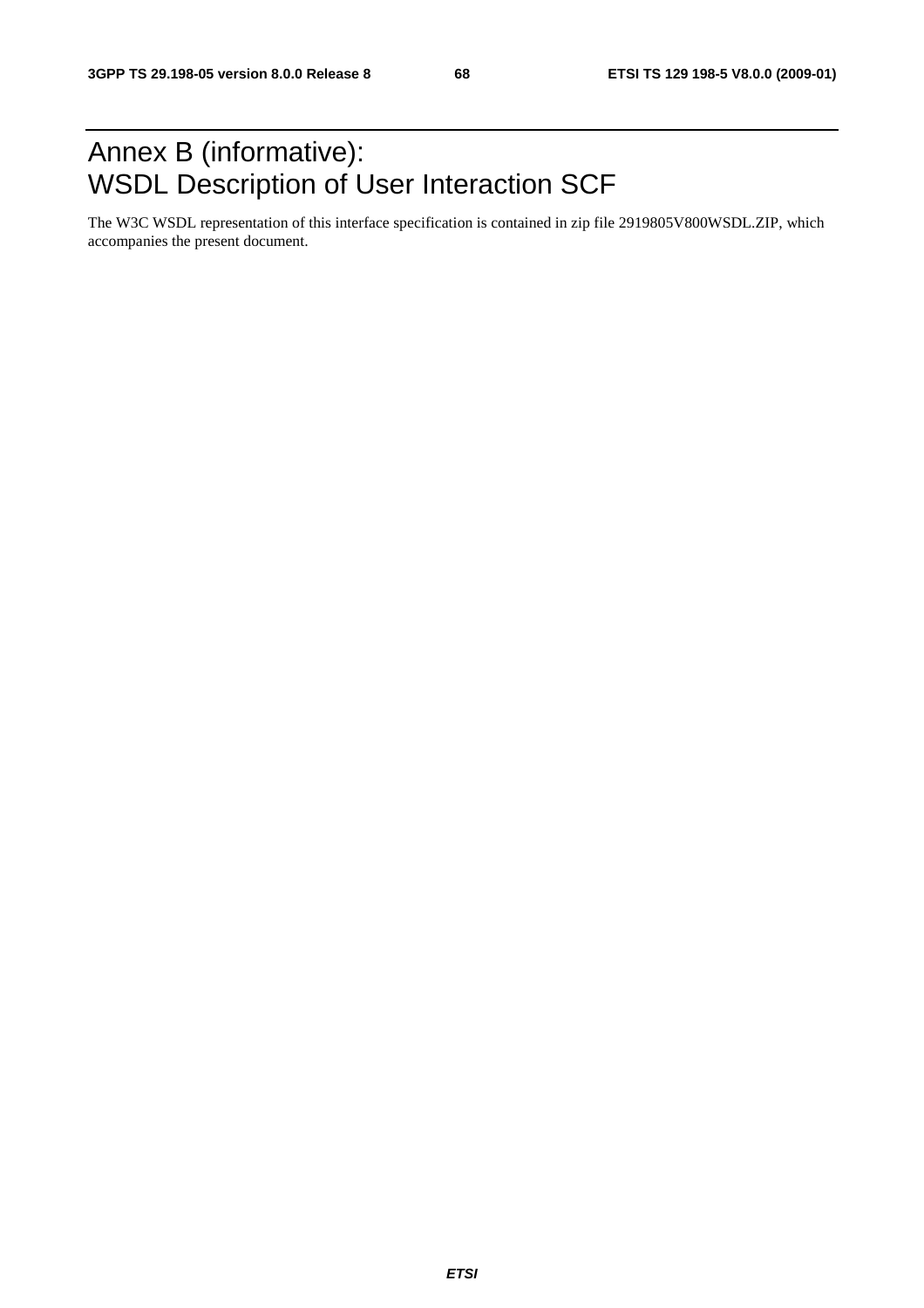# Annex C (informative): Java™ API Description of the User Interaction SCF

The Java™ API realisation of this interface specification is produced in accordance with the Java™ Realisation rules defined in Part 1 of this specification series. These rules aim to deliver for Java™, a developer API, provided as a realisation, supporting a Java™ API that represents the UML specifications. The rules support the production of both J2SE™ and J2EE™ versions of the API from the common UML specifications.

The J2SE™ representation of this interface specification is provided as Java™ Code, contained in archive 2919805V800J2SE.ZIP that accompanies the present document.

The J2EE™ representation of this interface specification is provided as Java™ Code, contained in archive 2919805V800J2EE.ZIP that accompanies the present document.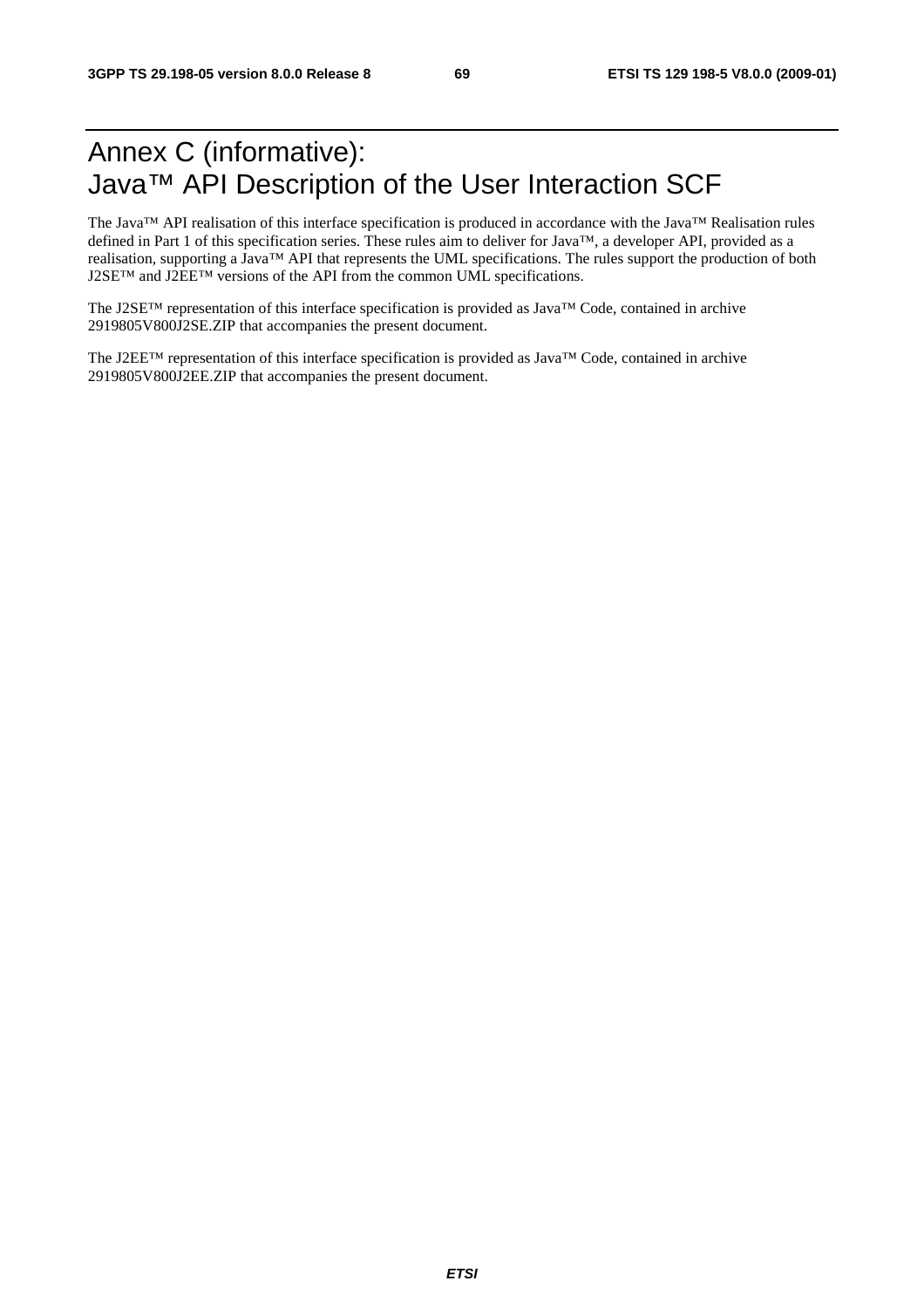# Annex D (informative): Description of Generic User Interaction SCF for 3GPP2 cdma2000 networks

This annex is intended to define the OSA API Stage 3 interface definitions and it provides the complete OSA specifications. It is an extension of OSA API specifications capabilities to enable operation in cdma2000 systems environment. They are in alignment with 3GPP2 Stage 1 requirements and Stage 2 architecture defined in:

- [1] 3GPP2 P.S0001-B: "Wireless IP Network Standard", Version 1.0, September 2000.
- [2] 3GPP2 S.R0037-0: "IP Network Architecture Model for cdma2000 Spread Spectrum Systems", Version 2.0, May 14, 2002.
- [3] 3GPP2 X.S0013: "All-IP Core Network Multimedia Domain", December 2003.

These requirements are expressed as additions to and/or exclusions from the 3GPP specification. The information given here is to be used by developers in 3GPP2 cdma2000 network architecture to interpret the 3GPP OSA specifications.

# D.1 General Exceptions

The terms 3GPP and UMTS are not applicable for the cdma2000 family of standards. Nevertheless these terms are used (3GPP TR 21.905) mostly in the broader sense of "3G Wireless System". If not stated otherwise there are no additions or exclusions required.

CAMEL and CAP mappings are not applicable for cdma2000 systems.

# D.2 Specific Exceptions

### D.2.1 Clause 1: Scope

There are no additions or exclusions.

### D.2.2 Clause 2: References

Normative references on 3GPP TS 23.078 and on 3GPP TS 29.078 are not applicable for cdma2000 systems.

### D.2.3 Clause 3: Definitions and abbreviations

There are no additions or exclusions.

# D.2.4 Clause 4: Generic and Call User Interaction SCF

There are no additions or exclusions.

### D.2.5 Clause 5: Class Diagrams

The sequence diagrams are included as implementation examples. Individual specifications for the sequences for Alarm Call, Call Barring 1, Network Controlled Notifications, Prepaid and Pre-Paid with Advice of Charge (AoC) have yet to be specified. In particular, there are specifications for Call Barring, Prepaid and Pre-Paid with AoC that are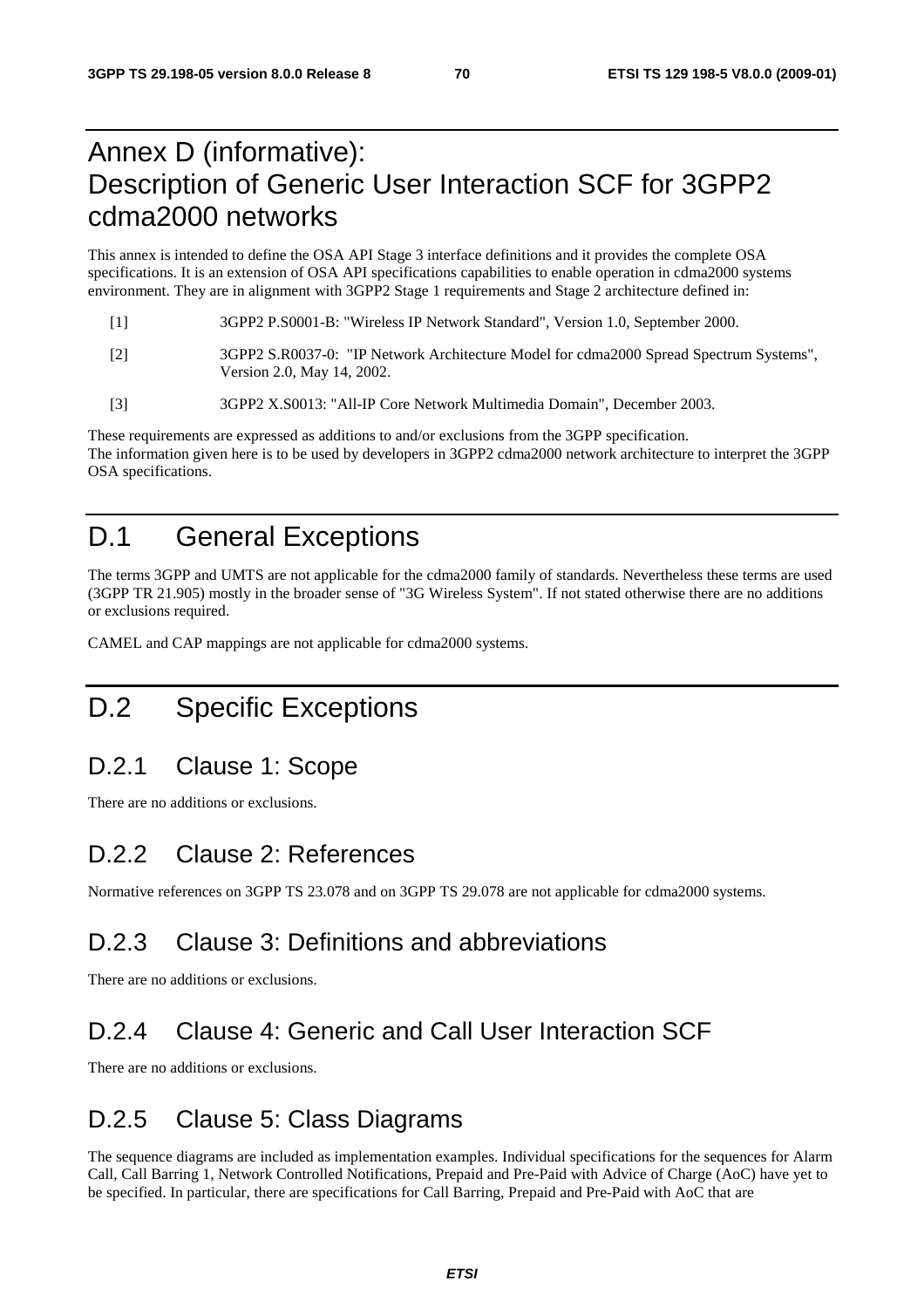implemented in cdma2000 networks differently than shown in these sequence diagrams. These are for further study and are not part of this release. There are no additions or exclusions to this section except the Caveat stated above.

### D.2.6 Clause 6: Class Diagrams

There are no additions or exclusions.

### D.2.7 Clause 7: The Service Interface Specifications

There are no additions or exclusions.

### D.2.8 Clause 8: Generic User Interaction Interface Classes **Definitions**

There are no additions or exclusions.

### D.2.9 Clause 9: State Transition Diagrams

There are no additions or exclusions.

### D.2.10 Clause 10: Service Properties

There are no additions or exclusions.

### D.2.11 Clause 11: Data Definitions

There are no additions or exclusions.

### D.2.12 Clause 12: Exception Classes

There are no additions or exclusions.

### D.2.13 Annex A (normative): OMG IDL Description of Generic User Interaction SCF

There are no additions or exclusions.

### D.2.14 Annex B (informative): W3C WSDL Description of Generic User Interaction SCF

There are no additions or exclusions.

### D.2.15 Annex C (informative): Java™ API Description of Generic User Interaction SCF

There are no additions or exclusions.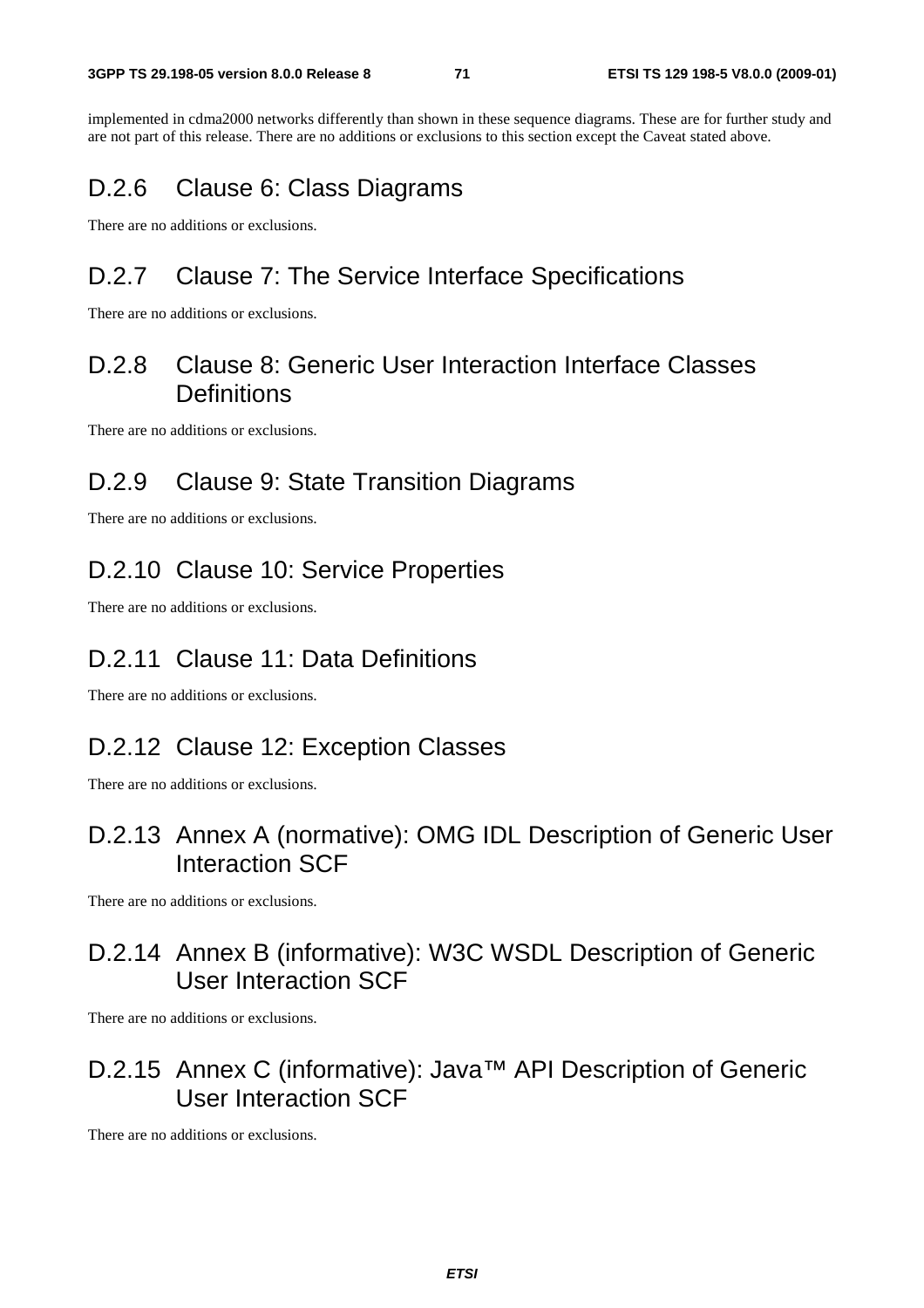## Annex E (informative): Change history

| <b>Change history</b> |                              |                 |                |                          |                                                                                                                          |                |                |  |
|-----------------------|------------------------------|-----------------|----------------|--------------------------|--------------------------------------------------------------------------------------------------------------------------|----------------|----------------|--|
| Date                  | TSG #                        | <b>TSG Doc.</b> | <b>CR</b>      | Rev                      | Subject/Comment                                                                                                          | Old            | <b>New</b>     |  |
| Mar 2001              | CN 11                        | NP-010134       | 047            | цĹ,                      | CR 29.198: for moving TS 29.198 from R99 to Rel 4 (N5-010158)                                                            | 3.2.0          | 4.0.0          |  |
| Jun 2001              | CN 12                        | NP-010330       | 001            | цý,                      | Corrections to OSA API Rel4                                                                                              | 4.0.0          | 4.1.0          |  |
| Sep 2001              | CN 13                        | NP-010468       | 002            | $\overline{\phantom{a}}$ | Changing references to JAIN                                                                                              | 4.1.0          | 4.2.0          |  |
| Dec 2001              | CN 14                        | NP-010598       | 003            | ц.                       | Replace Out Parameters with Return Types                                                                                 | 4.2.0          | 4.3.0          |  |
| Dec 2001              | CN 14                        | NP-010598       | 004            | цĹ,                      | Correction of description of sendInfoRes()                                                                               | 4.2.0          | 4.3.0          |  |
| Dec 2001              | <b>CN 14</b>                 | NP-010598       | 005            | --                       | Correction to handling of deassign on related object                                                                     | 4.2.0          | 4.3.0          |  |
| Dec 2001              | CN 14                        | NP-010598       | 006            |                          | Correction to Exceptions Raised in UI                                                                                    | 4.2.0          | 4.3.0          |  |
| Dec 2001              | CN 14                        | NP-010598       | 007            | u.                       | Correction to values of TpUIInfoType                                                                                     | 4.2.0          | 4.3.0          |  |
| Mar 2002              | CN_15                        | NP-020107       | 008            | --                       | Add P_INVALID_INTERFACE_TYPE exception to                                                                                | 4.3.0          | 4.4.0          |  |
|                       |                              |                 |                |                          | IpService.setCallback() and IpService.setCallbackWithSessionID()                                                         |                |                |  |
| Jun 2002              | $CN_16$                      | NP-020181       | 009            | --                       | Addition of support for Java API technology realisation                                                                  | 4.4.0          | 5.0.0          |  |
| Jun 2002              | CN 16                        | NP-020189 010   |                | $\overline{\phantom{a}}$ | Improve the vague description of P_ID_NOT_FOUND                                                                          | 4.4.0          | 5.0.0          |  |
| Jun 2002              | CN 16                        | NP-020182       | 011            | Ξ.                       | Addition of support for WSDL realisation                                                                                 | 4.4.0          | 5.0.0          |  |
| Jun 2002              | $CN_16$                      | NP-020189 012   |                | $\overline{\phantom{a}}$ | Detach call leg before playing announcement or collecting digits                                                         | 4.4.0          | 5.0.0          |  |
| Jun 2002              | $CN_16$                      | NP-020189 013   |                | $\mathbf{u}$             | Delete P_INVALID_CRITERIA from sendInfoAndCollectReq()                                                                   | 4.4.0          | 5.0.0          |  |
| Jun 2002              | CN 16                        | NP-020183       | 014            |                          | Addition of Support for Network Controlled Notifications UI                                                              | 4.4.0          | 5.0.0          |  |
| Jun 2002              | $CN_16$                      | NP-020189       | 015            | --                       | Correcting erroneous description of UI behaviour in call control                                                         | 4.4.0          | 5.0.0          |  |
| Sep 2002              | CN 17                        | NP-020432 018   |                | $\overline{\phantom{a}}$ | Add text to clarify requirements on support of methods                                                                   | 5.0.0          | 5.1.0          |  |
| Sep 2002              | CN 17                        | NP-020432       | 019            | $\mathbb{Z}^2$           | Correction on use of NULL in User Interaction API                                                                        | 5.0.0          | 5.1.0          |  |
| Sep 2002              | $CN_17$                      | NP-020432       | 020            | $\overline{\phantom{a}}$ | Correction to TpUIInfo data type to support binary data for SMS                                                          | 5.0.0          | 5.1.0          |  |
|                       |                              |                 |                |                          | services                                                                                                                 |                |                |  |
| Sep 2002              | $CN_17$                      | NP-020395       | 021            |                          | Add text to clarify relationship between 3GPP and ETSI/Parlay OSA                                                        | 5.0.0          | 5.1.0          |  |
|                       |                              |                 |                |                          | specifications                                                                                                           |                |                |  |
| Mar 2003              | $\overline{CN}$ 19           | NP-030021       | 023            | Щ,                       | Correction to User Interaction Prepaid Sequence Diagrams                                                                 | 5.1.0          | 5.2.0          |  |
| Mar 2003              | CN_19                        | NP-030021       | 025            | Ξ.                       | Correction to getNotification to remove P_INVALID_CRITERIA                                                               | 5.1.0          | 5.2.0          |  |
|                       |                              |                 |                |                          | exception                                                                                                                |                |                |  |
| Mar 2003              | CN_19                        | NP-030021       | 028            | цц.                      | Addition of status of methods to User Interaction interfaces                                                             | 5.1.0          | 5.2.0          |  |
| Mar 2003              | $CN_19$                      | NP-030021       | 031            |                          | Corrections to User Interaction                                                                                          | 5.1.0          | 5.2.0          |  |
| Mar 2003              | CN_19                        | NP-030021       | 033            |                          | Correction of User Interaction Event Notification to support non text                                                    | 5.1.0          | 5.2.0          |  |
|                       |                              |                 |                |                          | encodings                                                                                                                |                |                |  |
| Mar 2003              | CN 19                        | NP-030033 029   |                | $\overline{\phantom{a}}$ | Inconsistent description of use of secondary callback                                                                    | 5.1.0          | 5.2.0          |  |
| Jun 2003              | CN 20                        | NP-030238       | 035            | Ξ.                       | Correction of the description for callEventNotify & reportNotification                                                   | 5.2.0          | 5.3.0          |  |
| Jun 2003              | CN_20                        | NP-030244       | 036            | $\overline{\phantom{a}}$ | Clarify IpUI sendInfoReq()                                                                                               | 5.2.0          | 5.3.0          |  |
| Jun 2003              | CN_20                        | NP-030244 037   |                | Ξ.                       | Update TpUIInfo for consistency with GMS capabilities                                                                    | 5.2.0          | 5.3.0          |  |
| Jun 2003              | CN 20                        | NP-030299       | 038            | $\mathbf{1}$             | Specifying the origin of a GUI message                                                                                   | 5.2.0          | 5.3.0          |  |
| Sep 2003              | CN_21                        | NP-030352       | 039            | --                       | Correction to Java Realisation Annex                                                                                     | 5.3.0          | 5.4.0          |  |
| Dec 2003<br>Dec 2003  | <b>CN 22</b><br><b>CN 22</b> | NP-030545       | 041            | цц.<br>цĹ,               | Correction to UI service responseRequested logic                                                                         | 5.4.0          | 5.5.0<br>6.0.0 |  |
|                       |                              | NP-030553       | 042            |                          | Add OSA API support for 3GPP2 networks                                                                                   | 5.5.0          |                |  |
| Dec 2003<br>Dec 2003  | CN_22                        | NP-030554       | 043<br>044     | $\overline{\phantom{a}}$ | Improve User Interaction message management functions<br>Add speech recognition/synthesis capability to the Generic User | 5.5.0<br>5.5.0 | 6.0.0          |  |
|                       | CN_22                        | NP-030555       |                | ц.                       | Interaction                                                                                                              |                | 6.0.0          |  |
| Feb 2004              | --                           | μ.              | Щ,             | $\overline{\phantom{a}}$ | Added Java code attachment 2919805J2EE.zip which was delivered                                                           | 6.0.0          | 6.0.1          |  |
|                       |                              |                 |                |                          | late by outside developers. See Annex C.                                                                                 |                |                |  |
| <b>Jun 2004</b>       | CN <sub>24</sub>             | NP-040269 046   |                |                          | Correct List vs Set semantics in User Interaction                                                                        | 6.0.1          | 6.1.0          |  |
| <b>Jun 2004</b>       | CN_24                        | NP-040256 049   |                | --                       | Correct the P_TRIGGERING_ADDRESSES service property                                                                      | 6.0.1          | 6.1.0          |  |
| Jun 2004              | CN_24                        | NP-040273 050   |                | $\overline{\phantom{a}}$ | Remove the <> stereotype from methods which are no longer new                                                            | 6.0.1          | 6.1.0          |  |
| Sep 2004              | $CN_25$                      | NP-040355 052   |                | Ξ.                       | Correct J2EE source                                                                                                      | 6.1.0          | 6.2.0          |  |
| Sep 2004              | CN_25                        | NP-040356 053   |                | ц.                       | Remove unused Deprecated items                                                                                           | 6.1.0          | 6.2.0          |  |
| Sep 2004              | CN_25                        | NP-040357 054   |                |                          | Add getMessageListReq() within the IpUIAdminManager interface                                                            | 6.1.0          | 6.2.0          |  |
| Sep 2004              | $CN_25$                      | NP-040357       | 055            | --                       | Change description of InfoAddress within TpUIInfo                                                                        | 6.1.0          | 6.2.0          |  |
| Sep 2004              | CN_25                        | NP-040357       | 056            | 44                       | Changes to the TpUIRecognitionGrammer parameter                                                                          | 6.1.0          | 6.2.0          |  |
| Sep 2004              | CN_25                        | NP-040358       | 057            |                          | Additional GUI Feature to support HA                                                                                     | 6.1.0          | 6.2.0          |  |
| Sep 2004              | 25<br>CN                     | NP-040358       | 058            | --                       | Support High Availability at API Level                                                                                   | 6.1.0          | 6.2.0          |  |
| Dec 2004              | $CN_26$                      | NP-040485       | 063            | $\overline{\phantom{a}}$ | Removal of OSA API SCFs description in W3C WSDL                                                                          | 6.2.0          | 6.3.0          |  |
| Dec 2004              |                              |                 |                |                          | Added missing code attachments                                                                                           | 6.3.0          | 6.3.1          |  |
| Jun 2005              | CT.<br>$_{28}$               | CP-050155       | 0065           | $\overline{\phantom{a}}$ | Support for Emergency Telecommunications Service                                                                         | 6.3.1          | 6.4.0          |  |
| Jun 2005              | 28<br>CТ                     | CP-050157       | 0066           | $\overline{\phantom{a}}$ | Correct UIAdmin interface for sessionID problem                                                                          | 6.3.1          | 6.4.0          |  |
| <b>Jul 2005</b>       |                              |                 |                |                          | Added the missing Java code attachments                                                                                  | 6.4.0          | 6.4.1          |  |
| Dec 2005              | CT_30                        | CP-050581       | 0067           | $\rightarrow$            | Support confirmed response to reportEventNotification                                                                    | 6.4.1          | 7.0.0          |  |
| <b>Jul 2006</b>       | CT_32                        | CP-060194       | $0070$ --      |                          | Resubmission of OSA API SCFs description in W3C WSDL                                                                     | 7.0.0          | 7.1.0          |  |
| Sep 2006              | ц,                           | ш.              | $\overline{a}$ | $\overline{\phantom{a}}$ | Added missing code attachments J2EE and J2SE.                                                                            | 7.1.0          | 7.1.1          |  |
| Dec 2008              | CT_42                        |                 |                |                          | Upgraded unchanged from Rel-7                                                                                            | 7.1.1          | 8.0.0          |  |
|                       |                              |                 |                |                          |                                                                                                                          |                |                |  |